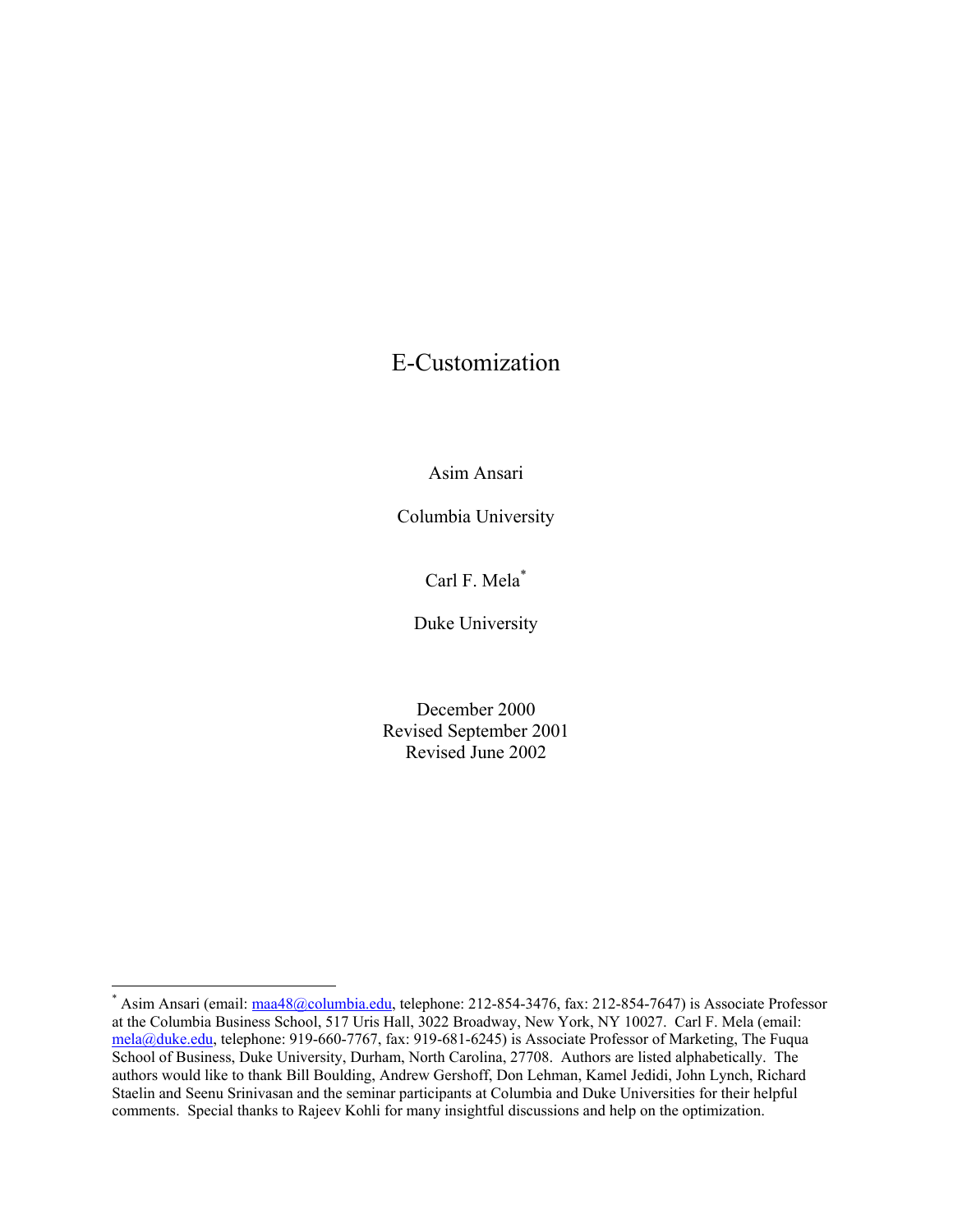## **ABSTRACT E-customization**

 Customized communications have the potential to reduce information overload and aid customer decisions, and the highly relevant products that result from customization can form the cornerstone of enduring customer relationships. In spite of such potential benefits, few models exist in the marketing literature to exploit the Internet's unique ability to design communications or marketing programs at the individual level. We develop a statistical and optimization approach for customization of information on the Internet. We use clickstream data from users at one of the top ten most tracked websites to estimate the model and to optimize the design and content of such communications for each individual. Our model is applied to the context of permission based email marketing, where the objective is to customize the design and content of the email in order to increase website traffic. Our analysis suggests that our content targeting approach can potentially increase the expected number of click-throughs by 62%.

 Keywords: Internet Marketing, Mass-customization, Targeting, Information Design, Hierarchical Bayes, Dirichlet Process Priors.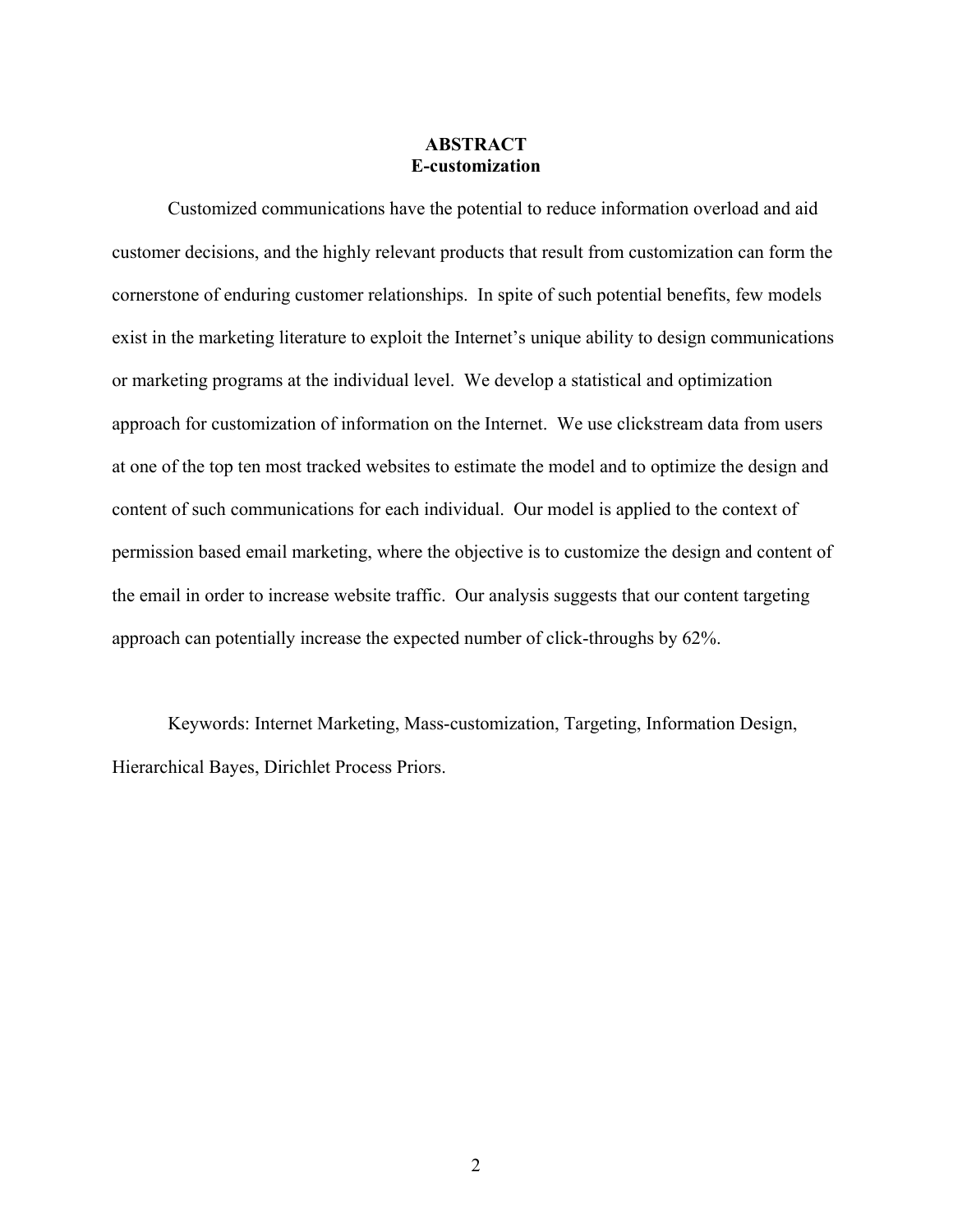#### **INTRODUCTION**

Marketers have long realized the value of targeting and customization. Customized products and communications attract customer attention and foster customer loyalty and lock-in. Targeted communications aid customer decisions and reduce information overload, whereas highly relevant products yield satisfied customers. The customer loyalty that results from such personalization and targeting can translate into increased cash-inflows and enhanced profitability. Customized marketing solutions are useful for both customer acquisition and retention and can engender successful, long-term relationships. However, customization has often proven difficult due to implementation challenges, insufficient customer information and other factors.

 The web makes mass-customization eminently possible. Firms can exploit the capabilities afforded by digitization and networking to provide unique content of direct relevance to each customer. Moreover, such tailoring of information can be done quickly and at low cost. Customization is possible in part because of the interactivity afforded by the Web. Firms can collect and update preference information of customers from onsite surveys and from the traces that customers leave as they navigate through a web site. This knowledge can then be seamlessly integrated with algorithms and software to automatically customize content for individuals. Indeed, customized design (serving different variants of content to different users at different points in time) represents one of the key features that differentiates the Web from more "traditional" media.

 In the online world, content sites such as C-net and Yahoo can leverage a loyal customer base to increase readership and therefore advertising revenues.<sup>1</sup> Various surveys have extolled

<sup>&</sup>lt;sup>1</sup> Jupiter Communications forecasts online advertising spending will reach \$11.5 billion by 2003, surpassing spending in traditional media.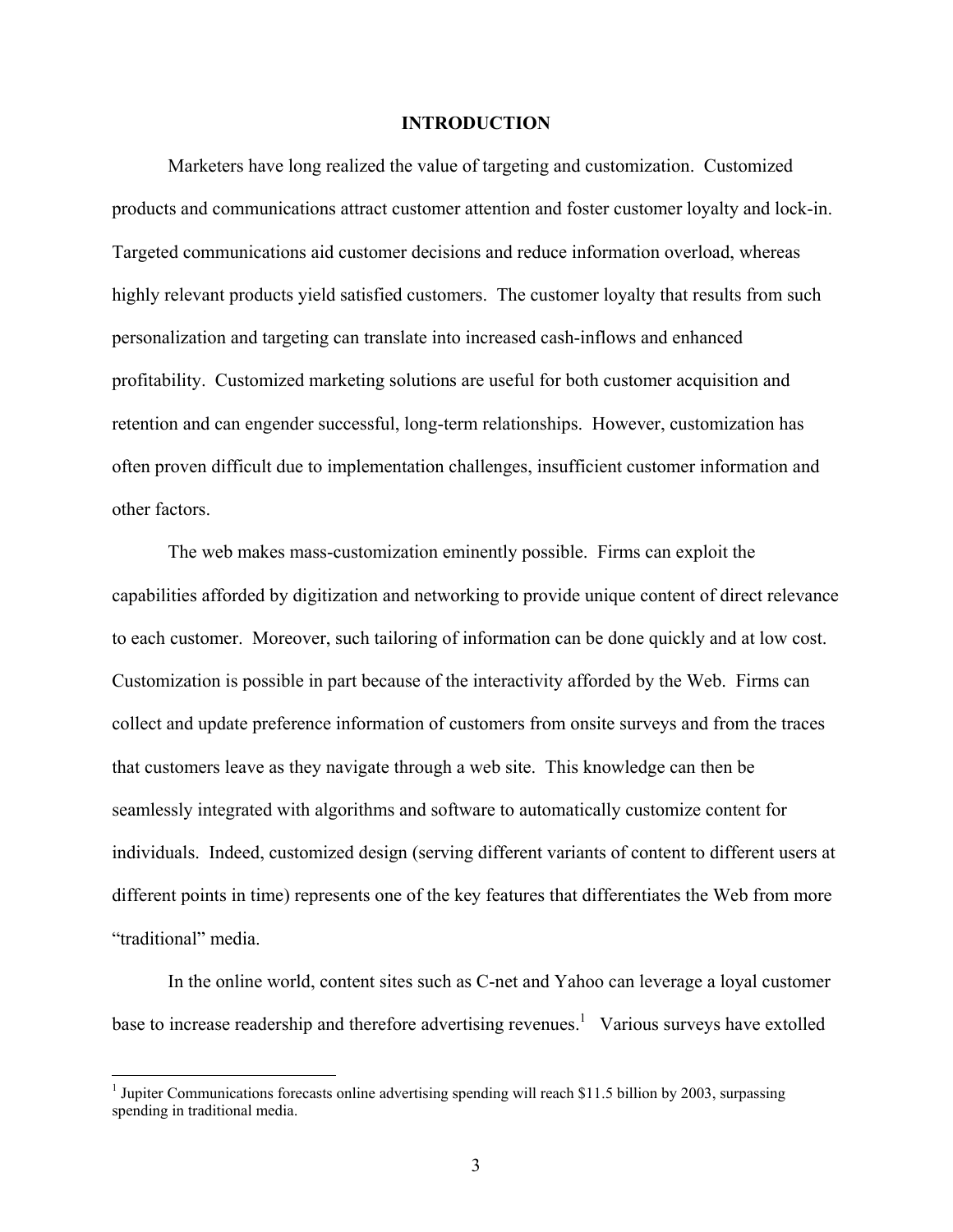the rapid growth in advertising dollars on the Web. Given the large magnitude of expected revenue involved, content providers are increasingly turning towards customization strategies to increase their share of advertising income. Similarly e-commerce sites such as Amazon.com and Dell can customize content, (e.g., information, digital products like software, advertising, promotions and other incentives) to increase repeat purchases and cross-selling.<sup>2</sup>

 In spite of this potential, few models exist to help firms actually implement one-to-one marketing on the internet. Therefore, given the substantial potential arising from ecustomization, it is our objective to develop a statistical and optimization approach for customization of information on the Internet. A secondary goal is to model clicking behavior on the Internet. Our procedures allow firms to customize both the content (what and how much information) and design (rendition) to their users. Specifically, we develop an approach that enables websites to customize permission-based e-mail communications in order to increase website traffic (although the approach can be more broadly applied to the issue of website customization). As such, we contribute to the growing literature on one-to-one marketing (e.g., Rossi, McCullouch and Allenby 1996; Shaffer and Zhang, 1995).

 However, e-customization differs from some other contexts inasmuch as i) the "product" (or the E-mail/Web site itself) is complex, and requires explicit optimization for customization, ii) the product can be constructed dynamically, thereby making customization truly possible, and iii) the media is highly addressable, thereby facilitating targeting. Moreover, while it is possible to target products or marketing tactics in other contexts, the costs of doing so (e.g., printing individual catalogs and the cost of point of sale coupons) can often be exceedingly high.

 E-customization requires knowledge of individual-level preferences, and it is therefore important to accommodate unobserved sources of preference heterogeneity (by allowing model

<u>.</u>

 $2^2$  The on-online market now exceeds \$171 billion and is growing rapidly.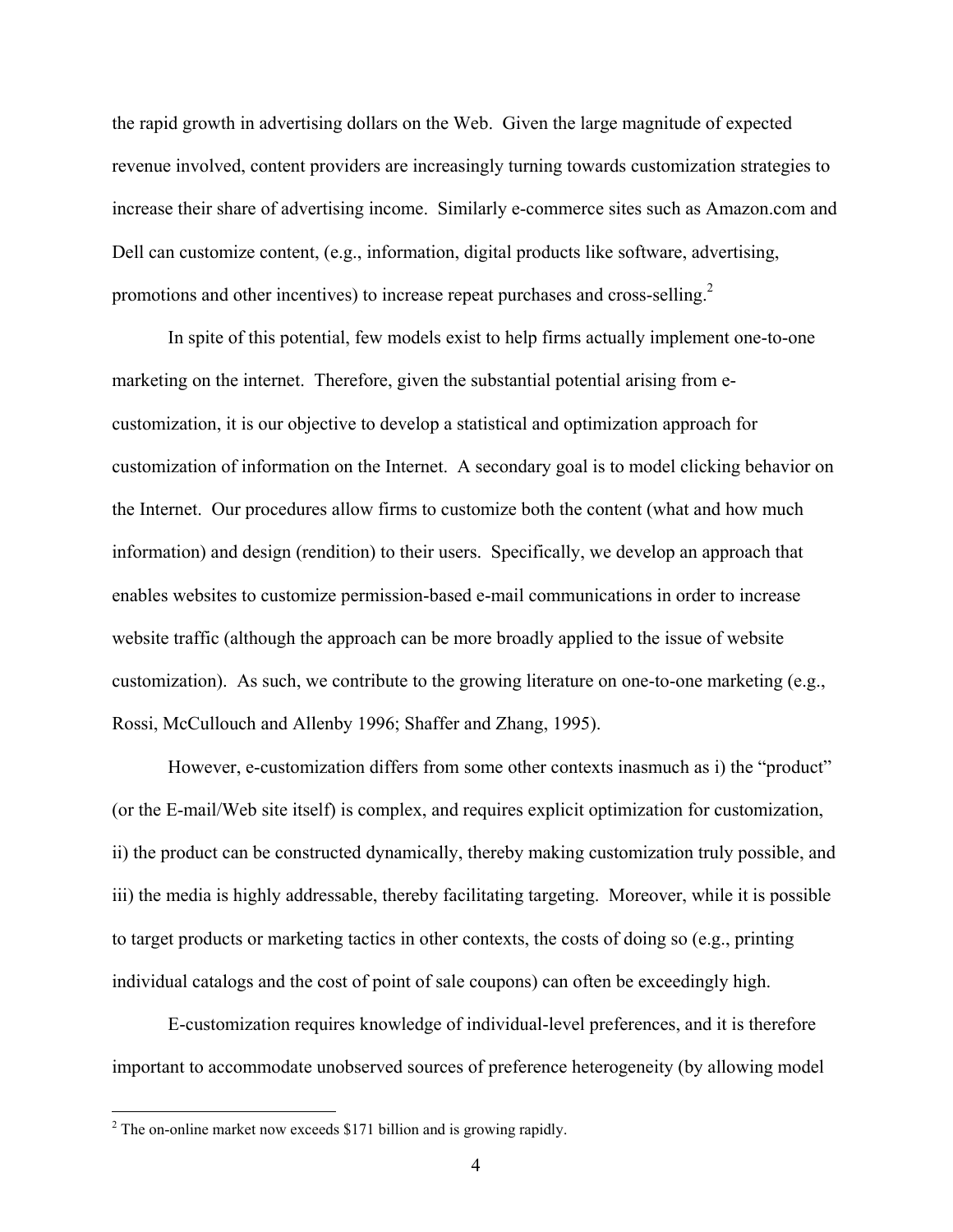parameters to vary across individuals). Moreover, the efficacy of content and design is also likely to differ across implementations. While it is possible to identify and account for some of the factors affecting the response to content and design in a typical application, it is unlikely that a Web marketer can enumerate all the variables that affect consumer response. Accordingly, our approach also models sources of unobserved contextual heterogeneity across e-mail content and design. This enables Web marketers to better predict potential responses to a particular type of content on a particular e-mail (or, in the case of an on-site targeting strategy, a particular type of content on a particular Web page design).

 In the marketing literature, sources of heterogeneity are typically modeled using a random coefficients approach. The computer science literature on web customization suggest the use of collaborative filtering approaches to model heterogeneity (Breese et al., 1998). Collaborative filtering systems use data from users with similar preferences to recommend new items. Such systems form the basis for most commercial recommendation systems (e.g., Netperceptions and Macromedia). We show how model-based collaborative filtering can be implemented using a Bayesian semi-parametric model. Specifically, we show how a Mixture of Dirichlet Process (MDP) probit model can be used to perform collaborative filtering and to flexibly accommodate different sources of unobserved heterogeneity. The Bayesian literature in marketing has predominantly used normal distribution to capture differences across customers (Rossi, McCulloch and Allenby 1996, Allenby and Rossi 1999, Ansari, Essegaier and Kohli, 2000). The normal distribution has limited flexibility as it is unimodal, has thin tails and does not accommodate skewness. These sources of inflexibility of the normal distribution could result in misleading inferences and inaccurate individual-level estimates (Escobar 1994). The MDP model, in contrast is flexible enough to accommodate deviations from normality and depending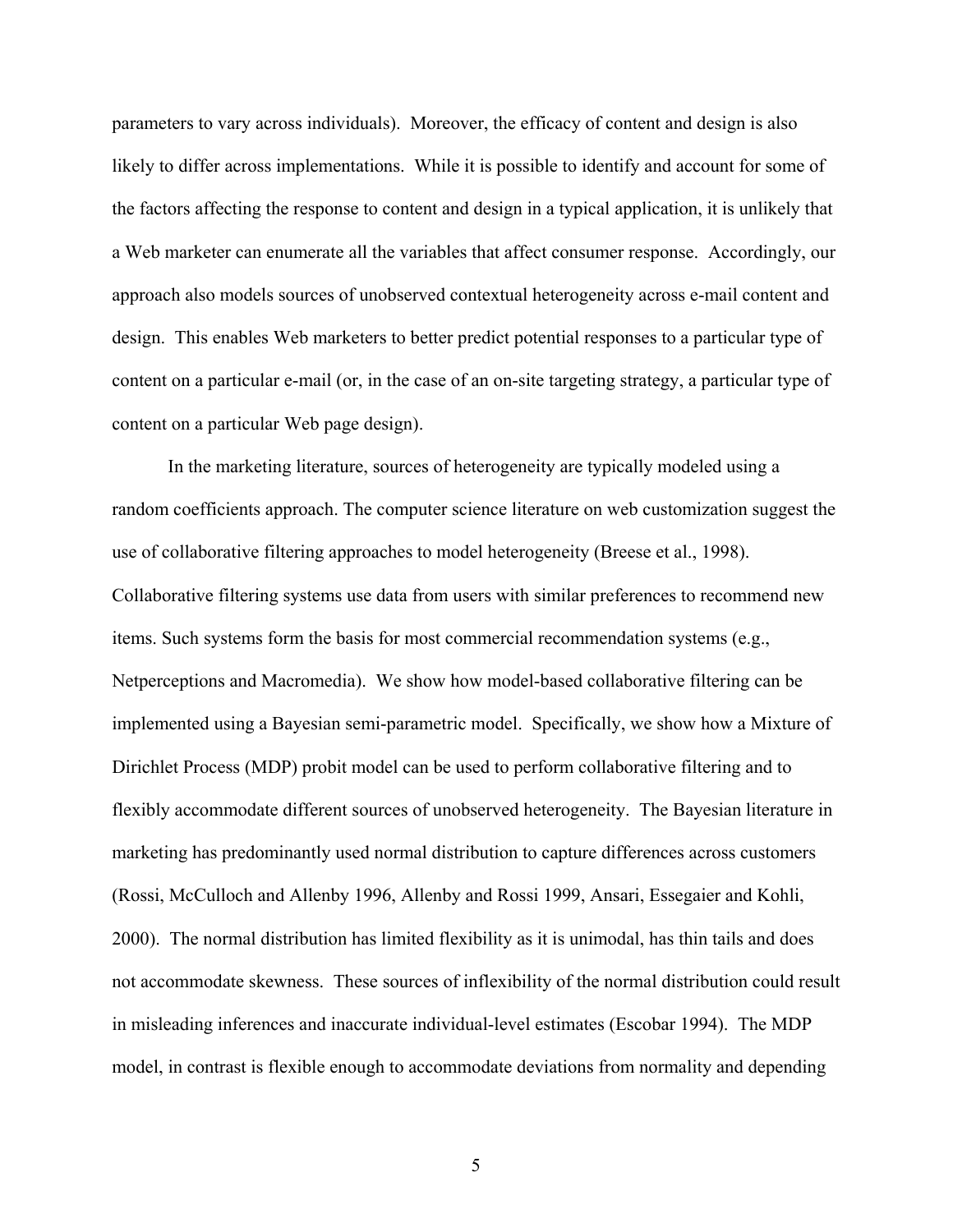upon the date, can automatically adjust to mimic either a finite mixture of support points, or a continuous distribution for heterogeneity, whichever is appropriate. Moreover, because of its discrete representation of heterogeneity, it can mimic a collaborative filtering representation. In this paper, we explicitly compare results from a MDP specification to those obtained from models that use normal distributions to capture heterogeneity.

 Given a set of parameter estimates, customization then requires the construction of customized e-mails for each individual. We therefore develop an optimization procedure for customized e-mail design. The optimization procedure uses as input the individual-level parameter estimates from the hierarchical Bayesian statistical model and allows firms to a) select relevant information to include in an e-mail and b) configure the content to enhance the probability of site visits. Although the permutations in design can be quite large, we provide an exact solution to the design problem. Our design problem shows how the promise of targeting that is offered by hierarchical Bayesian models can be brought to fruition.

 The rest of the paper proceeds as follows. In Section 2, we detail various approaches to customization on the Internet. Section 3 describes our statistical model for clicking behavior. In Section 4, we provide the details of our application. We overview the data, specify the model, discuss parameter estimates and perform model comparisons. In Section 5, we present the e-mail design optimization problem and the optimization approach for obtaining optimal configurations. Finally, in Section 6, we offer conclusions and suggest future research directions.

#### **CUSTOMIZATION APPROACHES**

Web sites can use a combination of onsite and external customization approaches to manage customer relationships. Both approaches are useful in enhancing site loyalty because they increase switching costs for users. When faced with a decision to switch sites, it is quite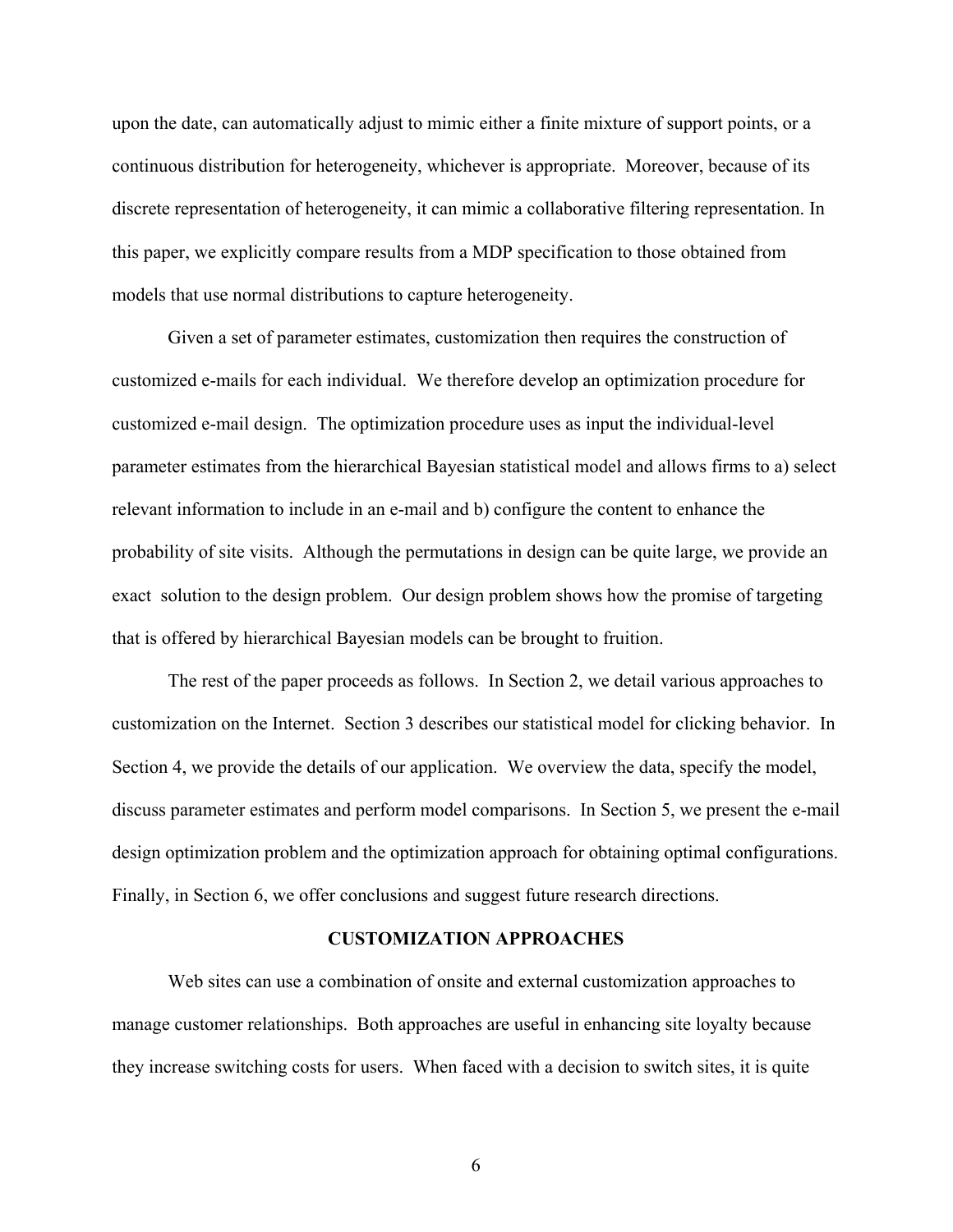feasible that users will be somewhat reticent to invest the time to begin "training" another firm. As noted by Alba, Lynch, Weitz, Janiszewski, Lutz, Sawyer, and Wood (1997), consumers might expect to experience switching costs and a decrease in customer service were they to switch to another site.

#### *Onsite customization*

In this approach, companies either customize the Web site to appeal to users, or enable the users themselves to customize the content. For example, portal sites such as Netscape and Altavista allow users to self-customize the site. Users of such sites can specify keywords of interest to filter news stories, can also provide lists of stocks for which they require regular information, or manipulate the page views themselves. Such user-initiated customization has obvious advantages as it elicits user preferences and gives control to users in defining what they want.

 However, in many instances, such a user-initiated approach may not be completely successful as users may not be able to fully or accurately self-explicate their preferences. Many novice users may not feel confident about performing such customization actions. Moreover, preferences are dynamic and users may be reluctant to continually provide information (or find it cumbersome to do so). In such situations, company initiated customization based on revealed preferences data may be more useful.

 On many Web sites, company initiated onsite customization occurs in the form of recommendation systems. For example, firms such as Amazon.com and Kraft, use recommendation systems to recommend products (Ansari et al. 2000, Gershoff and West, 1999) or content to customers.<sup>3</sup> Most commercial recommendation systems (e.g., Netperceptions and

<sup>&</sup>lt;sup>3</sup> Apart from content recommendations, some companies also provide navigational aids to help customers interact with the information provided at their Web sites. Perkowitz and Etzioni (1997) show how Web sites can use logfile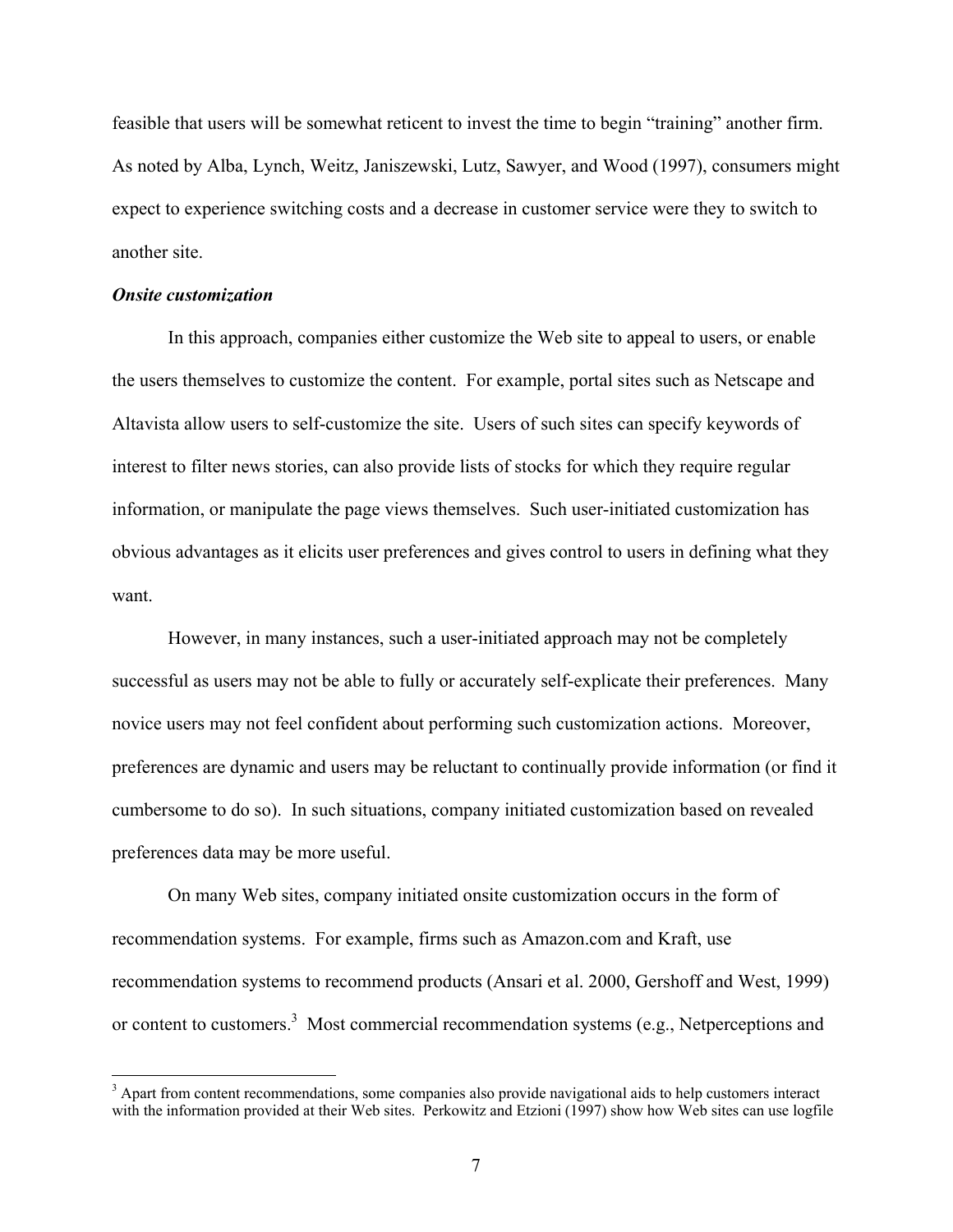Macromedia) use techniques such as collaborative or content filtering on customer ratings data to determine customers' product preferences.<sup>4</sup> Recommendations can also be made using attributebased approaches. For example, Ansari et al. (1999) show that hierarchical Bayesian models are best suited for recommendation systems because they incorporate different sources of heterogeneity and provide individual-level estimates even in sparse data environments.

 These recommendation systems have typically been oriented towards *suggesting* a new product (e.g., a movie) or service rather than *designing* Web pages or e-mails. While these approaches could be adapted to the customization of content (by extending them to consider multiple, concurrent recommendations), they are more difficult to adapt to issues of customized design, because design is a large-scale (many control variable) optimization problem (e.g., how to design a new product as opposed to recommending an existing one). Our approach therefore generalizes these earlier works.

#### *External Customization*

In an external customization approach, the interest is in bringing users to a Web site. Typically, e-mails, banner advertisements, affiliate sites, or other communication media herald site content that may be of interest to site users. For example, companies such as Amazon.com, Morningstar, and New York Times regularly send e-mails containing hypertext links to the content of their Web sites to registered users. E-mails intended to attract customers to a site typically contain i) brief summaries of editorial content and ii) a link (or a set of links) to the site where more detailed information can be found. After reading the summaries, users can click on the link listed in the e-mail. By learning user preferences from their clicking histories and

analysis to suggest index pages of links to users. Such link prediction can also be used to prefetch documents while the user is reading a page. Alternatively, Web sites can suggest navigational shortcuts predicated on most popular navigational patterns. Sarukkai (2000) describes such a tour generation procedure based on Markov chains.

<sup>&</sup>lt;sup>4</sup> Collaborative filtering systems use data from users with similar preferences to recommend new items.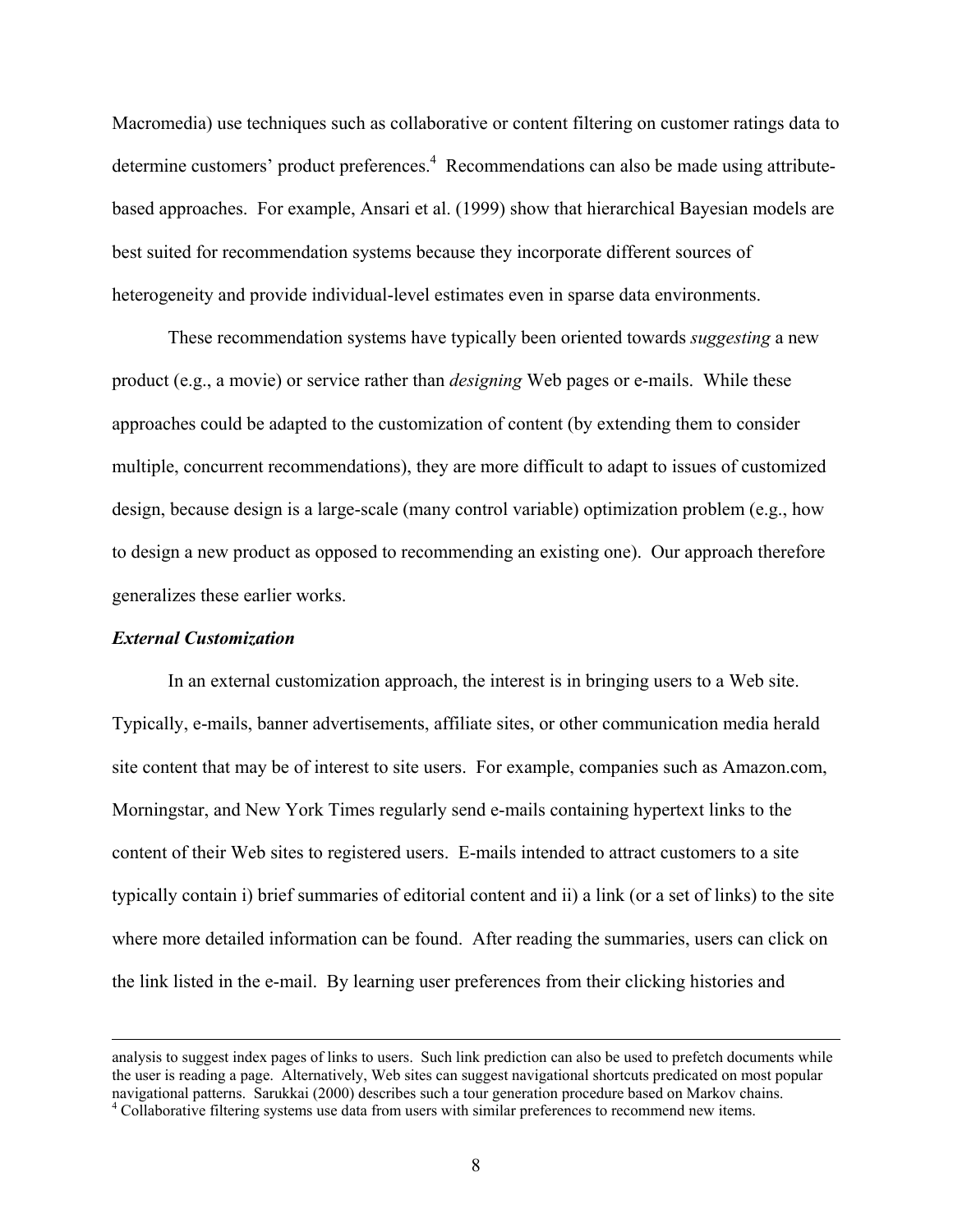demographics, Web sites can tailor the messages in the e-mail to the user's interests. The greater the history of user's information, the more likely a firm can learn (and thus match) the interests of the user.

 E-mail is one of the most popular Internet applications and is rapidly being adopted for ecommerce. Between 1999 and 2000, e-mail revenues increased 270% to \$342 million, and is expected to grow to \$1 billion by 2003 (The Aberdeen Group, 2001). As click-through rates on banner ads continue to drop, e-mail is becoming the instrument of choice for business to consumer communication. Customization of e-mails to suit the preferences of users is therefore of paramount importance. A number of companies such as Doubleclick, Clickaction.com, Netperceptions and Macromedia have developed e-mail marketing systems to assist companies in outbound e-mail marketing. The specific details of their implementations, unfortunately, are not publicly available.

 We focus on an external customization application for several reasons (our particular application involves personalizing permission-based e-mail design and content in order to attract the e-mail recipients to a Web site). First, external customization is relatively easy to implement as firms do not have to create a significant number of alternative Web site designs (according to a 1999 Gartner Group study, an average site costs \$1 million and 5 months of implementation time). Second, internal customization strategies rely on the visitor to come to the site, which can take some time. In contrast, external customization strategies can be effective immediately, as communications are sent directly to the user by e-mail, post, or advertising. Direct communications, like e-mails, enable firms to more actively entice users to their site and are therefore useful for both acquisition and retention activities. Third, onsite customization of the Web site can be risky if users have become familiar with the interface; changes to the home page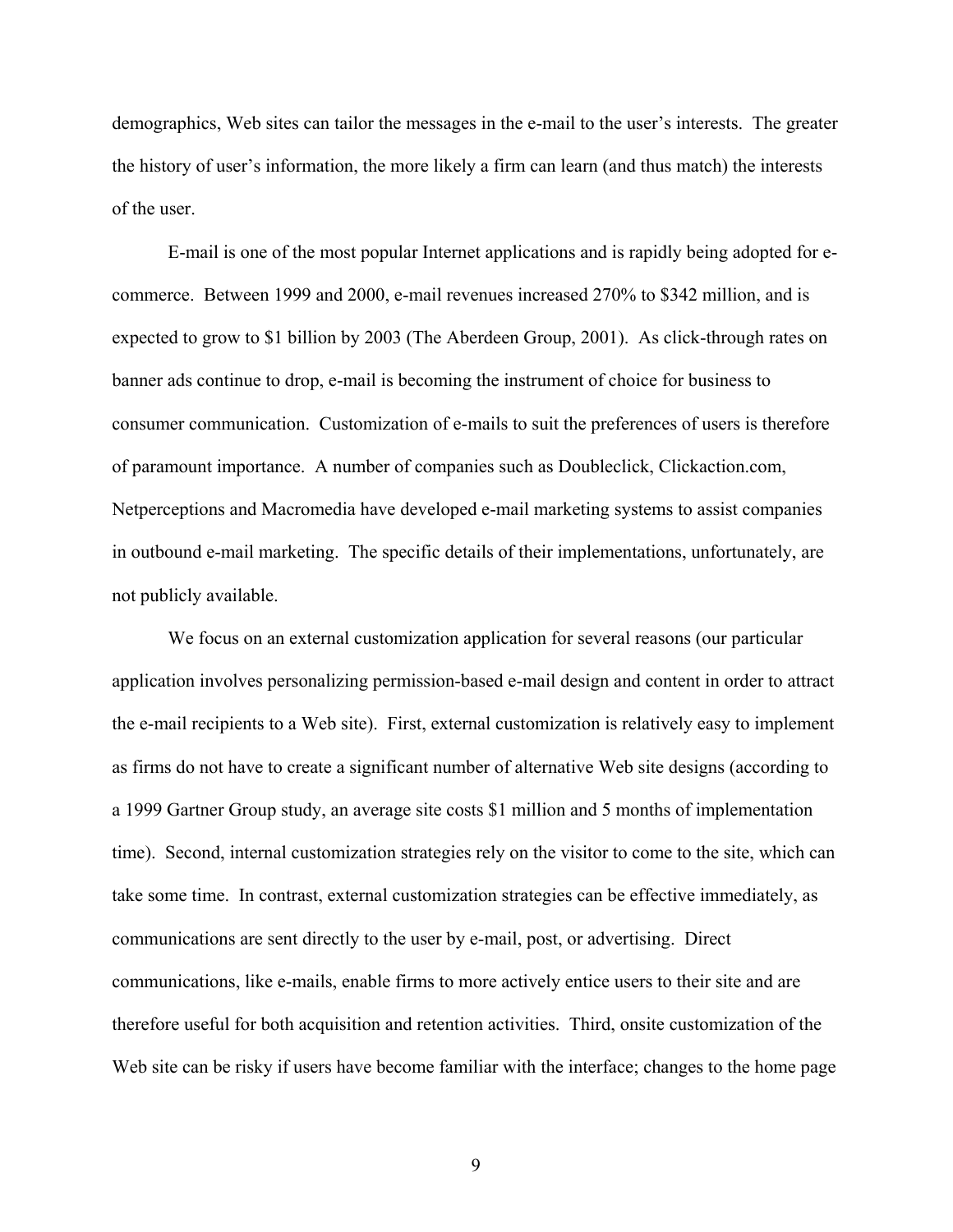can confuse loyal users. Fourth, as noted above, e-mail targeting is an important and growing application in its own right.

 It should be noted that the application of our algorithm to e-mail does not preclude its use on web page customization. Indeed, often e-mails are sent as web pages opened directly by a web browser. Yet porting our analysis to the re-design of web sites would require careful deliberation. First, dynamic websites may confuse users, suggesting that greater benefit may accrue to varying content than design. Second, successful website customization is incumbent upon reliably identifying site visitors and may thus be of limited use in instances where dynamic ip addresses manifest, or cookies are disabled. Third, as e-mails are served daily (or less frequently), there is ample time to estimate models and serve new content between points of contact with the user. Applications such as ours are not likely to scale well to on-the-fly customization and more research is needed in that area. Nonetheless, it is possible to update web sites on a daily or weekly basis, and substantial benefits might obtain even at this frequency of customization.

#### **MODELING APPROACH**

Both aggregate and disaggregate statistical models can be used to assess the effect of email design and content on click-through rates. Aggregate models relate population-level response rates (e.g., percent of the population that clicked on a link) to the design characteristics of the e-mail. As aggregate data combines each individuals' response into a single measure of population response, aggregate data greatly reduces the data processing requirements involved in e-mail design. Aggregate models will likely predict as well as individual level models for new, as opposed to existing users given the lack of historical data for such users. Moreover, aggregate models are often easier to estimate. However, as we show in this paper, aggregate models are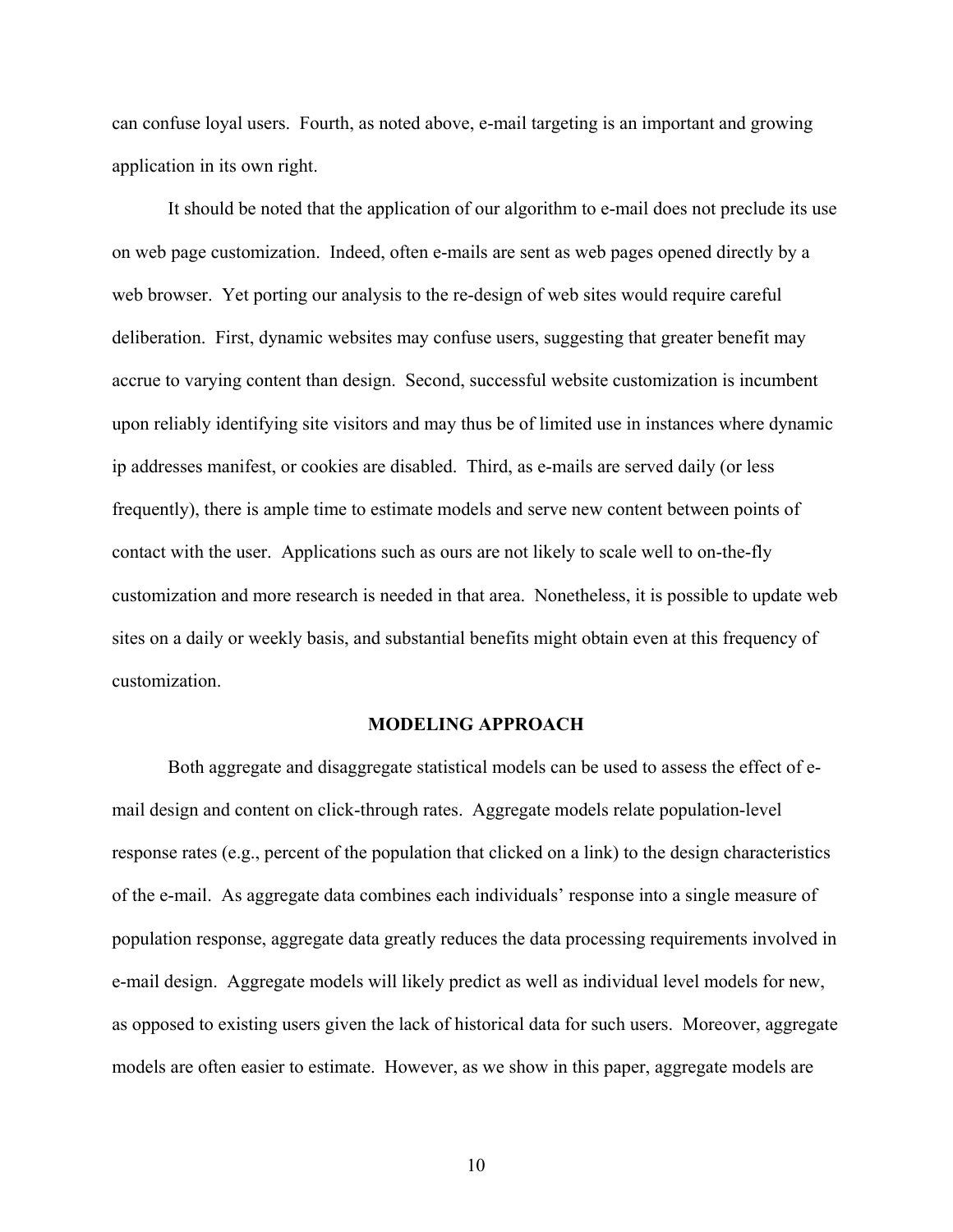incapable of exploiting unobserved individual-level differences in preferences for content and design (our results indicate that an aggregate-level model yields about one-quarter the potential improvement in click-through rates realized by an individual-level model).

 As our interest is in using parameter estimates to custom design e-mails, we develop an individual-level model for estimating the probability of clicking on links within e-mails. Given that our objective is to customize content and design, our modeling approach consists of two phases.

- 1) Phase I: In the first phase, we specify and estimate a probability model that correlates content and design characteristics to individual clicking likelihoods. The input to this model is individual-level clickstream data of past responses to content links included in e-mails. The output is a probability function and a set of individual-level and e-mail-level parameters that represent the preference structures of the users and the differences across e-mails.
- 2) Phase II: In the second phase, we use the probability model and the individual-level preferences as inputs to an optimization model. The optimization model recommends the optimal e-mail configuration (content and layout) for each recipient on each occasion.

As the optimization model is predicated on the results obtained from the econometric model, we first describe our statistical model and its results.

 In the statistical model, we use an attribute-based approach and model the customer responses in terms of e-mail design attributes, content descriptors and user characteristics. The database contains click-through responses of users for content-links delivered over different emails. Let  $i = 1$  to *I* index users,  $j = 1$  to *J* represent e-mails and  $k = 1$  to *K* indicate the distinct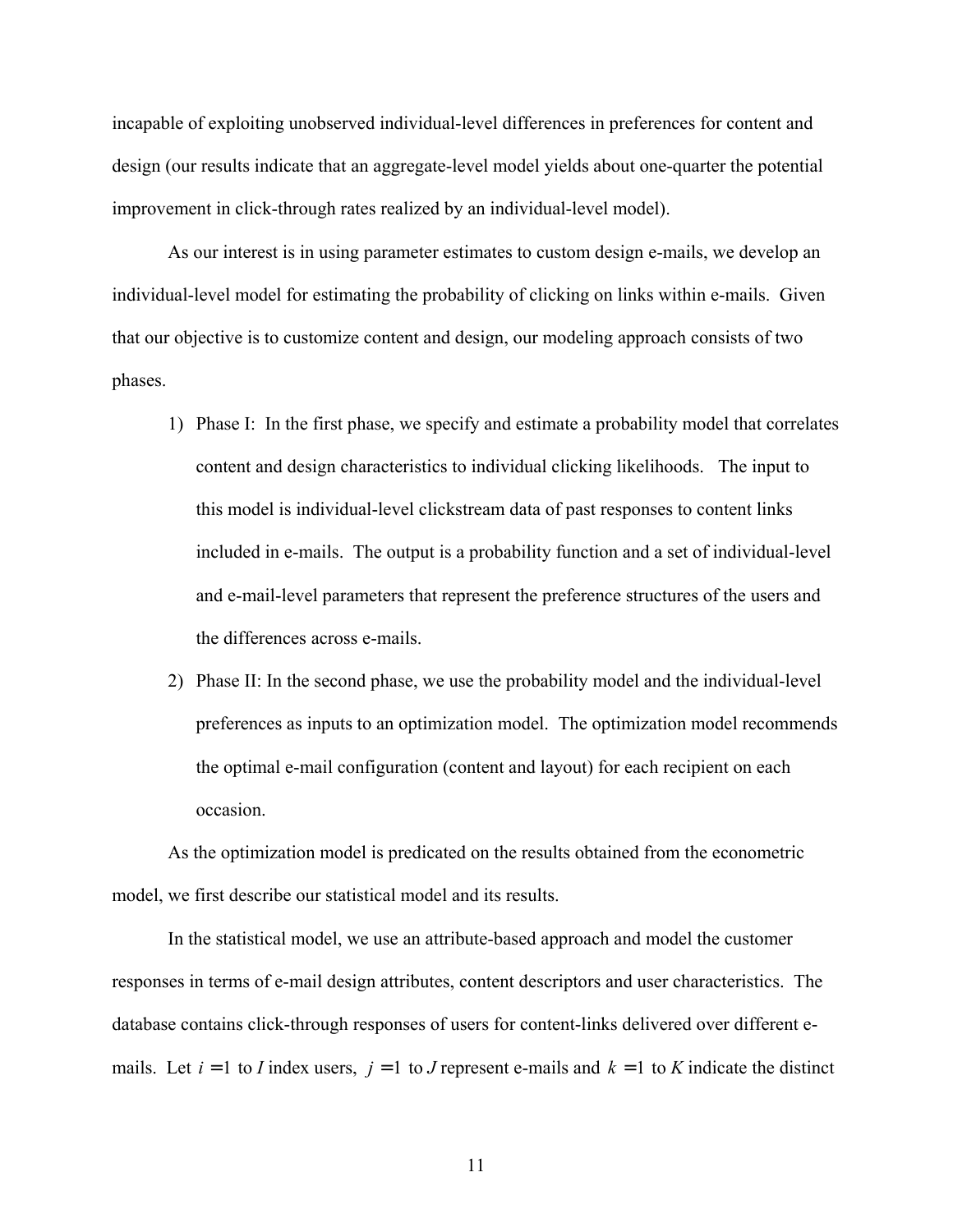links for which user response data is available. Each customer *i* provides binary responses  $y_{ijk}$ for  $n_{i2}$  links over  $n_{i1}$  e-mails. Let  $E_i = \{j_1, j_2, ..., j_{n_{i1}}\}$  be the index set of e-mails sent to user *i* and let  $L_i = \{k_1, k_2, ..., k_{n_i}\}\$  be the index set of links for which user *i*'s responses are available. Users differ in the number of observations (links) and similarly, e-mails differ in the number of links they contain, thus yielding a highly unbalanced data set. The total number of observations in the data set are given by  $N = \sum n_{i2}$ .

The observed binary responses (clicks)  $y_{ijk}$  can be modeled using a random utility framework. Users click on a particular link when the utility for exploring the content associated with the link exceeds a threshold. The relation between the observed response and the latent utility of clicking can be written as

(1) 
$$
y_{ijk} = \begin{cases} 0 & \text{if } u_{ijk} \leq 0 \\ 1 & \text{if } u_{ijk} > 0 \end{cases}
$$

We model the latent utility  $u_{ijk}$  for link *k* of e-mail *j* for user *i* as the function of observed and unobserved e-mail and link characteristics. Specifically, the utility function can be written as:

(2) 
$$
u_{ijk} = \mathbf{x}'_{ijk} \mathbf{\mu} + \mathbf{z}'_{jk} \mathbf{\lambda}_i + \mathbf{w}'_{ik} \mathbf{\theta}_j + \gamma_k + e_{ijk},
$$

where  $e_{ijk} \sim N(0,1)$ . The vector  $\mathbf{x}_{ijk}$  contains observed user, e-mail (design variables) and linklevel (content) variables. The coefficients in **µ** contain the "fixed effects" and describe the population level impacts of the independent variables. The remaining terms specify the random effects and are used for capturing different sources of heterogeneity. Note that the error specification in equation (2) assumes that errors are independent across the different links. While it is possible to relax this assumption, we refrain from doing so for several reasons. First, such a solution would not be scalable, especially when the number of content categories is large.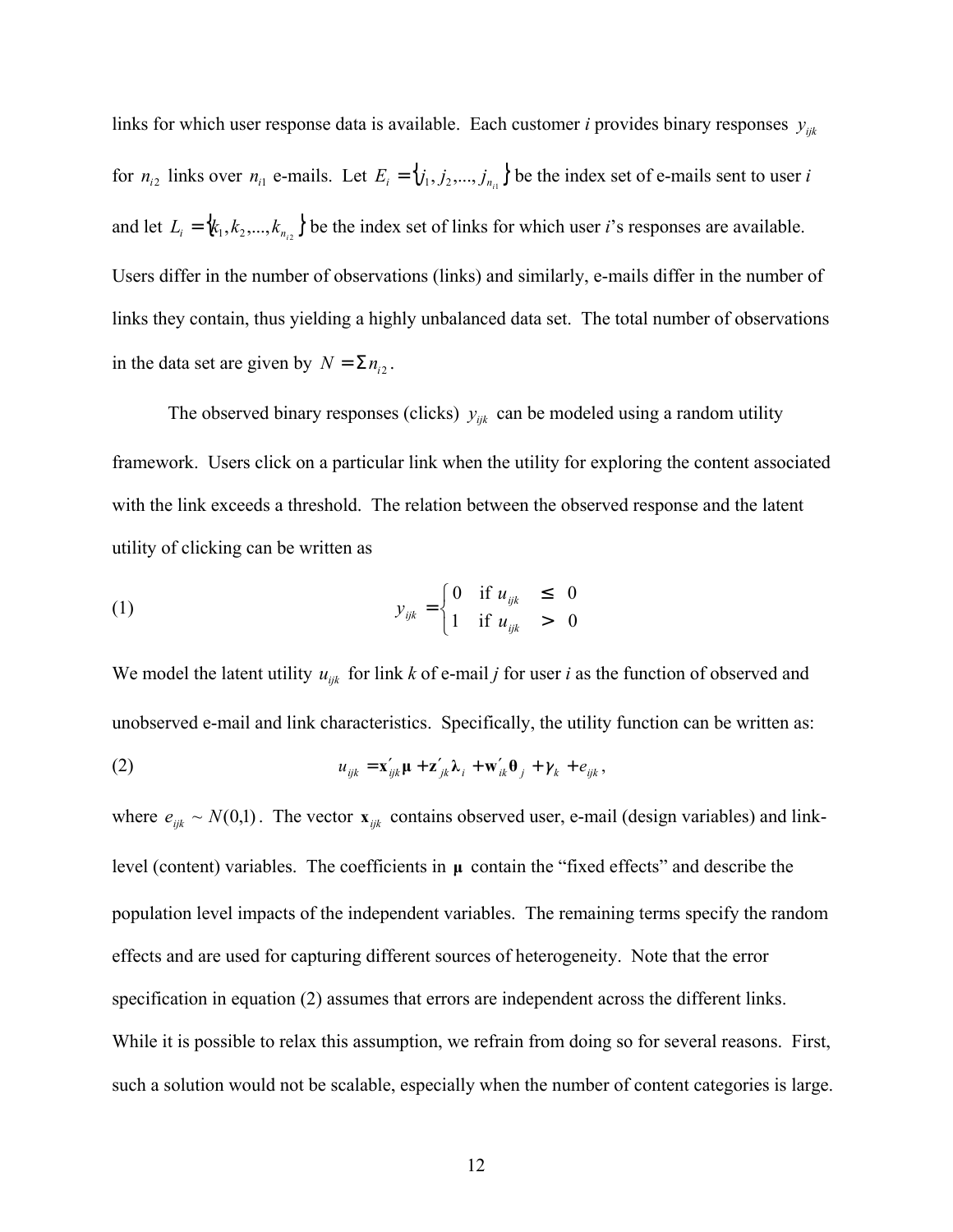The introduction of dependencies via a multivariate probit specification leads to a substantial increase in computational complexity of the estimation and optimization algorithms, making broader implementation of our model difficult. Second, the introduction of covariance terms between the utilities of links makes customized design difficult, as customization would require the knowledge of the correlations between each new link and all others, and the evaluation of a multivariate integral. Third, our model predicts response quite well even though we assume independence (we predict 649 e-mail clicks in our data and observe 639). Thus, in our view, the costs of this approach outweigh the benefits.

 It is unlikely that all factors that impact responses can be isolated in any given application. It is therefore crucial to allow for multiple sources of heterogeneity. For example, users may differ in their preferences for content and in their propensities to click on links in different portions of the e-mail. Moreover, these differences in preferences may be unrelated to user demographics and other observed user variables. To allow for such unobserved preference heterogeneity across users, we introduce the term  $\mathbf{z}'_{jk} \lambda_i$  in the utility function. The vector  $\mathbf{z}_{jk}$ can contain a subset of the variables in  $\mathbf{x}_{ijk}$  such as the content descriptors and design variables pertaining to the link *k* and the e-mail *j*. The individual-specific coefficients in  $\lambda_i$  then indicate how the content and design preferences for individual *i* differ from the population average, **µ** .

 Apart from modeling preference heterogeneity, in applications involving responses to information products, it is also important to model contextual heterogeneity. E-mails being information products are complex objects and therefore are not completely amenable to simplistic feature based renditions. For instance, some e-mails may be better designed than others and the design features may interact in intricate patterns, thus making it difficult to code an e-mail using few observable attributes. Thus, e-mails may differ in terms of both observed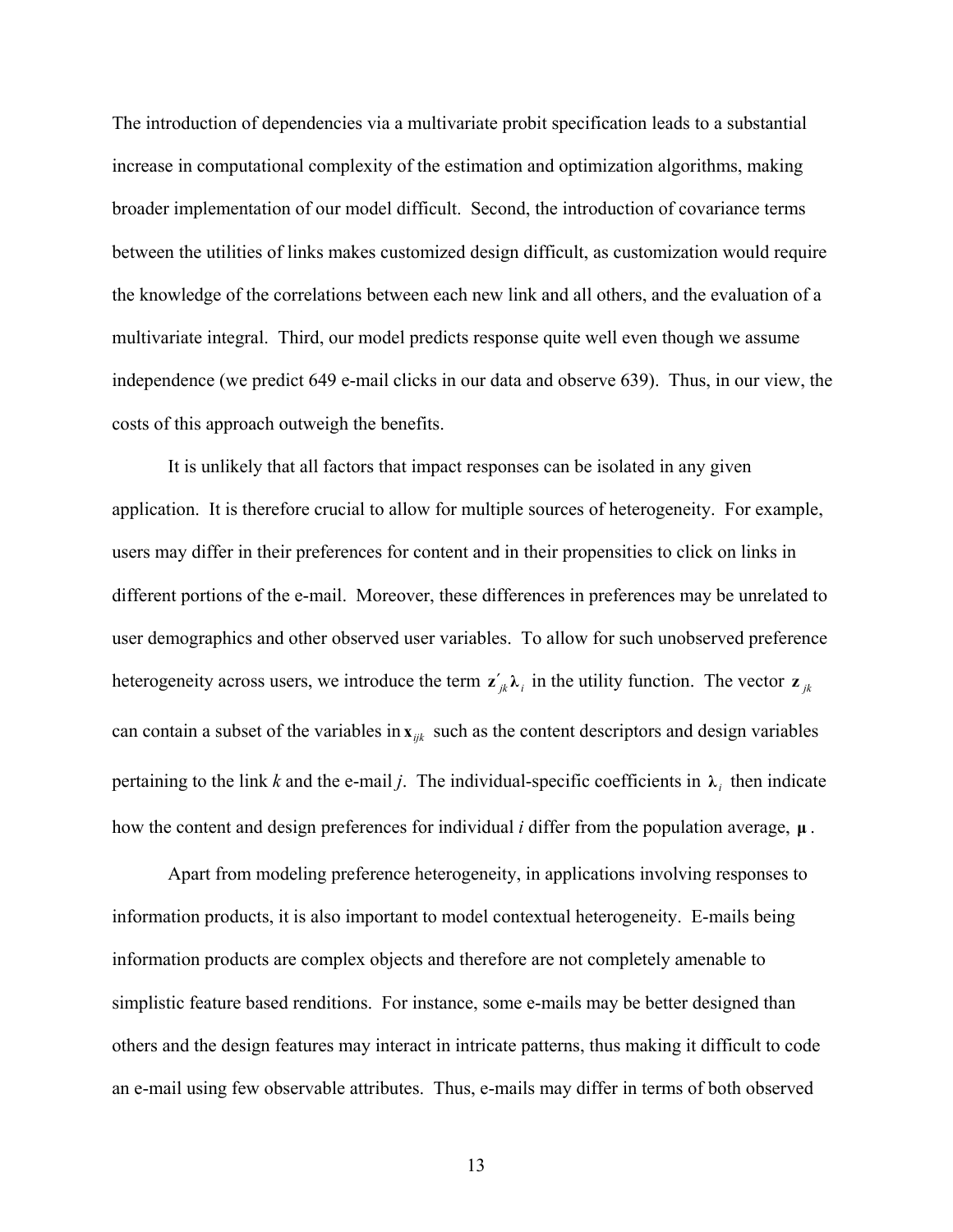and unobserved attributes. It is therefore desirable to account for thee contextual influences using a random effects approach. Accordingly, we use the term  $\mathbf{w}'_{ik} \mathbf{\theta}_i$  to capture the differential impact of e-mail *j* on the utility function. The vector  $\mathbf{w}'_{ik}$  can contain link-level as well as individual-level variables. The coefficients in  $\theta_i$  indicate how e-mail *j* differs from the average e-mail in terms of the impact of link-level and individual-level variables on click-through.

 A broad categorization of the content of a link is possible using a few features. However, it is likely that the content remains only partially explained in terms of the observed variables. For example, while a news item can be broadly classified as a "Business News" item, there can still be considerable variation in content among all "Business News" items. We therefore use a random effect  $\gamma_k$  to accommodate unobserved content heterogeneity.

## *Dirichlet Process Priors*

In this section we show how semi-parametric distributional assumptions on the population distribution of the random effects can yield a principled approach for model-based collaborative filtering. The random effects are assumed to come from a population distribution. The marketing literature has used either finite mixture distributions (Wedel and Kamakura, 2000) or continuous distributions (Ansari, Jedidi and Jagpal 2000) to represent population heterogeneity. Finite mixtures allow flexibility, but in complex models, it is difficult to determine the appropriate number of components. Moreover, it is not straightforward to incorporate multiple sources of heterogeneity in finite mixture models. Alternatively, continuous distributions are used as part of hierarchical Bayesian models to capture heterogeneity. In this case, typically a normal population distribution is used to represent the variation in random effects. While the choice of the normal distribution is made for tractability and conjugacy reasons, this assumption may not necessarily hold in reality. The normal distribution provides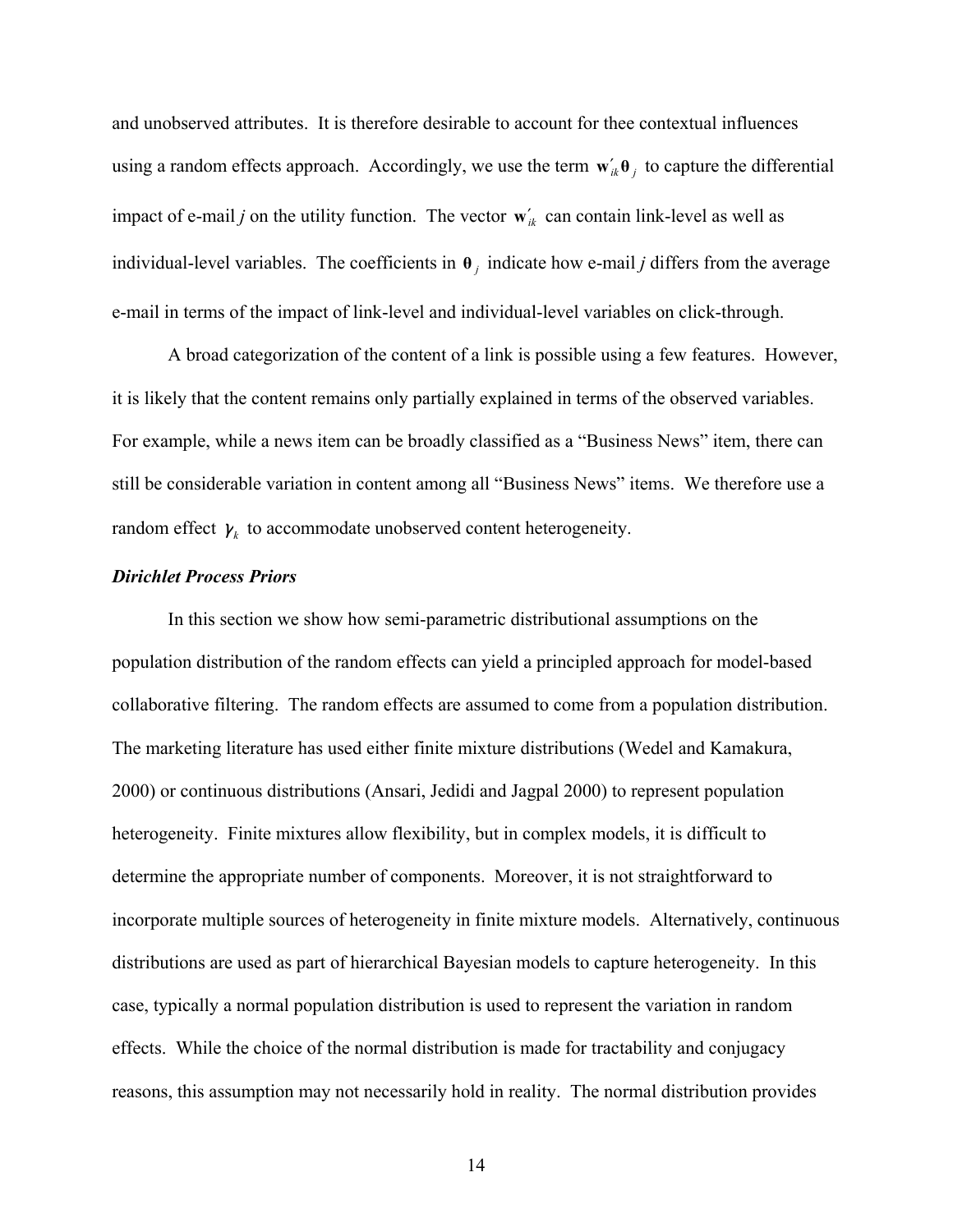limited flexibility because it is unimodal, has thin tails and does not accommodate skewness. If the population distribution is not normal, then misleading inferences about the magnitude of effects and the nature of heterogeneity are possible. Researchers have used finite mixtures of normal components (Allenby, Arora and Ginter 1998) to circumvent these problems, but in such models the difficulty of determining the number of components remains.

 In this paper we show how a Mixture of Dirichlet Process (MDP) model (Escobar 1994 and MacEachern 1994) can be used to model heterogeneity in a flexible yet structured manner. The MDP model allows us to capture the uncertainty about the functional form of the population distribution using a semi-parametric approach. This model avoids the typical assumption of a parametric population distribution such as the normal and instead uses an unknown distribution *F* to model heterogeneity. As this population distribution is assumed to be random, in the MDP model, a Dirichlet Process Prior (Ferguson 1973, 1974; Blackwell and MacQueen 1973) is placed on the population distribution *F* . The Dirichlet process provides a mechanism of placing a probability distribution on the space of distributions.

The Dirichlet process prior  $F \sim D(F | F_0, \alpha)$ , is described by two parameters.  $F_0$  is a parametric baseline distribution that defines the "location" of the Dirichlet process prior, and  $\alpha$ is a positive scalar precision parameter that determines the concentration of the prior for *F* about the baseline distribution  $F_0$ . The baseline distribution  $F_0$  can be considered as a prior "guess" for the population distribution. In this paper, we use a normal distribution as the baseline distribution. The precision parameter  $\alpha$  determines how close the non-parametric distribution *F* is to the baseline distribution  $F_0$ . When  $\alpha$  is large, a randomly sampled population distribution *F* is very similar to  $F_0$ . Thus, if the baseline distribution  $F_0$  is normal and the precision parameter,  $\alpha \rightarrow \infty$ , then the population distribution is a discrete distribution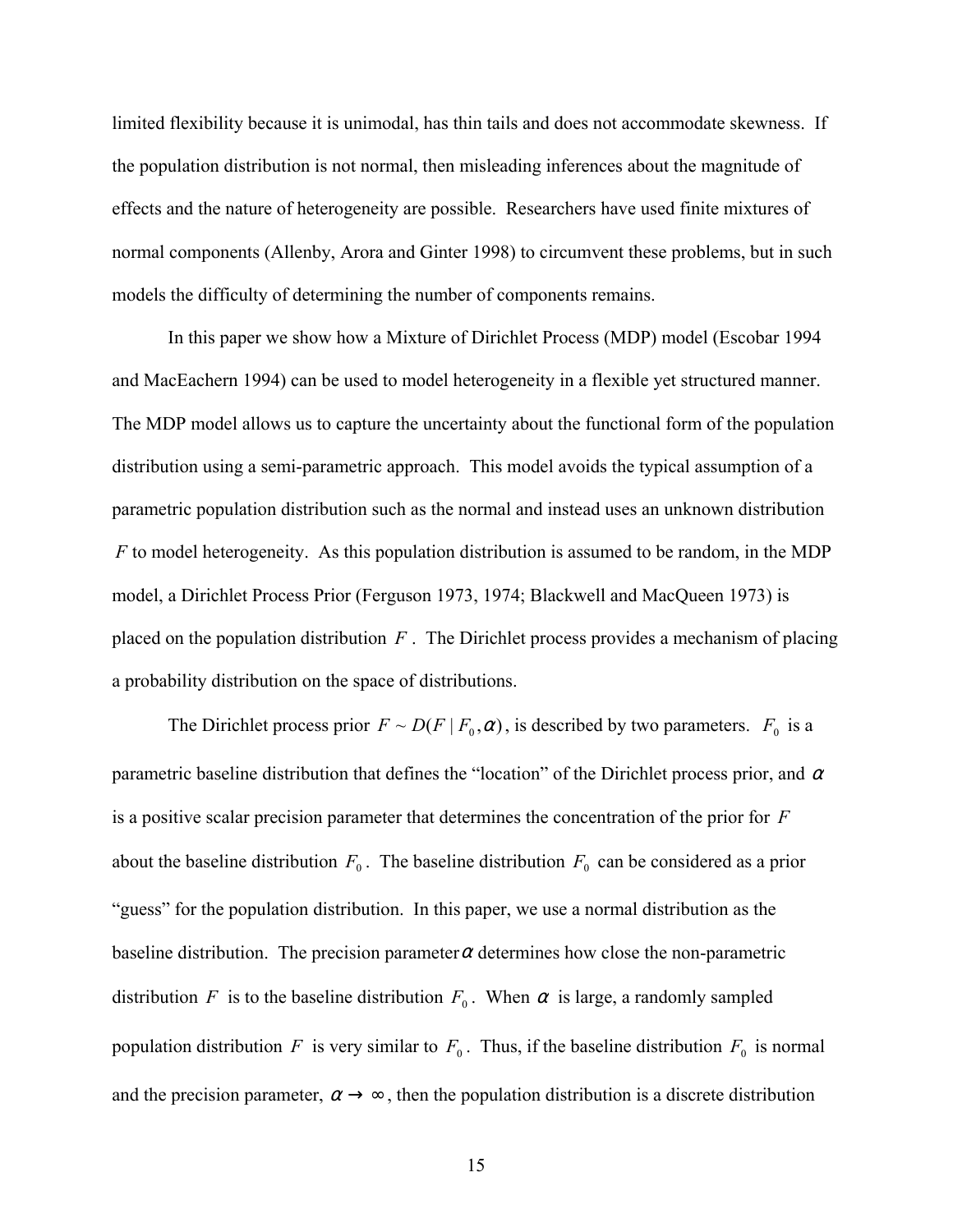that mimics a normal distribution. On the other hand, when  $\alpha$  is small  $(\alpha \rightarrow 0)$ , the sampled population distribution has its mass concentrated on a few points and is therefore similar to a finite mixture distribution.

 As the precision parameter is inferred from the data, the MDP specification allows flexible incorporation of heterogeneity. If the nature of the heterogeneity is consistent with a normal distribution then the precision parameter is automatically adjusted to be large and the MDP yields a population distribution that mimics a normal. On the other hand, if the data come from a non-normal population distribution, then the MDP model allows enough flexibility because of its semi-parametric nature and like finite mixture models, accommodates deviations from normality. In addition, the number of "segments" is automatically determined by the MDP algorithm as outlined below. Thus the MDP model places fewer restrictions on the shape of the population distribution and as the population distribution is well approximated, it can have beneficial consequences for the accuracy of individual-level estimates (see Escobar, 1994).

 In the context of our model, we assume that the user, e-mail and link specific random effects come from population distributions arising from different Dirichlet process priors. Specifically, we use

(3) 
$$
\begin{aligned}\n\lambda_i & \sim F_1 \\
F_1 & \sim D(F_1 \mid N(0, \Lambda), \alpha_1)\n\end{aligned}
$$

to model the user-specific random effects. The above assumes that the user-specific random effects come from an unknown population distribution  $F_1$ . The population distribution in turn comes from a Dirichlet process prior with a multivariate normal baseline distribution having a mean **0** and a unknown covariance matrix **Λ** . The precision parameter of the Dirichlet process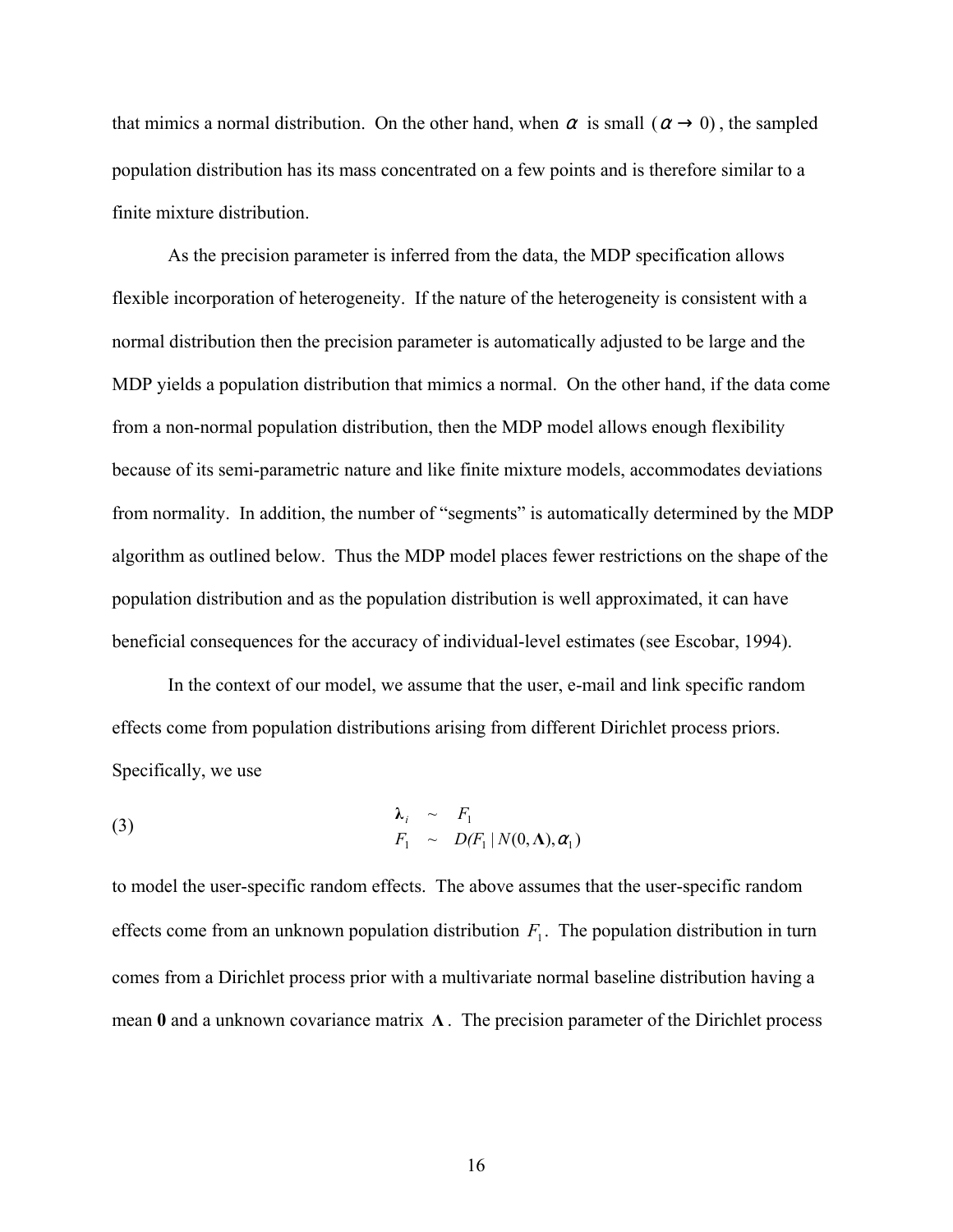prior,  $\alpha_1$ , controls how close the sampled population distribution is to the baseline normal distribution.

Similarly, the e-mail random effects can be modeled as

(4) 
$$
\begin{array}{rcl}\n\mathbf{\Theta}_j & \sim & F_2 \\
F_2 & \sim & D(N(\mathbf{0}, \mathbf{\Theta}), \alpha_2)\n\end{array}
$$

where the baseline distribution is a normal with**Θ** as the covariance matrix. Finally, the linkspecific random effects can be modeled as

(5) 
$$
\gamma_k \sim F_3
$$

$$
F_3 \sim D(N(0,\tau),\alpha_3)
$$

where  $\tau$  represents the variance of the associated univariate baseline distribution.

 A Bayesian approach is needed for inference regarding the unknowns parameters of the MDP model. The unknown quantities in our model include  $\{\{u\}, \mu, \{\lambda_i\}, \{\theta_i\}, \{\gamma_k\}, \Lambda, \Theta, \tau, \phi\}$  $\{\alpha_1, \alpha_2, \alpha_3\}$ . The priors over the hyperparameters are described in the appendix. The joint posterior distribution cannot be written in closed form and therefore Markov chain Monte Carlo (MCMC) methods (see Doss 1994, Bush and MacEachern 1996 and West, Muller and Escobar 1994) are needed to sample from the posterior distribution. MCMC methods involve sampling iteratively from the full conditional distributions which are described in detail in the appendix.

 To understand further how the MDP model implements model based collaborative filtering and to explicate how the MDP model differs from the popular approach of using normal population distributions, we contrast here, the full conditional distribution of the user-specific random effects  $\lambda_i$  obtained from these models. The full conditional expresses the uncertainty about  $\lambda_i$  given the values of the other unknowns. In contrasting these full conditional distributions, let  $\tilde{u}_{ijk\lambda} = u_{ijk} - \mathbf{x}'_{ijk} \mathbf{\mu} - \mathbf{w}'_{ik} \mathbf{\theta}_j - \gamma_k$ , represent the adjusted utility for an observation.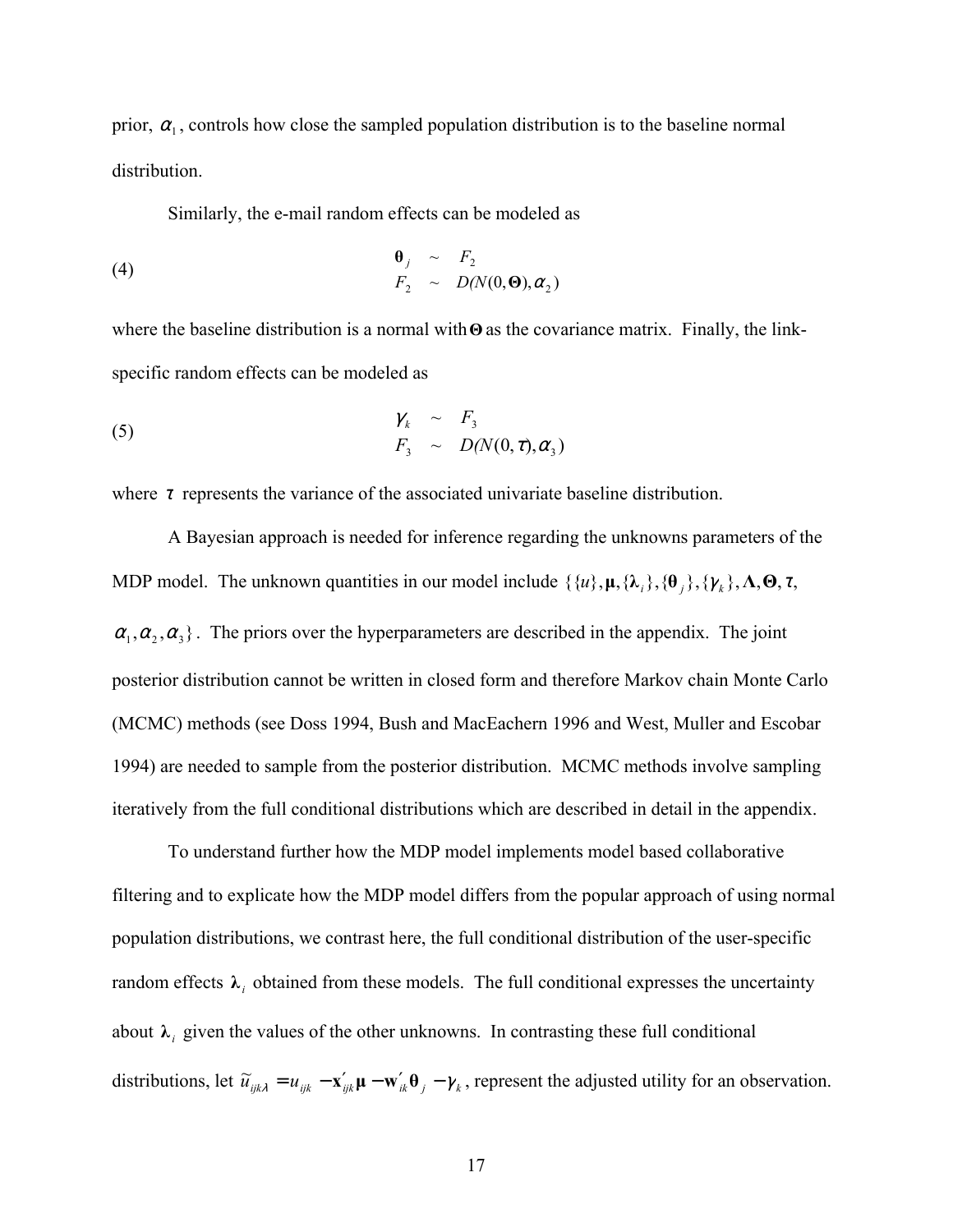Then  $\tilde{u}_{ijk\lambda} \sim N(\mathbf{z}_{jk}' \lambda_i, 1)$ . Form the vector  $\tilde{\mathbf{u}}_i$  by stacking the adjusted utilities  $\tilde{u}_{ijk\lambda}$  for all the observations of the user and the matrix  $\mathbf{Z}_i$  by stacking row by row all the row vectors  $\mathbf{z}'_{jk}$  for the observations belonging to user *i*. When  $\lambda_i$  is assumed to be distributed normal  $N(0, \Lambda)$  (as is the case for one of our null models), it is well known that the full conditional distribution for the random effects  $\lambda_i$  is multivariate normal and can be written as

(6) 
$$
p(\lambda_i | \{u_{ijk}\}, \mu, \{\theta_j\}, \{\gamma_k\}, \Lambda) \sim N(\hat{\lambda}_i, V_i)
$$

where the posterior precision is given by  $V_i^{-1} = \Lambda^{-1} + \mathbb{Z}/\mathbb{Z}_i$ , and the posterior mean is given by  $\hat{\lambda}_i = \mathbf{V}_i + \mathbf{Z}_i' \widetilde{\mathbf{u}}_i$ .

In contrast, for the MDP model, the full conditional for  $\lambda_i$  is given by the following mixture of a normal distribution and a mass point distribution

(7) 
$$
p(\lambda_i | {\lambda_k, k \neq i}, \{u_{ijk}\}, \mu, {\theta_j}, {\gamma_k}, \Lambda) \sim q_{p0} F_b(\lambda_i | .) + \sum_{l \neq i} q_{pl} \delta_{\lambda_l}
$$

where

- $F_b(\lambda_i | .)$  is the baseline posterior distribution given in equation (6)
- The weight associated with the normal component is  $q_{p0} \propto \alpha_1 f_i$  where  $f_i$  is the marginal density of the adjusted utilities for user *i* under the multivariate normal baseline prior density  $N(0,\Lambda)$ . The marginal density is obtained by integrating out the user random effects (i.e.,  $\int f(\tilde{u}_i | \lambda_i, \mu, {\theta_j}, {\gamma_k}) N(0, \Lambda) d\lambda_i)$  and is multivariate normal  $N(\mathbf{0}, \mathbf{Z}_i \Lambda \mathbf{Z}_i' + \mathbf{I}_{n_i})$ , where  $\mathbf{I}_{n_i}$  is the identity matrix. The quantity  $f_i$  is obtained by evaluating at  $\tilde{\mathbf{u}}_i$ , the marginal density.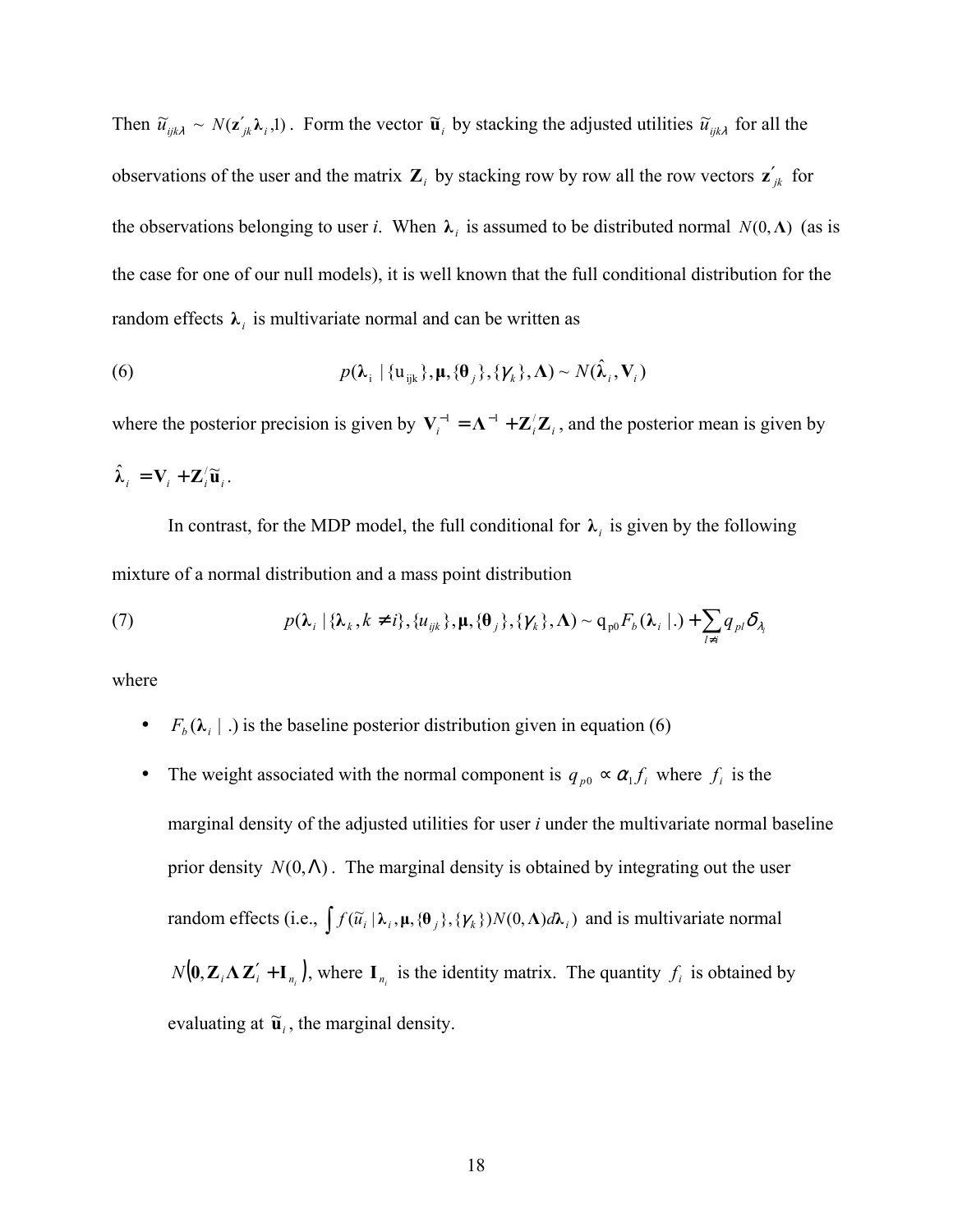$\bullet$  *q*<sub>*pl*</sub> ≈ *f*( $\tilde{u}$ <sub>*i*</sub> |  $\lambda$ <sub>*l*</sub>,  $\mu$ , { $\theta$ <sub>*j*</sub>}, { $\gamma$ <sub>*k*</sub>}), the normal density of the utilities for user *i* evaluated using user *l*'s parameters, i.e., each  $q_{pl}$  is proportional to the multivariate normal density of  $\widetilde{\mathbf{u}}_i \sim N(\mathbf{Z}_i \lambda_i, \mathbf{I}_n).$ 

The weights  $q_{pk}$  are standardized to sum to 1.  $\delta_s$  is a degenerate distribution with point mass at *s*. Thus, in equation (7), with probability proportional to  $q_{p0}$  we sample  $\lambda_i$  from the full conditional under the baseline population distribution, i.e., using equation (6) and with probability proportional to  $q_{pl}$  we select from the degenerate distribution  $\delta_{\lambda_1}$ , which means that we set  $\lambda_i = \lambda_i$ , i.e., we set person *i*'s parameters to be the same as person *l*'s. This results in a mixture with one component being a normal distribution and all other components are point masses on the parameters of other persons.

 Intuitively, the above mixing scheme implies that in any iteration of the MCMC scheme, if the likelihood of observing user *i*'s data is relatively large using user *l*'s parameters, then the random effect  $\lambda_i$  for person *l* is more likely to be chosen as user *i*'s random effect. In this instance, users *i* and *l* would be in the same cluster. On the other hand, if the likelihood of observing *i*'s data is relatively low when user *l*'s random effect is used for user *i*, the more likely it is that the *i*'s random effect is a new value (generated from the baseline distribution or from a different user, *l*′, whose parameters generate a higher likelihood for *i*'s data). This mixing scheme results in a clustering of the random effects because users share common random effect parameters on any given iteration. However, the number of "clusters" and the allocation of individuals to the clusters changes from one iteration to other. Thus, this mechanism for generating the user-specific random effects is similar to what can be called model-based collaborative filtering on parameter space, as information from similar individuals is used to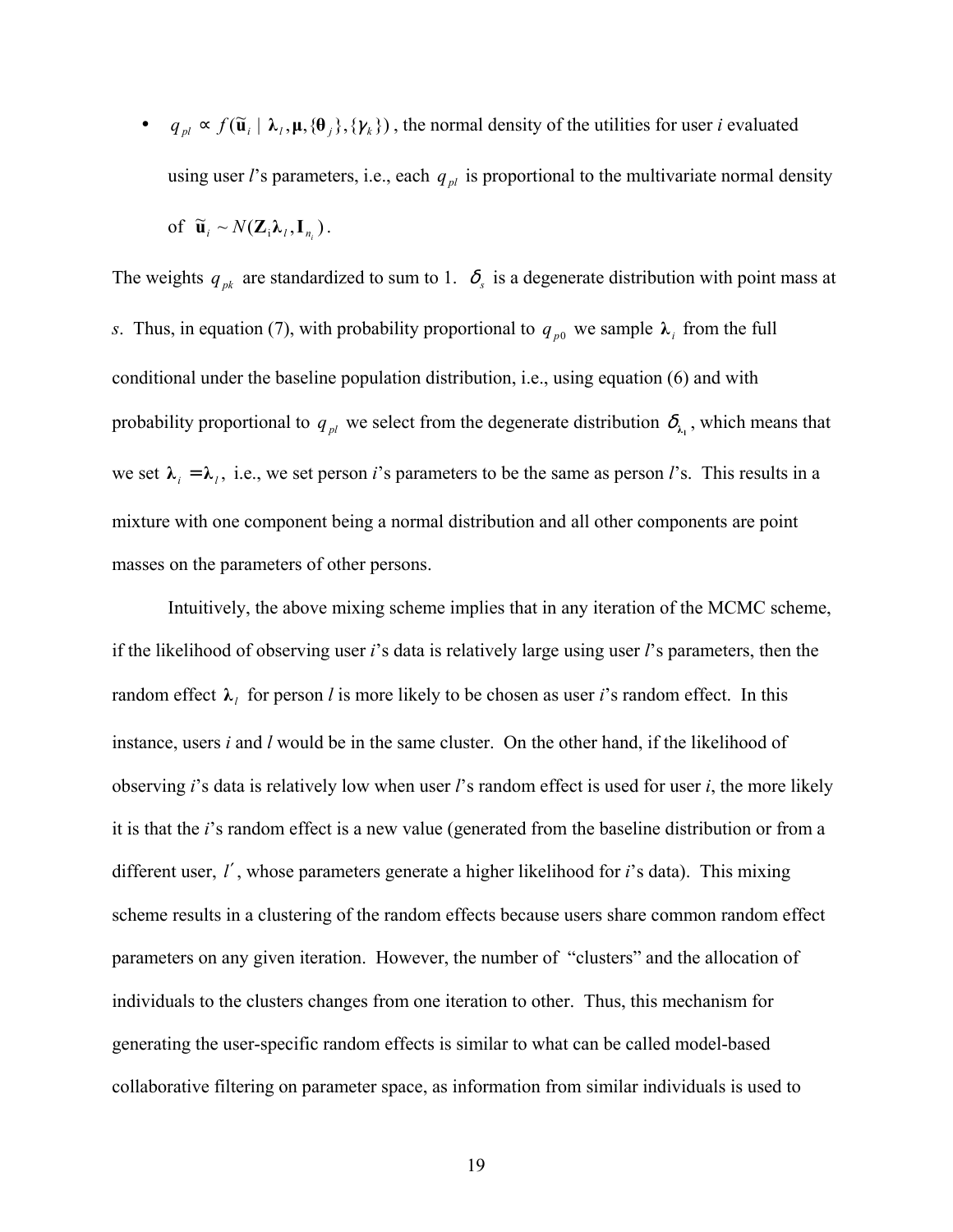predict users' preferences. In contrast to the standard model, where the estimates for a user depend on the data for other users only through the population mean and variance, here, the posterior of  $\lambda_i$ , heavily depends on the data for the user and the data of "nearest neighbors".

## **APPLICATION**

## *Data*

The data for this project are furnished by one of the Web's leading Internet sites. As a condition for its use, the sponsoring firm wishes to remain anonymous and any identifying aspects of the data are therefore disguised. The organization derives the majority of its revenue from selling advertising space on its Web site to client firms and is therefore highly interested in increasing site usage. To accomplish that, they send e-mails to registered users inviting them to visit the site. These e-mails include a synopsis of several articles on the site. Below each article summary is a link to the article (the link is a URL address that readers can click on to send them to the site). It is the response to these links that forms our dependent measure.

 To further clarify our exposition of the site and its content we will depict the site as an automotive news and reviews site (although the content is not automotive). We will also categorize the site's content (including the links it sends in its e-mails) much like an automotive site can be categorized as cars or trucks. These categorizations are denoted content areas and are established by the sponsoring firm based on its knowledge of the industry. On this site, a particular content area (e.g., the car portion of the site) sends a daily e-mail to users who register to receive the e-mail. These e-mail links pertain to content types within the content area. For example, the link types for a car area may include car reviews, car pricing, car specifications, automotive news, etc. Upon receiving this e-mail, a user might click on a particular type of link. If they do, this information is recorded. There are two key components to the data set provided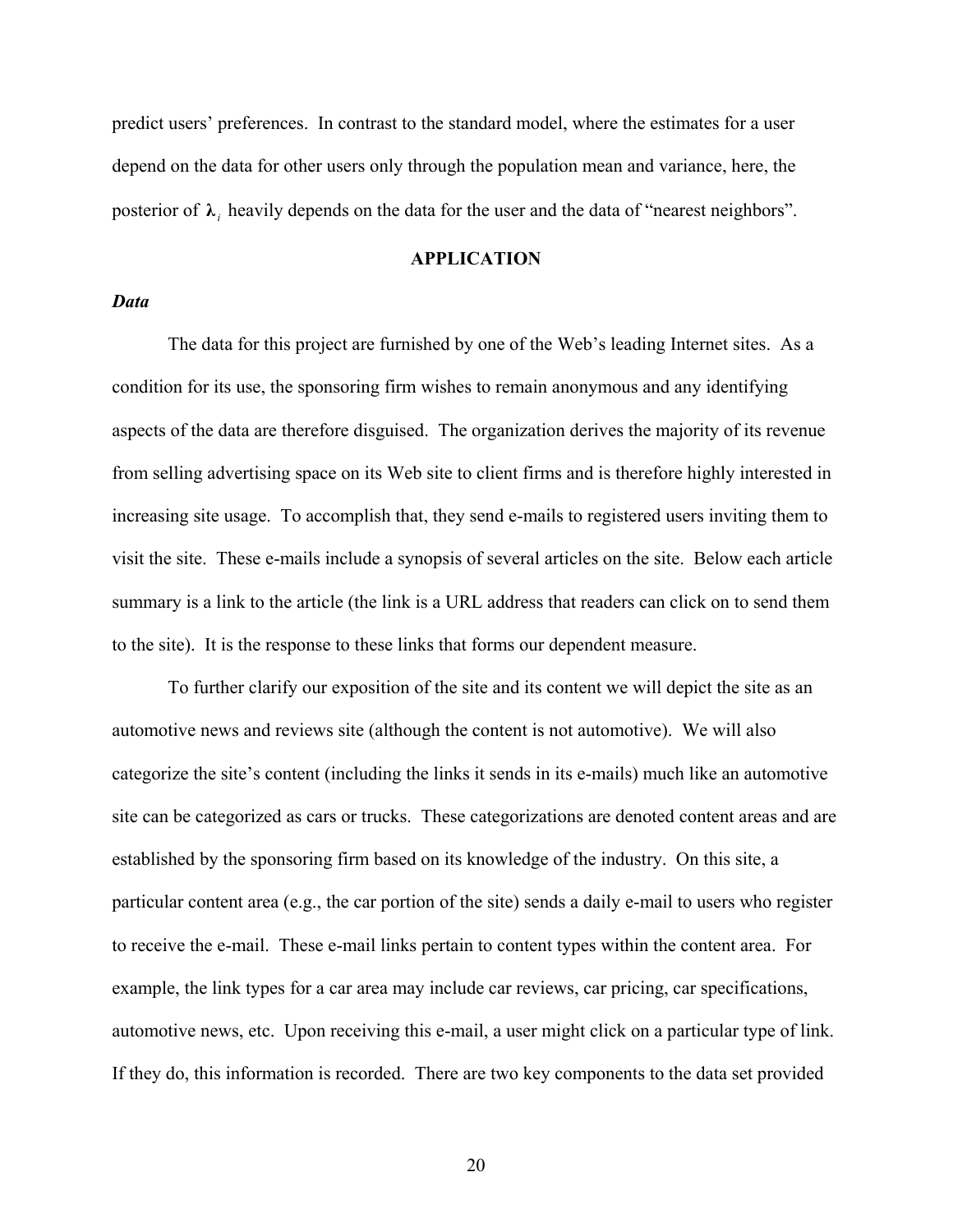by this firm: i) the user log files that record usage history for a given respondent, and ii) the email files that provide the date, content and design of the e-mails.

*User Log Files.* Each time the visitor to the site clicks on an e-mails or Web site link, a record is generated and stored. The record contains the time, the origin of the click (the IP address), and information about the link or Web page that was clicked upon. These records, collected between June and August of 1999, form one of the two key portions of the data we analyze. The origin of the click (the clicker's id) is determined via "cookies," or a record placed on the visitor's (clicker's) hard drive as well as the users IP address. Upon further visits to the site, the content provider makes note of the machine's cookie to ascertain who visited the site.

*E-mail files.* Visitors to the content provider's site can request to receive e-mails pertaining to information on the site. Only persons who registered receive e-mails, thus all recipients were registered.<sup>5</sup> In addition to the e-mail addresses of the users, the e-mail files contain the dates of the e-mails, the links listed on the e-mails and a synopsis of information contained on those links. This information is used to code the design and content of the links provided in the e-mail, and also to infer which links were not clicked. The design of the e-mail includes i) the amount (number) of links listed in the e-mail, ii) the order of the links, and iii) the e-mail type (html or text). The link content in our data is coded into content categories provided by the firm. For example, an article reviewing an automobile would be coded "review," while automotive news would be coded "news." All in all, there are 12 of these content categories. Finally, information regarding the links in the e-mails can be merged with the database on user clicking histories to determine which links (if any) the user clicked.

 $<sup>5</sup>$  It should be noted that our model applies equally well to contexts in which users are not registered. In this</sup> instance, e-mail addresses are obtained from the purchase of e-mail lists from third party vendors.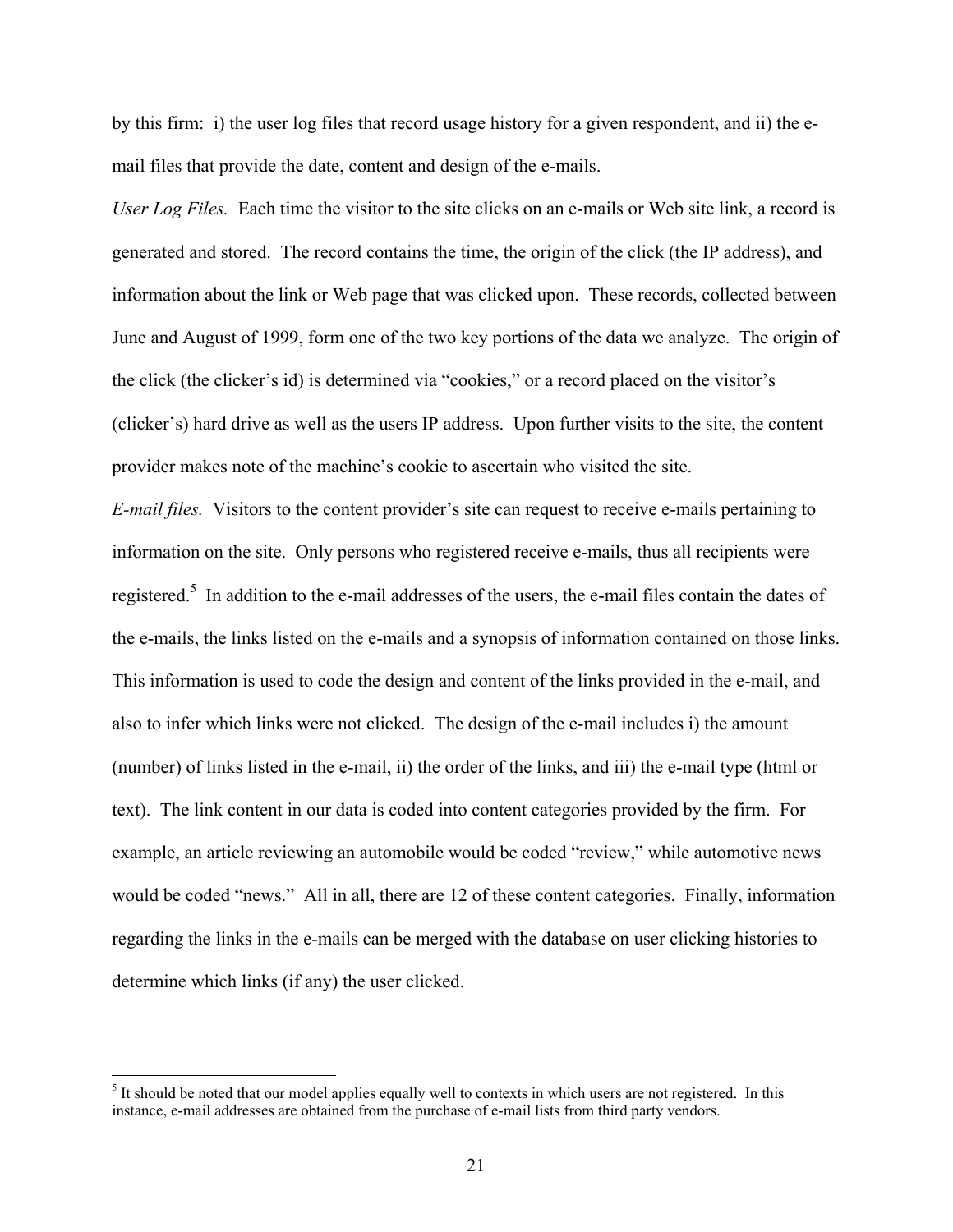*Sample Size.* All totaled, there are three months of email file data and two months of log file data. The number of emails averaged about five per week and there are 1048 users in our sample.<sup>6</sup> The number of links per email averaged about 5.6 and ranged from two to eight. The average response rate across links is about 7%. We used data from a random sample of 100 users to estimate the models and assigned 60% of the e-mails (11,436 observations) into an estimation sample and 40% of the e-mails into validation sets.

We created two such validation data sets. In the first, we randomly held out observations across all e-mails, persons and links – so the validation set included extant e-mails and extant links. Thus, predictions regarding a users' likelihood of clicking on a given link could be made with information regarding how others clicked on that link. The size of this validation set, which we denote EXTANT, was 3,735 observations. In the second validation data set, the sample was comprised entirely of new links and e-mails. Thus, only information regarding persons' past behavior could be used to forecast the likelihood of clicking on a link. This validation data set, which we denote NOVEL, consisted of 3,900 observations.

Ansari et al. (2000) outline the benefits of creating multiple validation data sets. In contexts wherein extant communications are to be targeted to additional individuals who have yet to receive them, the EXTANT data set is more relevant. Such may be the case after a test email, or when an e-mail is sent to additional customers of a site. In contexts wherein new content is to be targeted, the NOVEL data set may be more relevant. Such may be the case when new editorial content is generated, as in the case of daily news.

<sup>&</sup>lt;sup>6</sup> Only users who responded to at least one e-mail per month are included in the sample. Persons who never or rarely respond represent 24% of the sample, but only 2% of the clicks. Due to their lack of response, there is little information available to improve this number. Thus, customization is likely to be inefficacious for these persons so we omit them from our analysis. We note that the practice of including only respondents has an analog in scanner data research pertaining to category incidence (Manchanda, Ansari, and Gupta 1999; Mela, Jedidi, and Bowman 1998).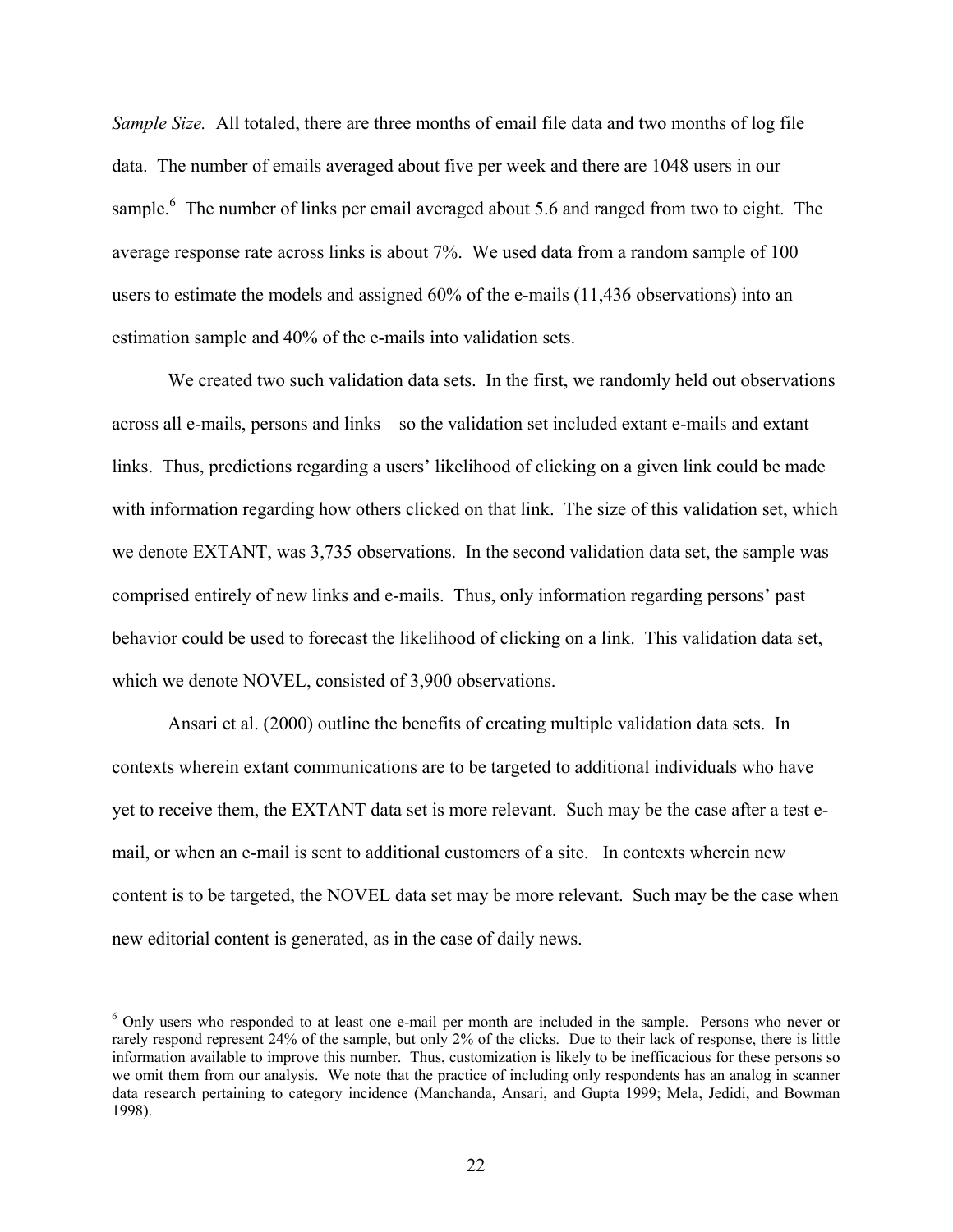#### *Model Specification*

In Section 3 we developed a general random effects model that can be applied across a number of contexts. Here we describe the specific instantiation for our application. We include several observed link variables, e-mail design variables, and user variables in our specification. Moreover, in addition to these observed effects, we also allow for different sources of unobserved heterogeneity across users, e-mails, and links. Our specification can be described as follows:

$$
u_{ijk} = \mu_1 + \mu_2 \text{Content}_1 + \dots + \mu_{12} \text{Content}_{11} + \mu_{13} \text{Position} + \mu_{14} \text{Num} - \text{Items} + \mu_{15} \text{Text} + \mu_{16} \text{Since}
$$
  
+  $\lambda_{i1} + \lambda_{i2} \text{Content}_1 + \dots + \lambda_{i,12} \text{Content}_{11} + \lambda_{i,13} \text{Position} + \lambda_{i,14} \text{Num} - \text{Items} + \lambda_{i,15} \text{Since}$   
+  $\theta_{j1} + \theta_{j2} \text{Content}_1 + \dots + \theta_{j,12} \text{Content}_{11} + \theta_{j,13} \text{Position} + \theta_{j,14} \text{Since}$   
(8) +  $\gamma_k + e_{ijk}$ 

*Link Variables*. The link variables characterize both the editorial content of the link and its position within the e-mail. The likelihood of clicking on a link will certainly be a function of its content (e.g., news vs. reviews) because users are expected to differ in their preference for content categories. The editorial content within the e-mails can be categorized into twelve categories (or content types). These content types are included using a set of eleven dummy variables (*Content1-Content 11*).

 As is the case with traditional media, the placement of the link may affect response (click-through). Hanssens and Weitz (1980) find that the later the advertisement is presented in a magazine, the less likely it is to be seen or read. Hoque and Lhose (1999) have replicated this result in electronic media. They argue that the impact of placement is magnified in electronic media because it is more difficult to read online and because of the effort involved in scrolling. The ordinal position of the link within the e-mail is represented by a variable (*Position).*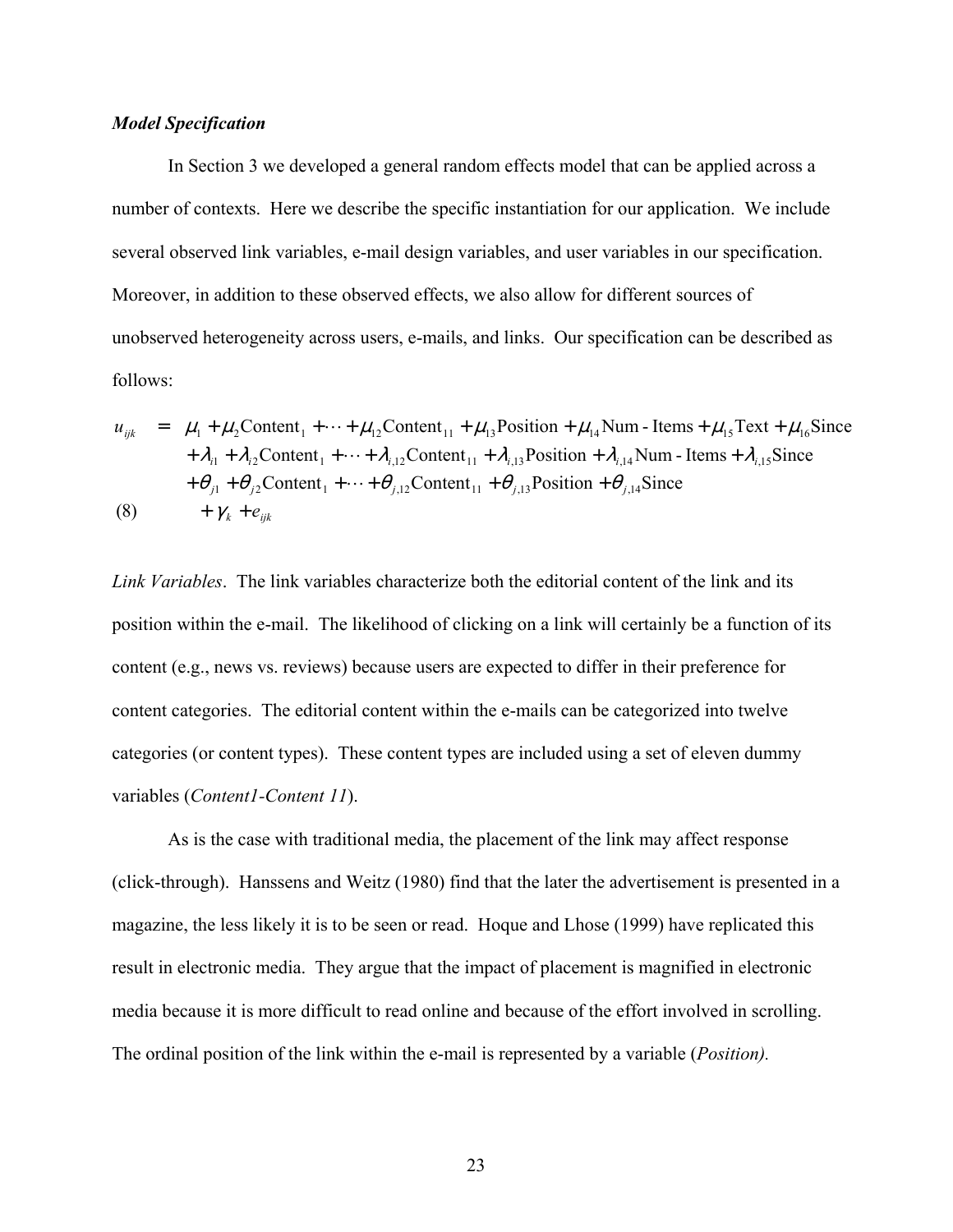*E-mail Variables.* We specify two e-mail design variables. The first represents the number of links within the e-mail (Num-Items). Houston and Scott (1984) show that increasing the number of advertisements within a print environment lowers the readership of any particular advertisement on a page. We expect a similar result to exist in electronic settings as an increase in the number of links exacerbates clutter and therefore increases the cognitive costs of perusing the e-mail. For some users, the cost of having to scan a large number of links may exceed the potential value of reading the e-mail. The second e-mail-level variable (*Text*) characterizes whether the e-mail is a text e-mail or an html e-mail.<sup>7</sup>

*Person Variable.* As the duration of time increases since the last link clicked, the likelihood of a subsequent click may change. Thus, we include a covariate for days since the last click (*Since*). We use one observation to initialize this variable. In customer relationship management (CRM) applications, an increase in time since last purchase leads to a decrease in subsequent purchase likelihood (Schmittlein, Morrison and Colombo 1987). Thus, we expect that the coefficient for (*Since*) will typically be negative as persons who have not clicked in some time are less likely to be active.

 The descriptive information for the link, e-mail, and person variables is presented in Table 1.

## [Insert Table 1 About Here]

*User Heterogeneity.* We model unobserved user heterogeneity by specifying a random effects model for both the intercepts and slopes in our model. Thus, we specify i) user specific random intercepts (which captures differences across users in their propensities to click on links, and ii) user specific random slopes (which capture differences across users in their response to link

 7 We tested for an interaction between *NumItems* and *Position*. This did not enhance model fit. We also tested for non-linear effects for these variables and found none.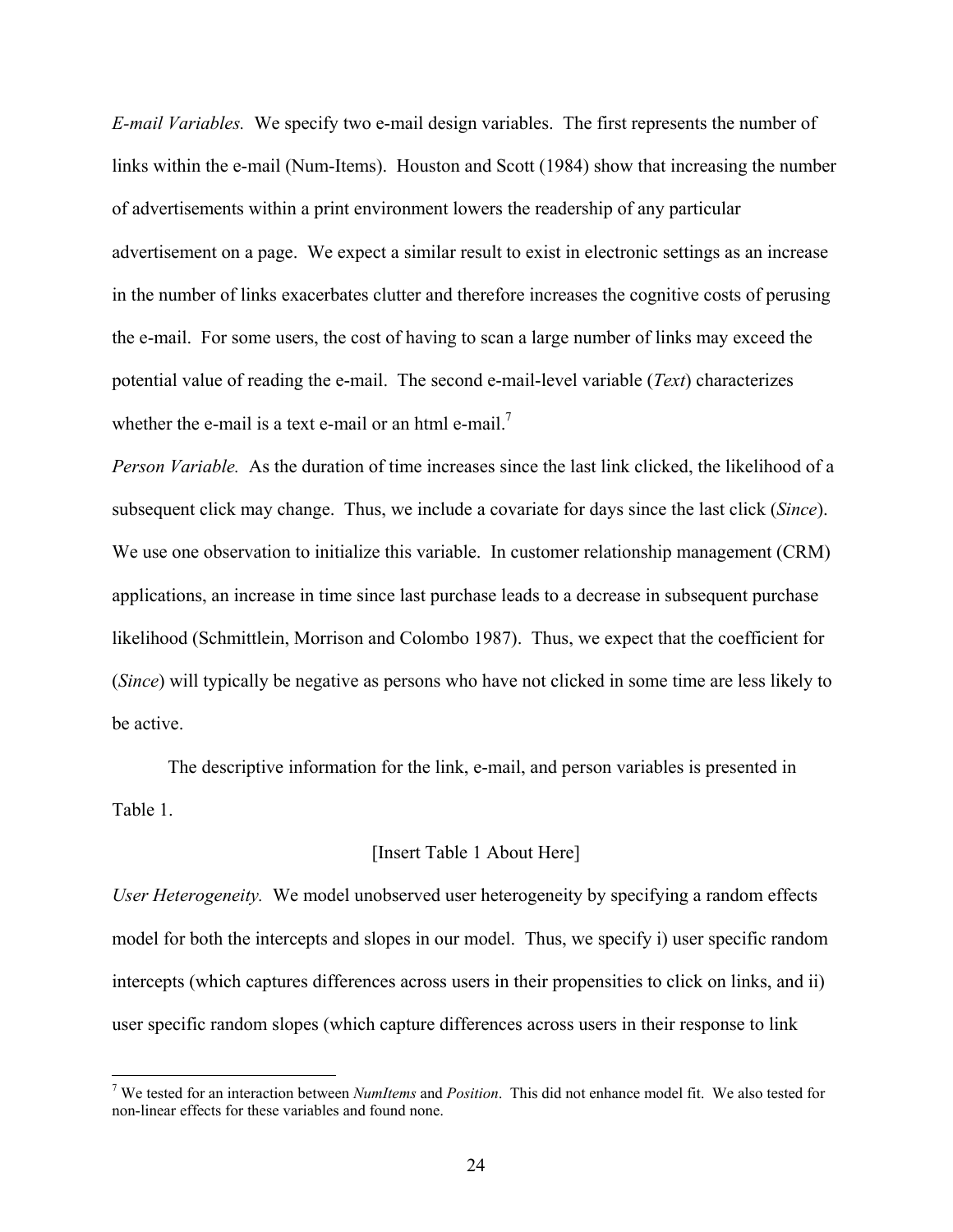content, e-mail variables, and time since last click). We note that user and random effects are identified only for those variables that are not fixed across persons (similarly, e-mail random effects are only identified for variables that are not fixed across e-mails).

*E-mail Heterogeneity.* We capture e-mail heterogeneity by allowing i) an e-mail-specific random intercept which captures e-mail "attractiveness" and ii) e-mail-specific random slopes which capture differences across e-mails. The unobserved e-mail variables (captured via **θ** *j* in Equation 8) interact with the link-level variables such as the content of the link and position of the link within the e-mail. These interactions allow us to model contextual heterogeneity. As it is not possible to completely describe e-mails using observed attributes, incorporating e-maillevel heterogeneity is crucial for modeling click-through probabilities.

*Link Heterogeneity.* For parsimony, we capture link heterogeneity by including a single linkspecific random effect. This term captures the impact of unobserved link effects (e.g., the particular editorial (news or review) content of a link type on a given day) that is left unexplained by the content variables describing the link.

#### **RESULTS**

We estimated three models on the data. The first model is a simple model (Model S) that includes no heterogeneity. The second model (Model N) includes all observed variables and accounts for person, e-mail and link specific unobserved sources of heterogeneity, using normal population distributions for the random effects. The third model (Model DP) uses Dirichlet process priors to account for user, e-mail and link heterogeneity.

 The models were estimated using Markov chain Monte Carlo methods. The full conditional distributions used in MCMC sampling for the DP model are described in Appendix 1. For each model, the chain was run for 30,000 iterations. The results reported are based on a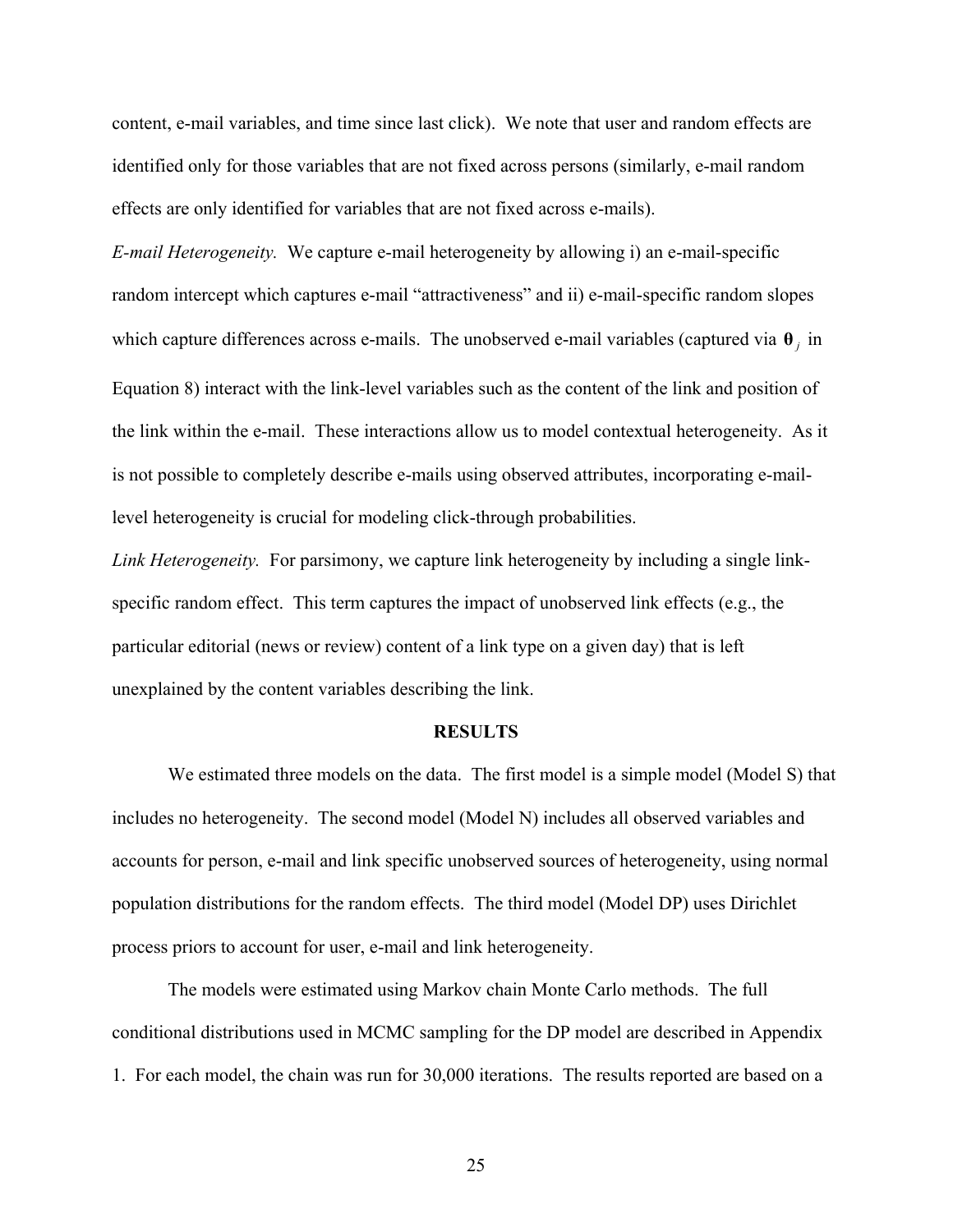sample of 20,000 draws from the posterior distribution, after discarding 10,000 burn-in draws. Convergence was ensured by monitoring the time series of draws.

## *Model Selection*

*Model Fit.* We use the pseudo-Bayes factor (PsBF) (Geisser and Eddy 1979, Gelfand 1996) to compare different models. The PsBF is based on the cross-validation predictive density which can be very conveniently computed for our models using the MCMC draws. Let *y* be the observed data, let  $y_i$  represent the *lth* observation for individual *i* and let  $y_{(i)}$  represent the data with the observation *l* for individual *i* deleted. The cross-validation predictive density can be written as

(9) 
$$
\pi(y_{ii} | y_{(ii)}) = \int \pi(y_{ii} | \boldsymbol{\beta}, y_{(ii)}) \pi(\boldsymbol{\beta} | y_{(ii)}) d\boldsymbol{\beta}
$$

where **β** is the vector of all parameters in the model. The PsBF for comparing two models (M1 and M2) is expressed in terms of the product of cross-validation predictive densities and can be written as

(10) 
$$
PSBF = \prod_{i=1}^{I} \prod_{l=1}^{n_i} \frac{\pi(y_{il})|y_{(il)}, M1)}{\pi(y_{il})|y_{(il)}, M2)}.
$$

The PsBF summarizes the evidence provided by the data for M1 against M2 and its value can be interpreted as the number of times model M1 is more (or less) probable than model M2.

 The PsBF for our model can be calculated easily from a sample of *d* MCMC draws  ${\{\beta_1,\ldots,\beta_d\}}$ . As  $\beta$  is the vector of all parameters, including all the random effects, the binary responses  $y_i$ , *i* = 1 to *I*,*l* = 1 to *n<sub>i</sub>* are conditionally independent given β. Thus, a Monte Carlo estimate of  $\pi(y_i | \mathbf{y}_{(ii)})$  can be obtained as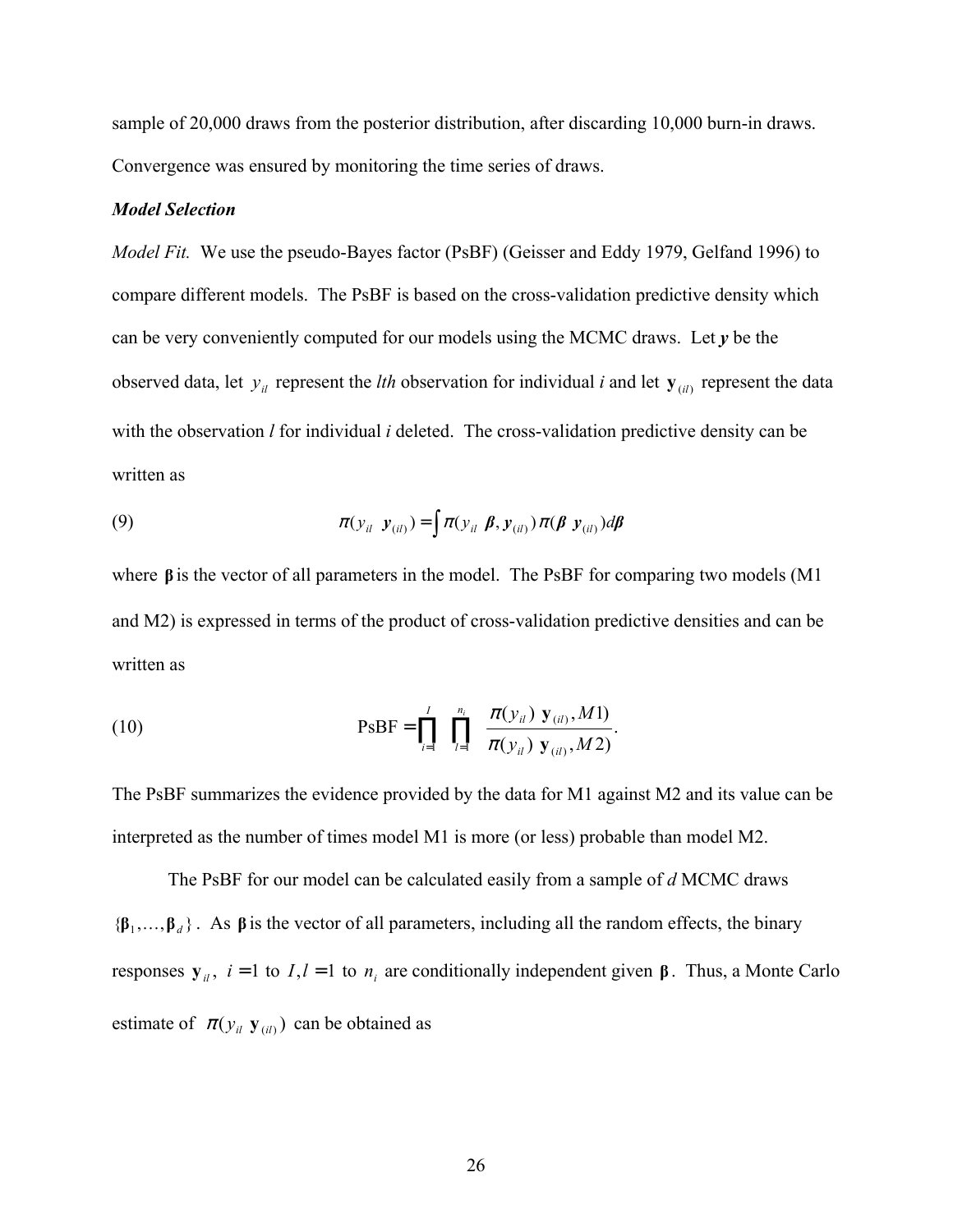(11) 
$$
\hat{\pi}(y_{il}|\mathbf{y}_{(il)}) = \left[\frac{1}{d}\sum_{t=1}^{d} \frac{1}{(p_{il}^{(t)})^{y_{il}}(1-p_{il}^{(t)})^{1-y_{il}}}\right]^{-1}
$$

where  $p_{il}^{(t)}$  is the probability  $Pr(y_{il} = 1 | \beta^{(t)}) = 1 - \Phi(u_{il}^{(t)} - \mathbf{x}_{il}' \mathbf{\mu}^{(t)} - \mathbf{z}_{j(l)k(l)}' \mathbf{\lambda}_{i}^{(t)} - \mathbf{w}_{ik(l)}' \mathbf{\theta}_{j(l)}^{(t)} - \gamma_{k(l)}^{(t)} )$  $(t)$  $(l)$ <sup> $\mathbf{U}$ </sup> $j(l)$  $(t)$  $(l) k(l)$  $(t)$ )  $-1$   $\Phi(t)$   $(t)$   $v'$   $(t)$   $v'$   $(1)$   $v'$   $(1)$   $v'$   $(0)$   $(1)$ *k l t*  $ik(l)$   $j(l)$ *t*  $j(l)k(l)$ <sup>r</sup> $i$ *t il t*  $y_{il} = 1 | \beta^{(t)} \rangle = 1 - \Phi(u_{il}^{(t)} - \mathbf{x}_{il}^{'} \mathbf{\mu}^{(t)} - \mathbf{z}_{j(l)k(l)}^{'} \lambda_i^{(t)} - \mathbf{w}_{ik(l)}^{'} \theta_{j(l)}^{(t)} - \gamma_{k(l)}^{(t)}),$ where the superscript *t* represents the *t*-th draw of the MCMC sampler and *j(l)* denotes the e-mail associated with the *lth* observation and *k(l)* represents the link associated with that observation. Gelfand (1996) provides the derivation for the above expression for the cross-validation predictive distribution. The estimates from equation  $(11)$  can be used to calculate the logarithms of the numerator and denominator of the PsBF. These quantities can be considered as a surrogate for the log-marginal data likelihoods for the two competing models. Based on the MCMC output, the log marginal data likelihood for the Dirichlet Process Model (Model DP) is – 2290.25, the log marginal data likelihood for the normal model (Model N) is –2340.45 and for the non-heterogeneous model is –2807.22. Accordingly, the pseudo-Bayes factor implies an  $exp(50.2)$  improvement for model DP over model N, and an  $exp(517.0)$  improvement for model DP over model S. Thus the pseudo-Bayes factors provide support for the Dirichlet process model.

#### *Model Predictions*

The predictive ability of the three competing models can be assessed using the validation data. The link-level probabilities for the links within an e-mail can be used to compute an email-level probability of at least one click-through from the e-mail. To compute this probability, we first use the observed data to determine the likelihood of clicking on each link in the e-mail,  $\hat{p}_{ijk}$ . The complement of these predictions yields the likelihood of the link is not clicked  $1-\hat{p}_{ijk}$ . Under the assumption of independence, the product of these link-level non-click likelihoods yields the joint probability that the e-mail was not clicked. The complement of this probability,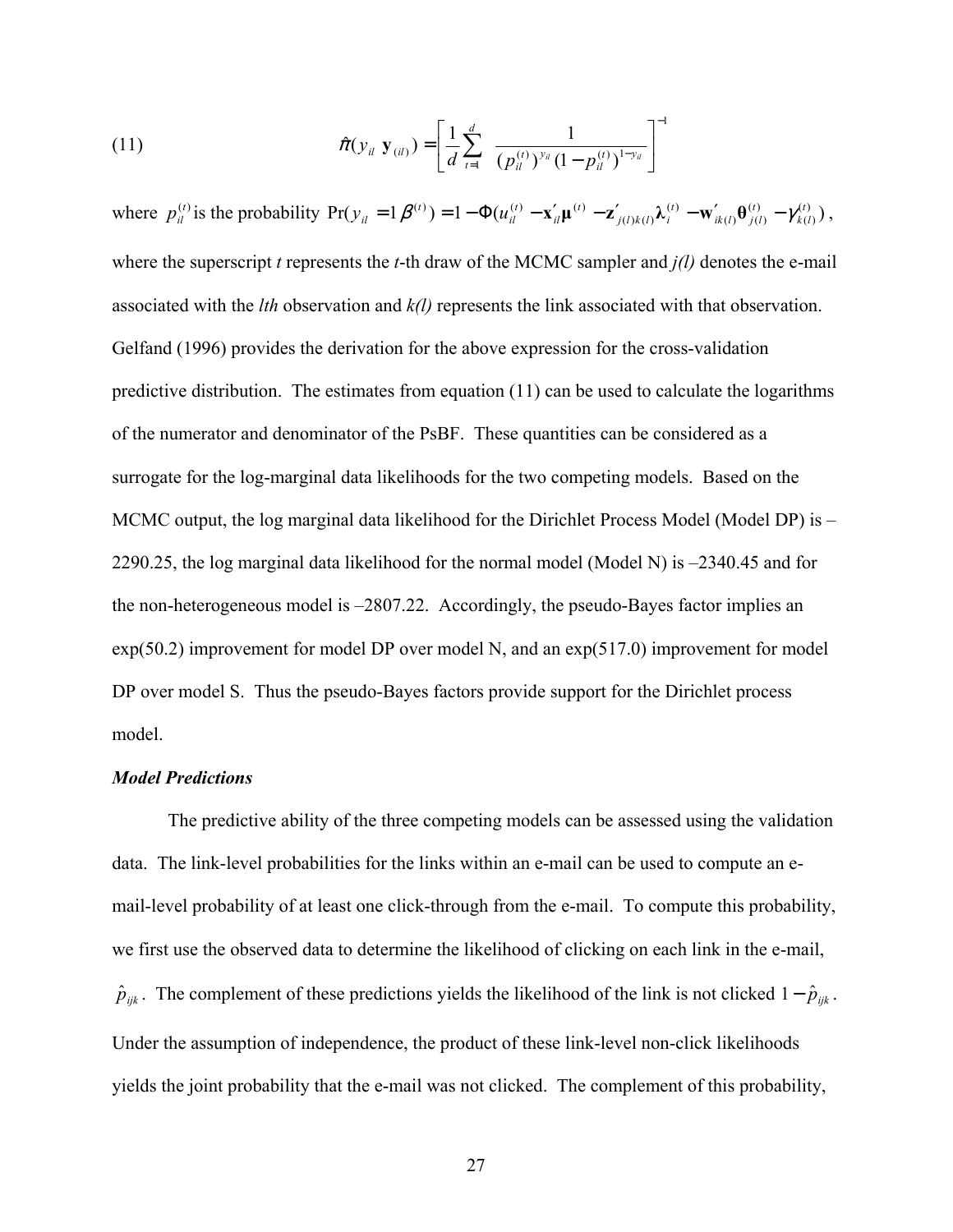$\hat{p}_{ii} = (1 - \prod (1 - \hat{p}_{iik})),$ 1 *ijk K*  $\hat{p}_{ij} = (1 - \prod_{k=1} (1 - \hat{p}_{ijk}))$ , yields the probability that at least one link was clicked. The

independence assumption seems plausible as it predicts 649 e-mail clicks when compared to 639 e-mail clicks in our data. The link-level estimated probabilities of click-through can be compared against a classification threshold to predict the response on any given observation in the validation data. For example, a classification threshold of 0.5 means that if the estimated clicking probability for a observation is greater than 0.5 then the observation is classified as a click, otherwise it is classified as a non-click. Similarly, the e-mail-level probabilities can be compared against a classification threshold to predict whether a given e-mail will elicit a click from a given individual.

 We use Receiver Operating Characteristic curves (ROC) to compare the predictive performance of our models for a range of thresholds. ROC analysis is used in psychology and in medical statistics for signal detection purposes (e.g., Egan 1975; Swets, 1979; Metz, 1986). It illustrates the tradeoffs between two types of errors. For any threshold that is used for predicting observations as clicks or non-clicks, two types of errors can occur. False negatives are errors that occur when actual clicks are predicted as non-clicks. False positives are errors that occur when non-responses, (i.e., non-clicks) are predicted as responses (i.e., clicks). The proportion of actual click-throughs that are predicted as non-clicks is called the False Negative Fraction (FNF) and the proportion of actual non-clicks that are predicted as clicks is called the False Positive Fraction (FPF).

 An ROC curve (also called a Lorenz diagram) is constructed by plotting the True Positive Fraction (1-FPF) against the false positive fraction (FPF) for a range of possible classification thresholds. The resulting plot is represented over a unit square. Different points on the ROC curve correspond to different classification threshold values used for prediction. The area under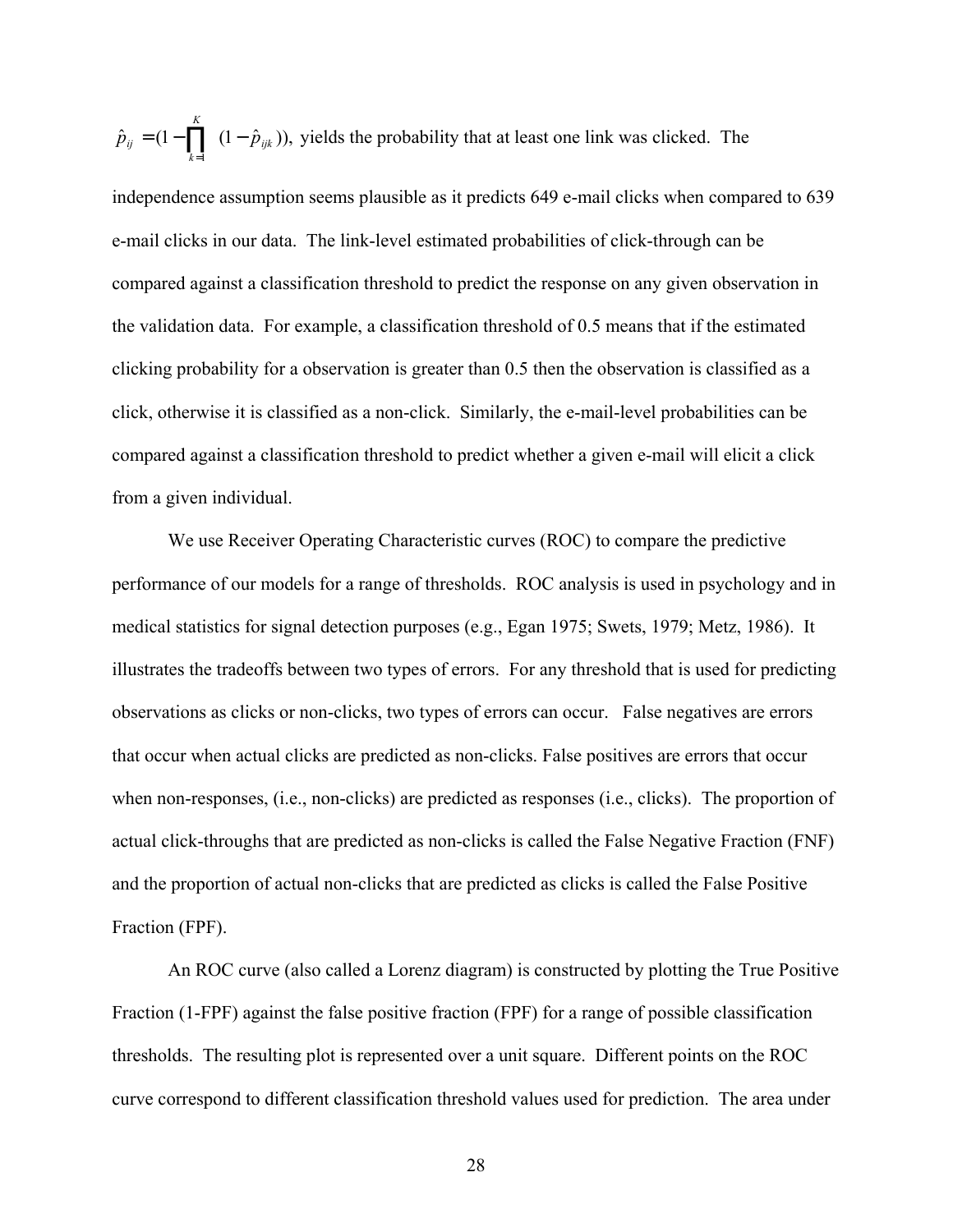the ROC curve,  $A<sub>Z</sub>$  provides a summary measure of the quality of the model. A model with an ROC curve that tracks the 45° line would be worthless as it would not separate the two classes of observations at all (i.e., there would be as many false positives as true positives). Such a curve has  $A_Z = 0.5$ . In contrast a perfect model would have a ROC curve that follows the two axes and would have  $A<sub>Z</sub> = 1$ . The ROC curve, as it spans across all possible thresholds, yields a more complete picture of predictive accuracy than measures predicated solely upon a single classification threshold (e.g., a hit rate using a 50% classification threshold).

## [Insert Figure 1 About Here]

 Figure 1 compares the ROC curves for the three models using the EXTANT data set. The top panel shows the ROC curves based on the link-level probability estimates and the bottom panel shows the curves obtained from the e-mail-level probabilities. In each of these panels, the dark solid curve pertains to the DP model, the normal model is represented by the grey curve and the non-heterogeneous model is depicted by the dashed curve. In both panels we observe that the two models with heterogeneity (Model DP and Model N) have similar predictive abilities. Moreover, the ROC curves for the two heterogeneous models dominate the ROC curve for the non-heterogeneous model (Model S) at all values of the classification threshold.

Comparing the areas under the link-level ROC curves, we find that  $A<sub>Z</sub> = 0.85$ , for Model DP,  $A_Z = 0.84$  for Model N and  $A_Z = 0.76$  for Model S. For the e-mail-level ROC curves,  $A_Z = 0.81$  for Model DP,  $A_Z = 0.80$  for Model N and  $A_Z = 0.74$  for Model S. These results suggest that for our data set, Model DP performs slightly better than Model N and that both substantially outperform a model with no heterogeneity.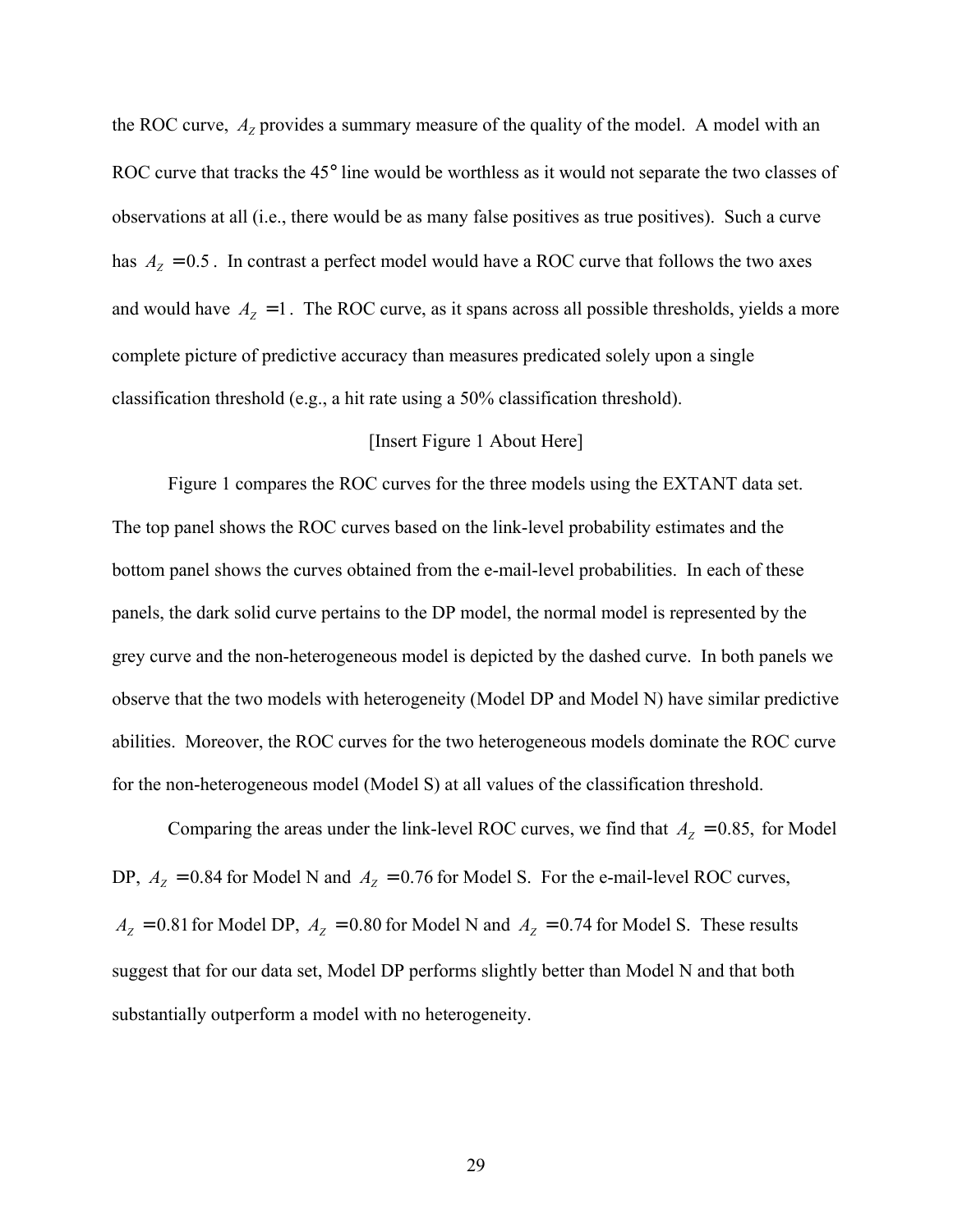For the NOVEL data set, the conclusions are similar. We find that  $A<sub>Z</sub> = 0.77$ , for Model DP,  $A_Z = 0.75$  for Model N and  $A_Z = 0.68$  for Model S. The email-level ROC curves also provide similar conclusions. Specifically,  $A_z = 0.69$  for Model DP,  $A_z = 0.66$  for Model N and  $A<sub>Z</sub> = 0.56$  for Model S. As with EXTANT, Model DP predicts slightly better than Model N while both models are superior to the non-heterogeneous model. These findings reinforce the importance of modeling heterogeneity for customization purposes.

 In summary, the PsBF, and the ROC analysis indicate that the models that account for heterogeneity are preferable to the model that ignores sources of difference in parameters. The fact that unobserved heterogeneity matters indicates that there could be sufficient gains from customization. Moreover, we find that the DP model is superior to Model N, based on PsBF and evidences slightly better predictive performance on the validation data.

#### *Parameter Estimates*

We now report the parameter estimates for the Dirichlet Process model. As reported earlier, these estimates are based on a post burn-in sample of 20,000 MCMC draws. Table 2 reports the parameter estimates. These parameter estimates are discussed below.

#### [Insert Table 2 About Here]

*Design Variables.* The response rates for links within text e-mails appear to be no greater than the response rates for links within html e-mails. As anticipated, the effect of link order is negative, indicating that the effectiveness of links decreases as the link appears later in the email. In contrast to our expectations, we observe no population effect for the number of links within an e-mail. In our data, the actual number of links never exceeded eight, and this may have been too few to generate a negative effect of clutter. We find that there is considerable design heterogeneity; persons react differently to different designs. Thus, the number of items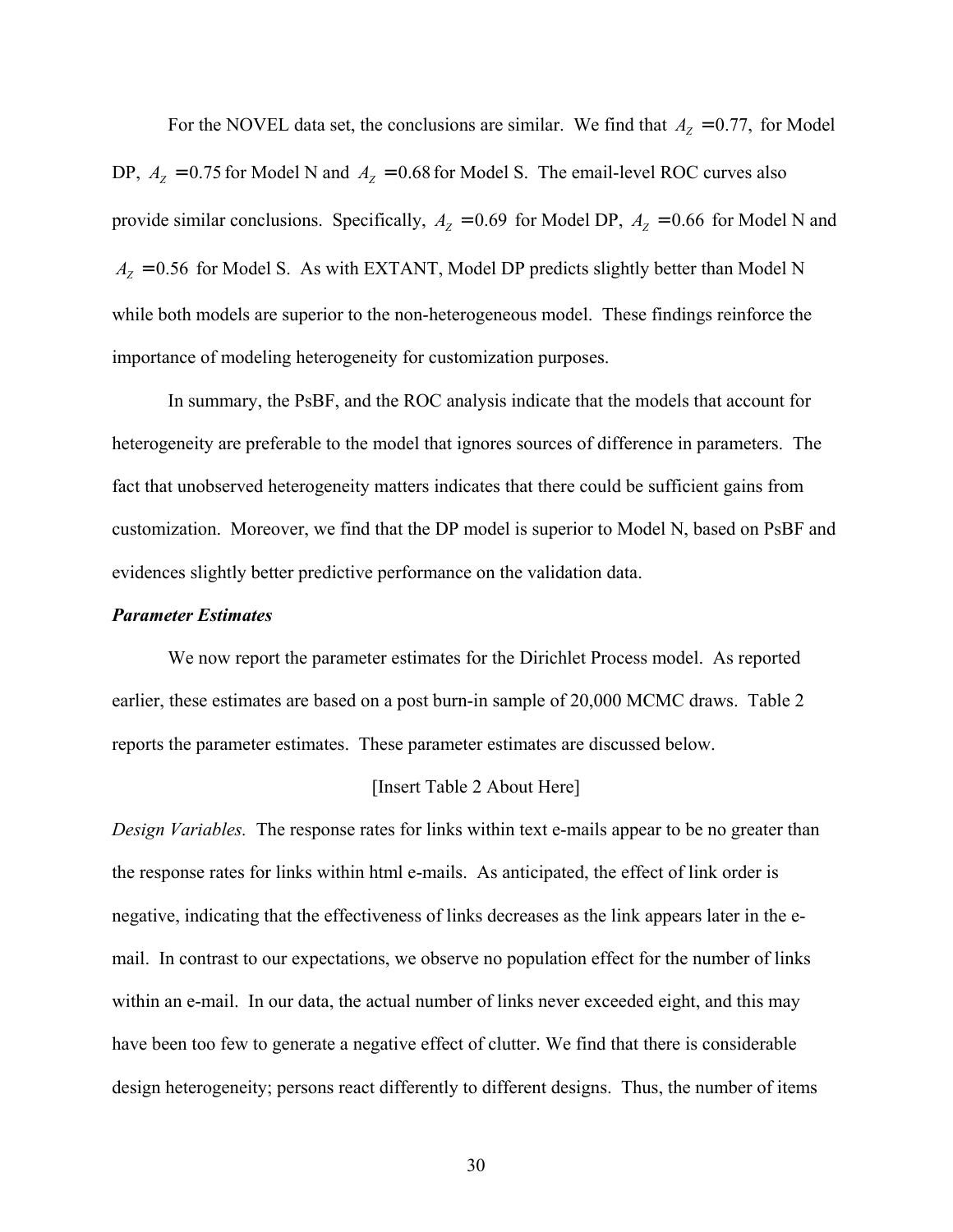and the link position can influence the responses of at least some individuals in our sample. The magnitude of the e-mail heterogeneity also indicates that some e-mails evidence a greater effect of link order than others. The finding that some respondents are more likely to respond to text, while others respond better to html may reflect the influence of bandwidth. Given the html is bandwidth-intensive, those recipients with lesser bandwidth may prefer text-based e-mails. *Content Variables.* At the population level, content types differ in their ability to elicit clickthroughs. Moreover, the standard deviations associated with the normal baseline distribution for the unobserved user random effects clearly reveal that there is considerable user preference heterogeneity in the data. People differ in their preferences for different content types. There is a sizable degree of heterogeneity in content preference across e-mails. This heterogeneity presumably arises from editorial and design differences across the e-mails (e.g., a review in one e-mail may be of more interest than a review in another e-mail because of how it interacts with unobserved contextual variables). Taking into account the fixed and random effects, it is clear that the content variables play an important role in predicting click-throughs.

*Heterogeneity.* The Since variable has a negative impact on response. This suggests that the greater the duration since the previous click, the less likely it is that a user will click on a link within the e-mail. The precision parameters  $\alpha_1, \alpha_2$  and  $\alpha_3$  associated with the DP priors suggest that there is greater clustering in the random effects than what is evidenced by normal population distributions. For example,  $\alpha_1 \approx 103$  implies an average of 61 clusters for the users. Similarly,  $\alpha_2 \approx 115$  and  $\alpha_3 \approx 383$  imply on average 65 clusters for the e-mails and 383 clusters for the link random effects. This coupled with the fact that the PsBF favors the DP model, indicate that the population distributions deviate from normality and justifies the need for a semiparametric approach.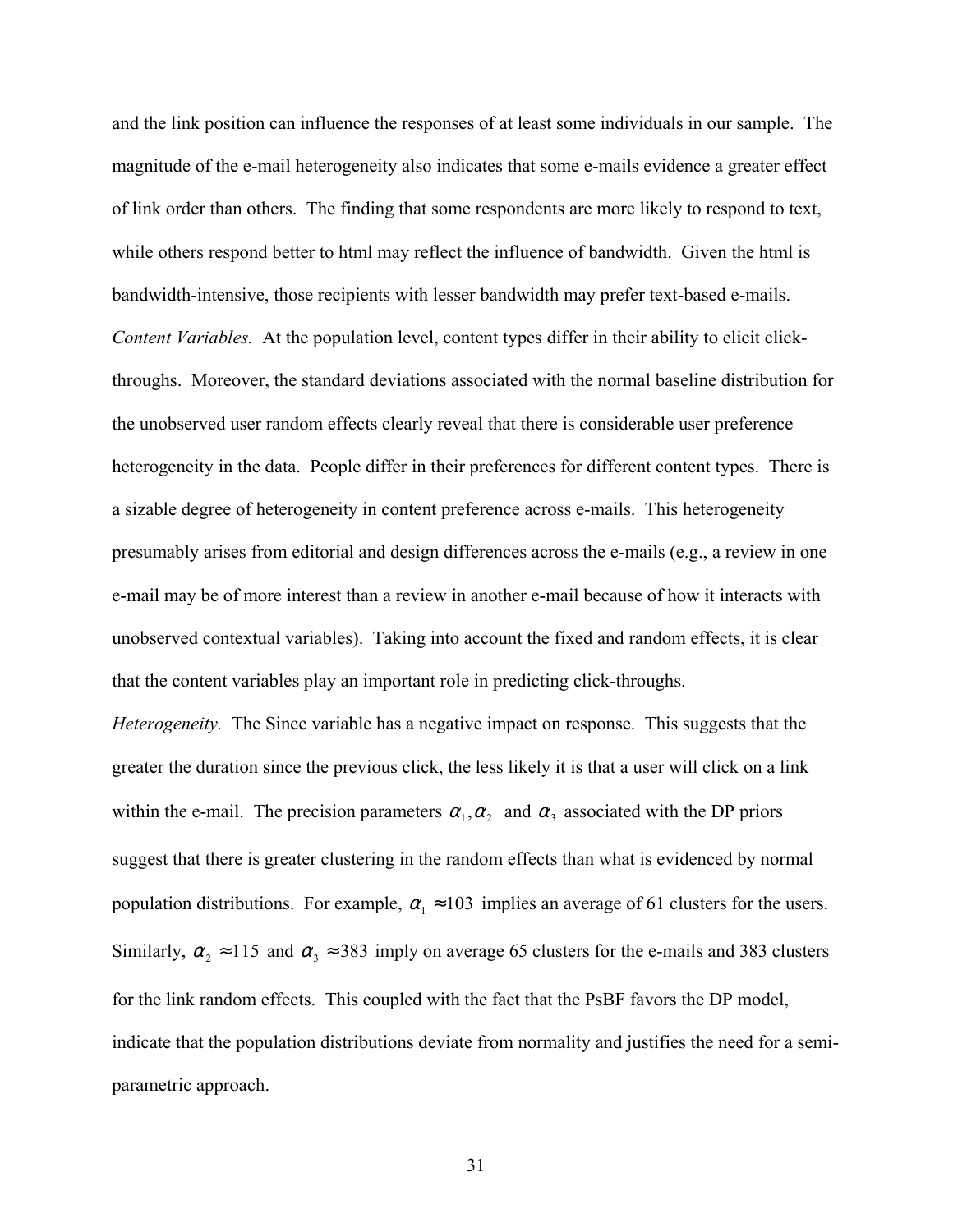It is informative to compare the different sources of heterogeneity. A variance decomposition of the random terms in the utility function shows that person heterogeneity accounts for 28.37%, the email heterogeneity accounts for 38.99%, the link-heterogeneity for 1.85% and the residual errors account for 31.77% of the total random variation. This implies substantial improvements in model performance can be realized by modeling multiple sources of heterogeneity.

#### **CUSTOMIZED E-MAIL DESIGN**

The customer and e-mail specific parameter vectors obtained from the statistical model are used to forecast potential customer reactions to proposed changes in e-mail content and configuration. These forecasts can be used to determine the optimal design and content of an e-mail for each customer. Given an objective function, combinatorial optimization is used to customize the email design for each e-mail and each person.

 In e-mail marketing situations, management's primary goal is to maximize the expected number of click-throughs within e-mails. A secondary objective might be to maximize the probability that at least one link is clicked within an e-mail. Given the objective function, design optimization involves 1) selecting from the set of available content the specific content (links) to be included for each person and each e-mail and 2) configuring the e-mail layout to maximize objectives. It is important to note that in our sample, even though number of links within the email (*Num-Items*) does not have an effect at the population level, there is considerable heterogeneity at the user level and therefore, content selection can be important for at least some individuals.

Let *n* be the total number of content links available to be included in a particular e-mail. For the aforementioned objective functions, the design problem of selecting from the *n* available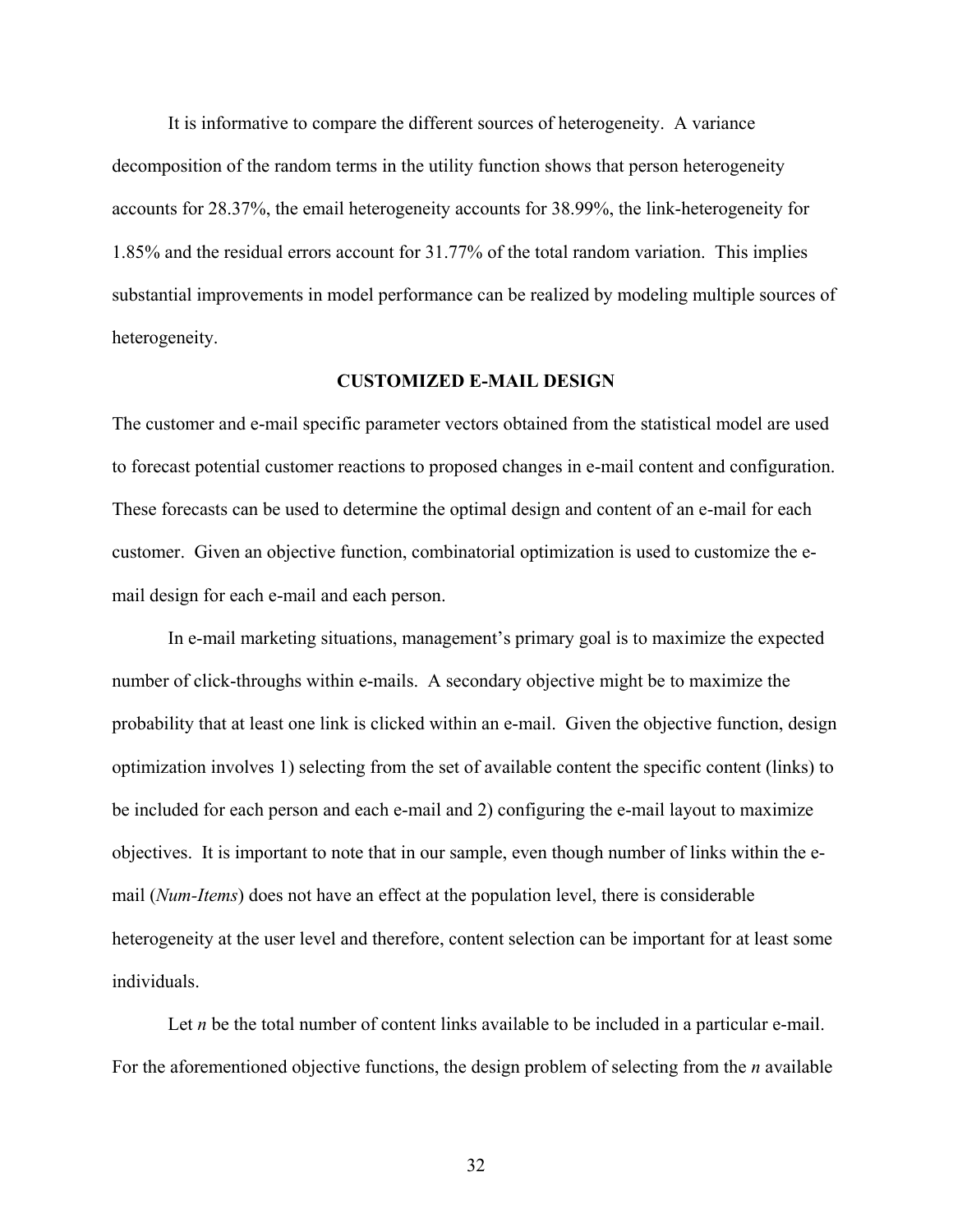links and then ordering the included links can be solved in two stages. In the first stage, *n* linear assignment subproblems are solved. We index each of these *n* subproblems by *k* and let  $k \in \{1,\ldots,n\}$ . In the second stage the solution for that first stage subproblem which yields the largest objective function is chosen as the optimal solution for the original problem.

 In the first stage, let us consider the kth subproblem of assigning the *n* available links to *k* contiguous positions within an e-mail. Let  $x_{ij}$  be a binary variable that is equal to 1 when content link *i* is present in ordinal position  $j(j = 1$  for the first position and *k* for the lowest position) within an e-mail, and is 0 otherwise. Similarly, let  $p_{ijk}$  be the probability that the person clicks on link *i* if it is placed in position *j*, when the total number of included items is *k*. When interest is in maximizing the expected number of click-throughs, the problem of assigning *n* links to *k* positions is given by the linear assignment specification:

$$
\text{Maximize} \sum_{i=1}^{n} \sum_{j=1}^{k} p_{ij|k} x_{ij}
$$

subject to

$$
\sum_{j=1}^{k} x_{ij} \le 1, \quad \text{for} \quad i = 1, 2, \dots n
$$
  

$$
\sum_{i=1}^{n} x_{ij} = 1, \quad \text{for} \quad j = 1, 2, \dots k
$$

The first constraint in the above specification ensures that each content link *i* can be in at most one of the *k* destinations. The second constraint ensures that each of the *k* destinations (ordinal position) can have at most one link. Each of the *n* subproblems, corresponding to  $k = 1$  to *n* can be solved using the Hungarian method (Foulds, 1984, pp 72-76) which provides an efficient and simple approach. The solution to the *k*th subproblem yields an assignment  $\mathbf{x}_k^*$  of the content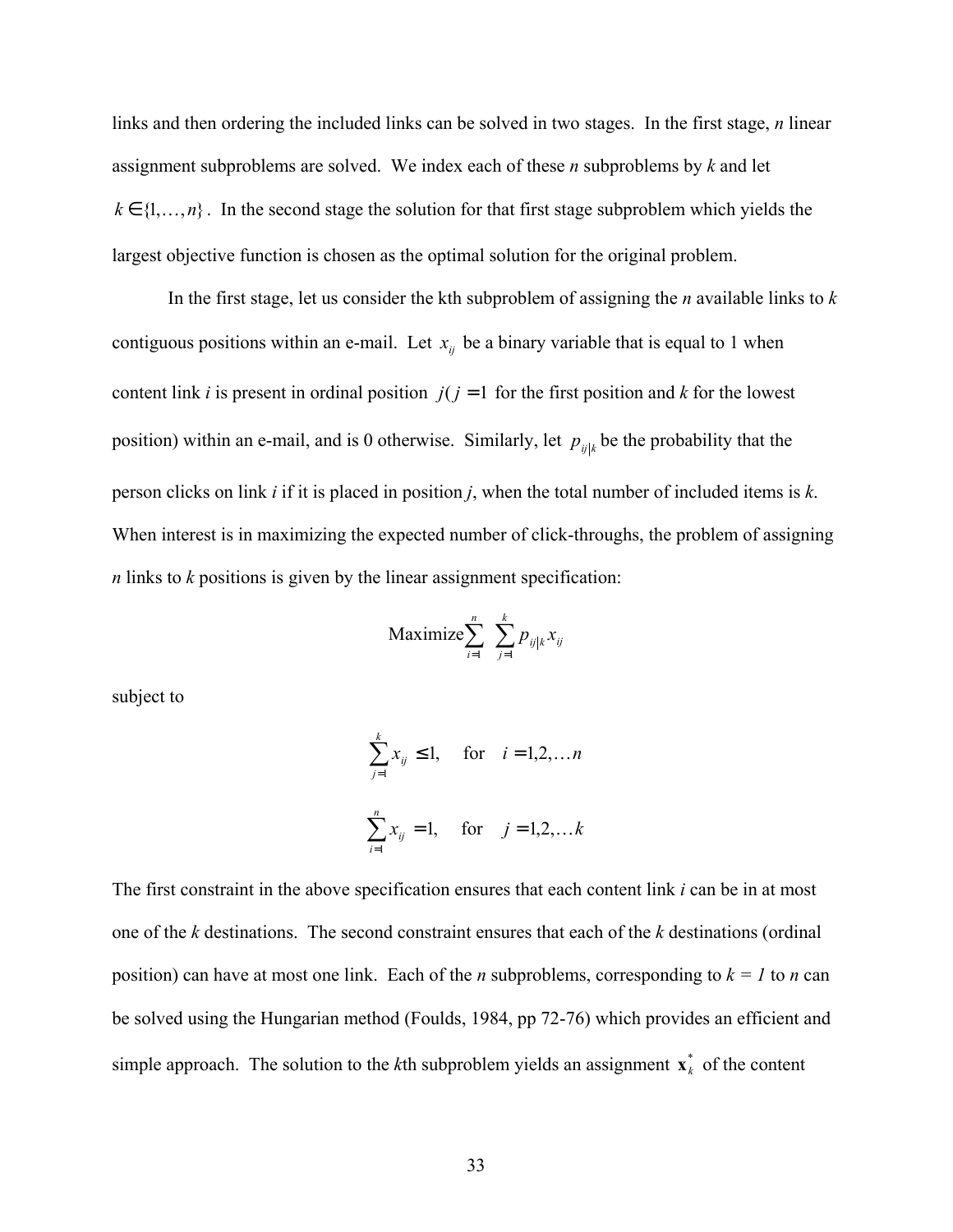links to *k* contiguous positions, and the optimal value of the objective function  $V_k$ . In each problem, where  $k \neq n$ ,  $n - k$  links are left unassigned and are hence not included in the e-mail.

 In the second stage, the solutions to the *n* subproblems are compared to determine the subproblem that yields that maximum value for the objective function. That is, we determine the subproblem *m* such that  $V_m = \max{Y_1 \dots, Y_n}$ . The solution  $\mathbf{x}_m^*$  is chosen as the solution of the original problem. This yields the optimal content and configuration of the e-mail.

 Similarly, when the interest is in maximizing the probability of at least one click from an e-mail the *k*th second stage subproblem of assigning *n* links to *k* positions can be written as:

Minimize 
$$
\sum_{i=1}^{n} \sum_{j=1}^{k} \log(1 - p_{ij|k}) x_{ij}
$$

subject to

$$
\sum_{j=1}^{k} x_{ij} \le 1, \quad \text{for} \quad i = 1, 2, \dots n
$$
  

$$
\sum_{i=1}^{n} x_{ij} = 1, \quad \text{for} \quad j = 1, 2, \dots k
$$

Minimizing the objective function in the above specification is the same as maximizing the probability that at least one link is clicked,  $1 - \prod_{i,j} (1 - p_{i,j|k})^x$  $1 - \prod_{ii} (1 - p_{ij|k})^{x_{ij}}$ , and therefore, the problem is of the linear assignment type. The optimal solution can be ascertained as before, by comparing the *n* first stage subproblems in terms of the objective function.

### *Optimization Results*

In this section we report the optimization results, which are based upon the validation data. In particular, we compare and contrast the results from the optimization procedure detailed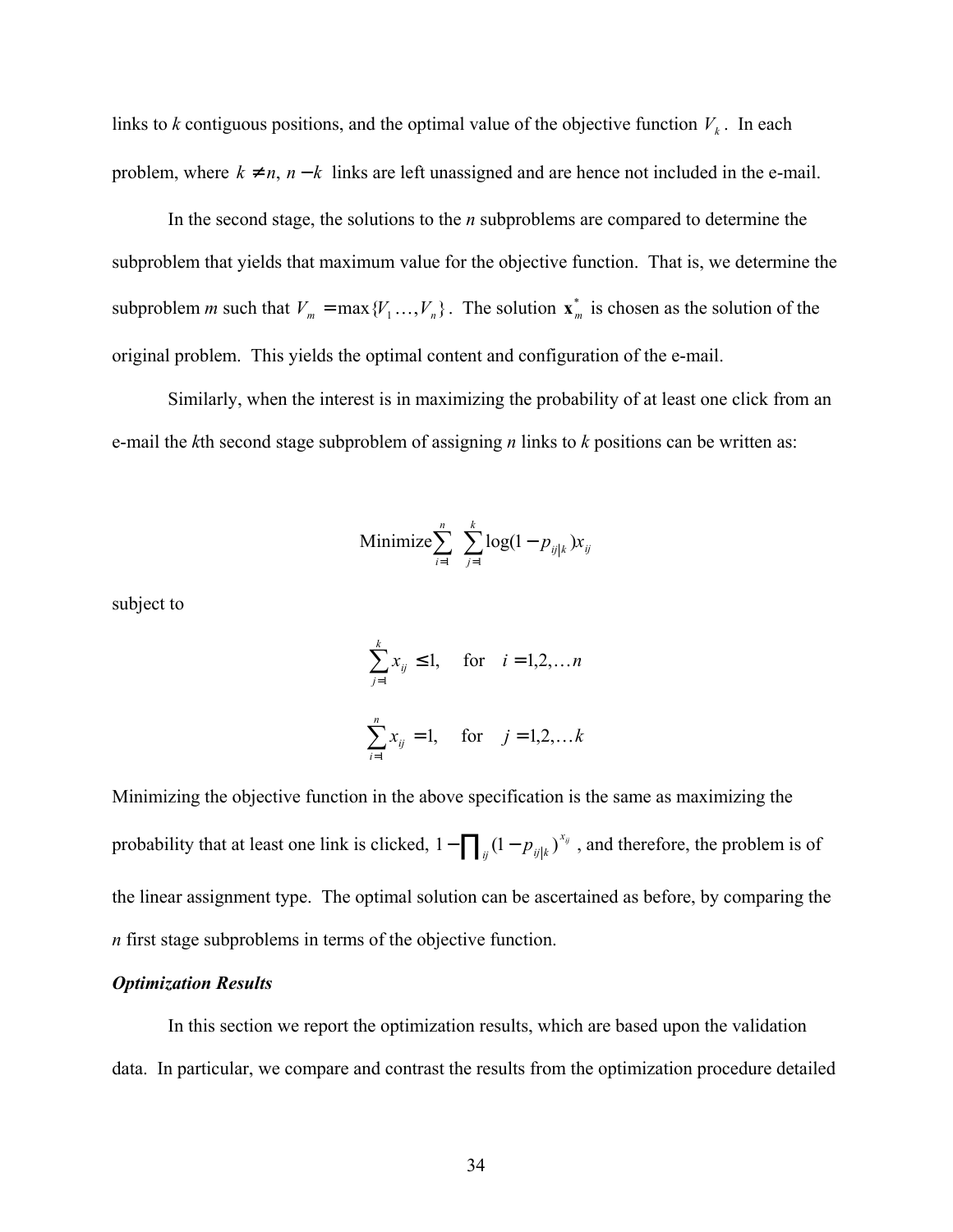above (**Optimal**) with those obtained using two sub-optimal, but simpler procedures. The first sub-optimal procedure (**Ordering**) uses a single linear assignment algorithm (instead of *n*) for each individual to merely reorder the existing links within an e-mail. This procurement therefore ignores the content selection aspect of the optimization and is expected to do well when clutter does not significantly influence the probability of click-through. The second sub-optimal procedure (**Greedy**) uses a greedy heuristic to reorder the links. In this heuristic, links are assigned sequentially from the first position within the e-mail to the last position. To determine which link resides in which position for a given individual, the link having their highest probability of click-through (among the set of unassigned links) is assigned to the highest (uppermost) remaining position. Each algorithm yields a customized solution for each individual and e-mail, predicated on their link level clicking likelhoods. Below, we report the results for each validation set described in the data section.

*EXTANT VALIDATION DATA*. Table 3 reports the optimization results for the two objective functions and the three optimization procedures using the estimates from the Dirichlet process model (Model DP) and the Normal Model (Model N). Columns 1 and 2 display the results when the objective is to maximize the probability of at least one click from an e-mail. The entries in the first two columns contain the mean probability of at least one click, across all the e-mails in the validation sample. Columns 3 and 4 report the results when the objective is to maximize the expected number of click-throughs in an e-mail. The entries in these columns give the mean of the expected number of clicks across all the e-mails in the validation sample. Columns 1 and 3 present the results for the Model DP, while Columns 2 and 4 indicate the Model N results. As the Model DP and Model N results are similar, we discuss only the Model DP results.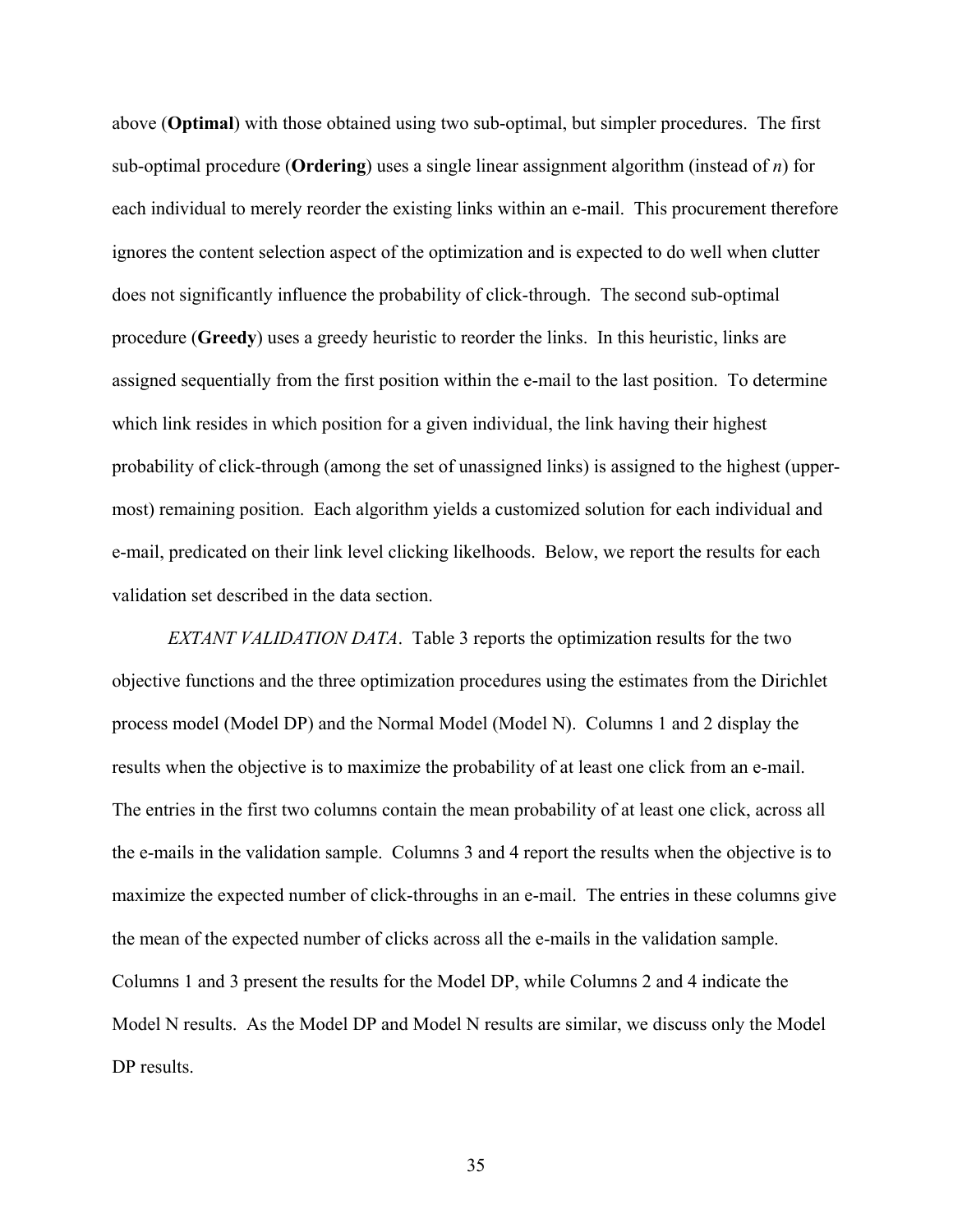| Configurations |      | Prob (At-Least One Click) | <b>Expected Number of Clicks</b> |        |
|----------------|------|---------------------------|----------------------------------|--------|
|                | DP   | Normal                    | DP                               | Normal |
| Original       | 0.23 | 0.23                      | 0.34                             | 0.32   |
| Greedy         | 0.34 | 0.36                      | 0.51                             | 0.51   |
| Ordering       | 0.35 | 0.36                      | 0.53                             | 0.52   |
| Optimal        | 0.36 | 0.39                      | 0.55                             | 0.57   |

## Table 3 EXTANT OPTIMIZATION RESULTS

The first row gives the predicted results when the original configuration within the data is e-mailed and therefore serves as a benchmark for assessing the performance of the various optimization approaches. For example, the table shows that mean probability of at least one click from an e-mail is 0.23 when the original e-mails (as designed by the site) are sent. The second row gives the predicted results for the Greedy procedure, the third row gives the results arising from the Ordering procedure, while the last row gives the results using the Optimal two stage procedure. Thus, the table indicates that, for the Model DP, the mean probability of at least one click can increase to 0.36 if the optimal e-mails are sent.

 Thus, comparing the entries in the first column, we see that Optimal procedure can potentially yield a 56% improvement over the original configuration in the mean probability of at least one click-through. In contrast, the improvement for the Ordering procedure is 52%. Decomposing the total potential improvement into the portion arising from re-ordering and the portion arising from content selection suggests that re-ordering results in 92% of the total improvement, while content selection constitutes the balance. Further analysis suggests that Optimal algorithm improves the likelihood of at least one click over Ordering algorithm for 43% of the e-mails sent out in the validation sample. A majority of the gains are small and arise from the users who react adversely to clutter (i.e., have a negative coefficient for the variable, number of items). Were users more averse to clutter, content selection would matter even more.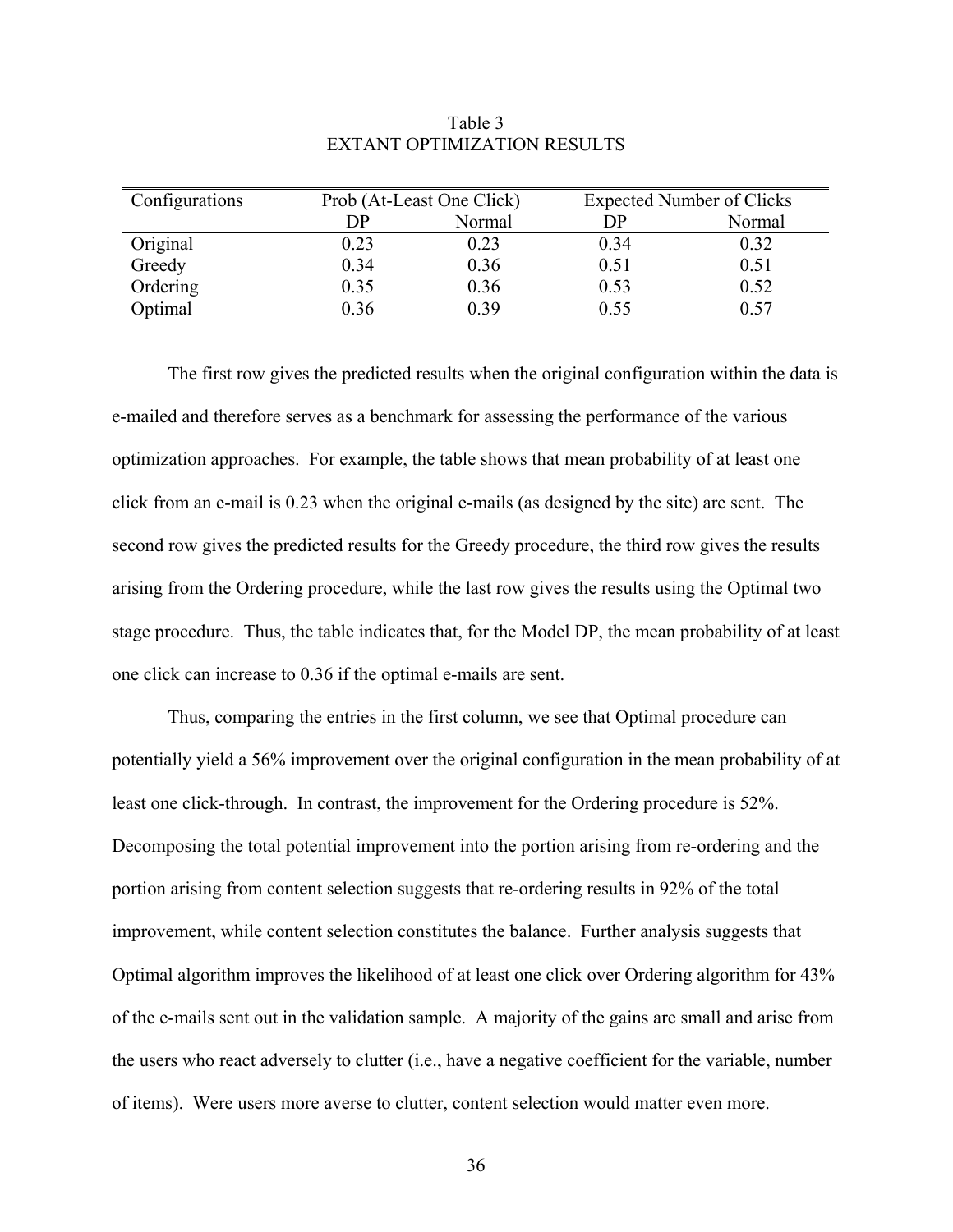The Greedy procedure results in a 48% increase in predicted e-mail click rates (from 0.23 to 0.34). Thus, the algorithm performs nearly as well as the Ordering algorithm. Nonetheless, one should be wary of predicting similar improvements in different data. In particular, when subjects have a positive coefficient for the positive variable (i.e., they tend to scroll to the bottom of the e-mail and then click on one of those links at the bottom), then the Greedy algorithm we use will not do well.

The entries in the second column show that the Optimal optimization procedure can potentially yield a 62% improvement over the original configuration in the expected number of clicks. In contrast, the improvements for the Ordering procedure and the Greedy algorithm are 53% and 50% respectively. Furthermore, for about 42% of the e-mails sent out in the validation sample, Optimal made an improvement over and above Ordering. Similarly, for 58% of the emails, Optimal was better than Greedy, albeit, the magnitude of improvement was small in most cases.

 The Optimal procedure is better than the other two procedures and leads to improvements in response rates for e-mails, especially when clutter adversely affects the probability of clicking. In addition, the linear assignment problem which forms the basis for the optimal procedure can be solved quickly and efficiently, even for large problems. The greedy solution, although simpler, performs poorly for users who have a propensity to click at the bottom of the e-mail. In contrast, the Ordering algorithm can do relatively well in this situation yet performs poorly when clutter matters. In general, the Ordering procedure and the Greedy procedure are marginally computationally less demanding. The choice between these depend upon the balance between accuracy, speed and complexity desired by managers.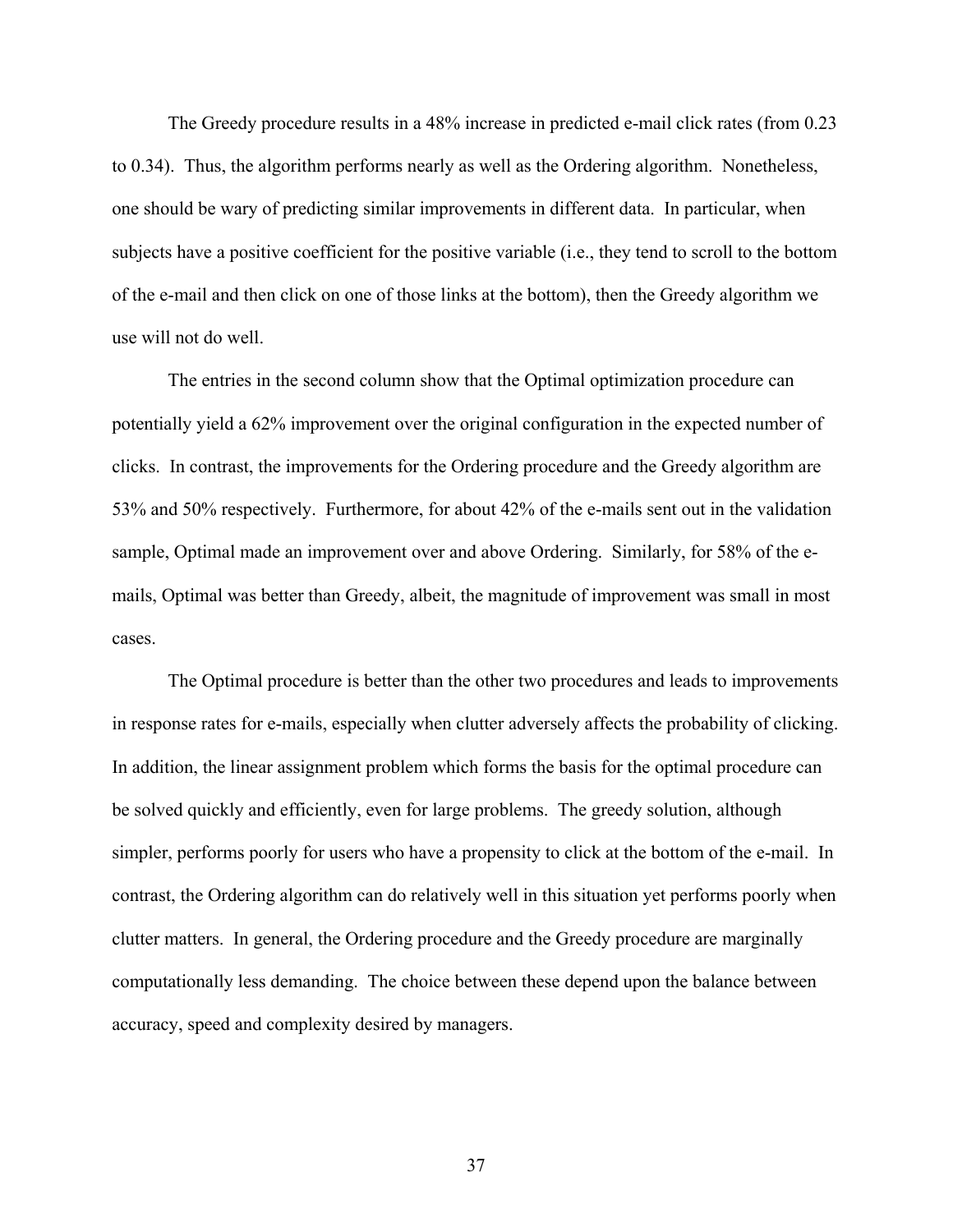When applying a similar analysis using the parameters from Model S (the nonheterogeneous Model), the optimal two-stage optimization procedure yields a predicted improvement in the mean probability of at least one click-through of only 12.5% and an improvement of 15.4% for the second objective function. This relative lack of improvements predicted by the simpler model when compared to the heterogeneous models arise because it has limited flexibility in differentiating among individuals and e-mails. It therefore generates e-mail configurations that are optimal only for the average individual or e-mail.

*NOVEL VALIDATION DATA*. Table 4 reports the optimization results for the NOVEL validation data set. Column 2 indicates that the mean probability of at least one click increases 20% from 0.45 when the original emails are sent to 0.54 if the optimal emails are sent. The improvement for the Ordering procedure is similar, i.e., 18%. Decomposing the total potential improvement into the portion arising from re-ordering and the portion arising from content selection suggests that re-ordering results in 90% of the total improvement, while content selection constitutes the balance.

|                   | Prob (At-Least One Click) |        | <b>Expected Number of Clicks</b> |        |
|-------------------|---------------------------|--------|----------------------------------|--------|
| Configurations DP |                           | Normal | DP                               | Normal |
| Original          | 0.45                      | 0.45   | 0.61                             | 0.60   |
| Greedy            | 0.53                      | 0.53   | 0.75                             | 0.74   |
| Ordering          | 0.53                      | 0.53   | 0.75                             | 0.74   |
| Optimal           | 0.54                      | 0.54   | 0 75                             | 0.75   |

Table 4 NOVEL OPTIMIZATION RESULTS

For the second objective function, the results obtained from the DP model estimates in the fourth column show that the Optimal optimization procedure can potentially yield a 23% improvement over the original configuration in the expected number of clicks. The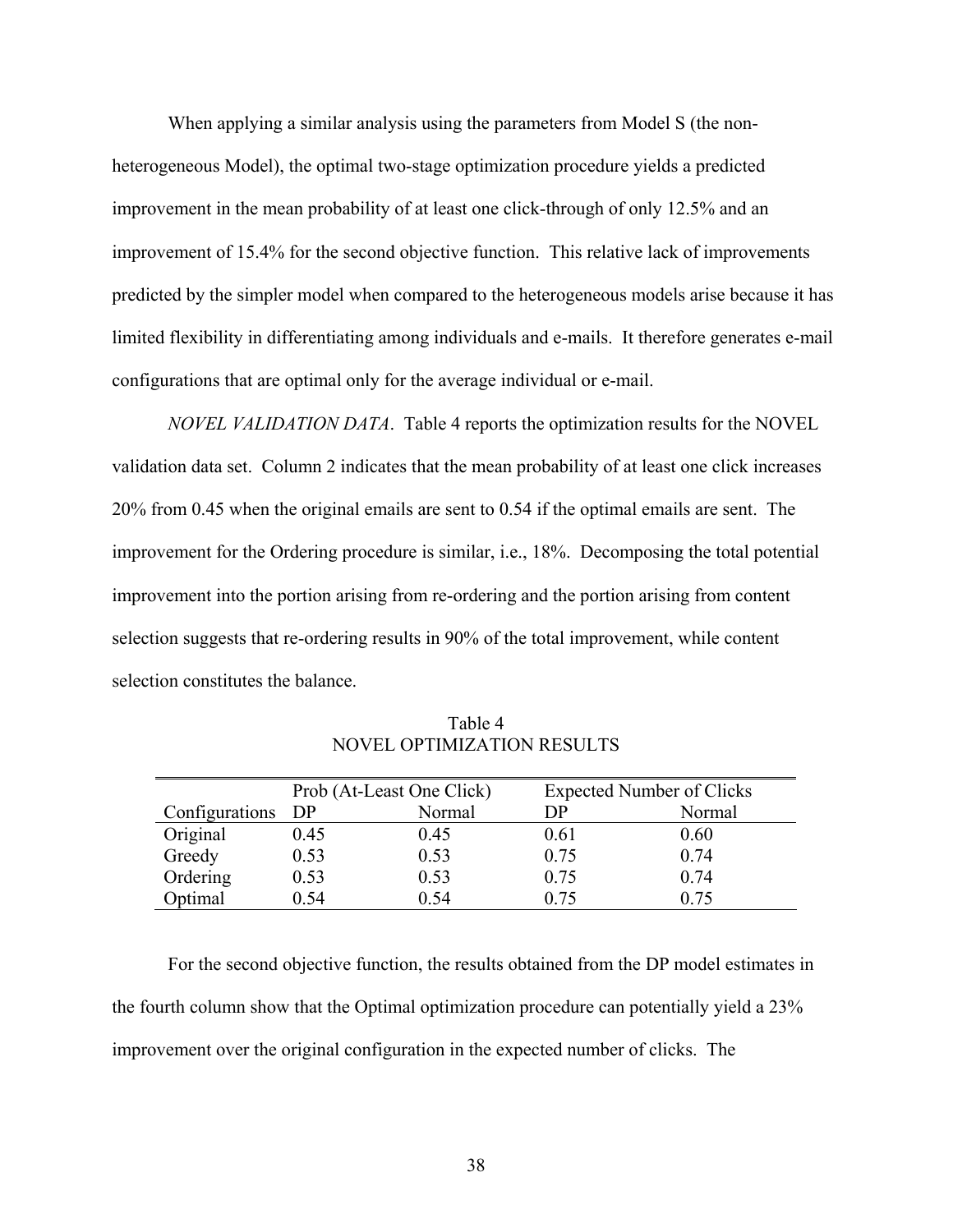improvements for the Ordering procedure and the Greedy algorithm are also 23%. The results for the Normal model are similar and are shown in the fifth column.

 Model S yields a predicted improvement in the mean probability of at least one clickthrough of 14.2% and an improvement of 15.8% for expected clicks. However, given that heterogeneous models predict significantly better than the simple model with no heterogeneity, we place greater credence on the optimization results from the heterogeneous models.

Finally, we note that the improvement in hit rates using the NOVEL data, while substantial, is not as great as the improvement indicated by the EXTANT data. The difference arises because the information regarding the clicking behavior of other persons on a particular link is informative about the targeting of links. When possible, content providers should seek to "test market" information, as this enhances targeting efficacy.

#### **CONCLUSIONS**

The advent of the Internet has enhanced the ability of marketers to personalize communications and engender relationships with consumers. By enabling the right content to reach the right person at the right time, the Web can yield substantial dividends to Web marketers and can enhance the quality of service to consumers. However, this promise is contingent upon learning more about consumer preferences and developing techniques that enable marketers to fulfill these preferences. Our objective has been to facilitate that task.

 Accordingly, we describe an approach to harness the potential afforded by the Web to determine individual-level preferences, and then develop an algorithm to customize content predicated on those preferences. In the context of targeting and customizing e-mails that herald content in a Web magazine, we develop a customization system that uses a Mixtures of Dirichlet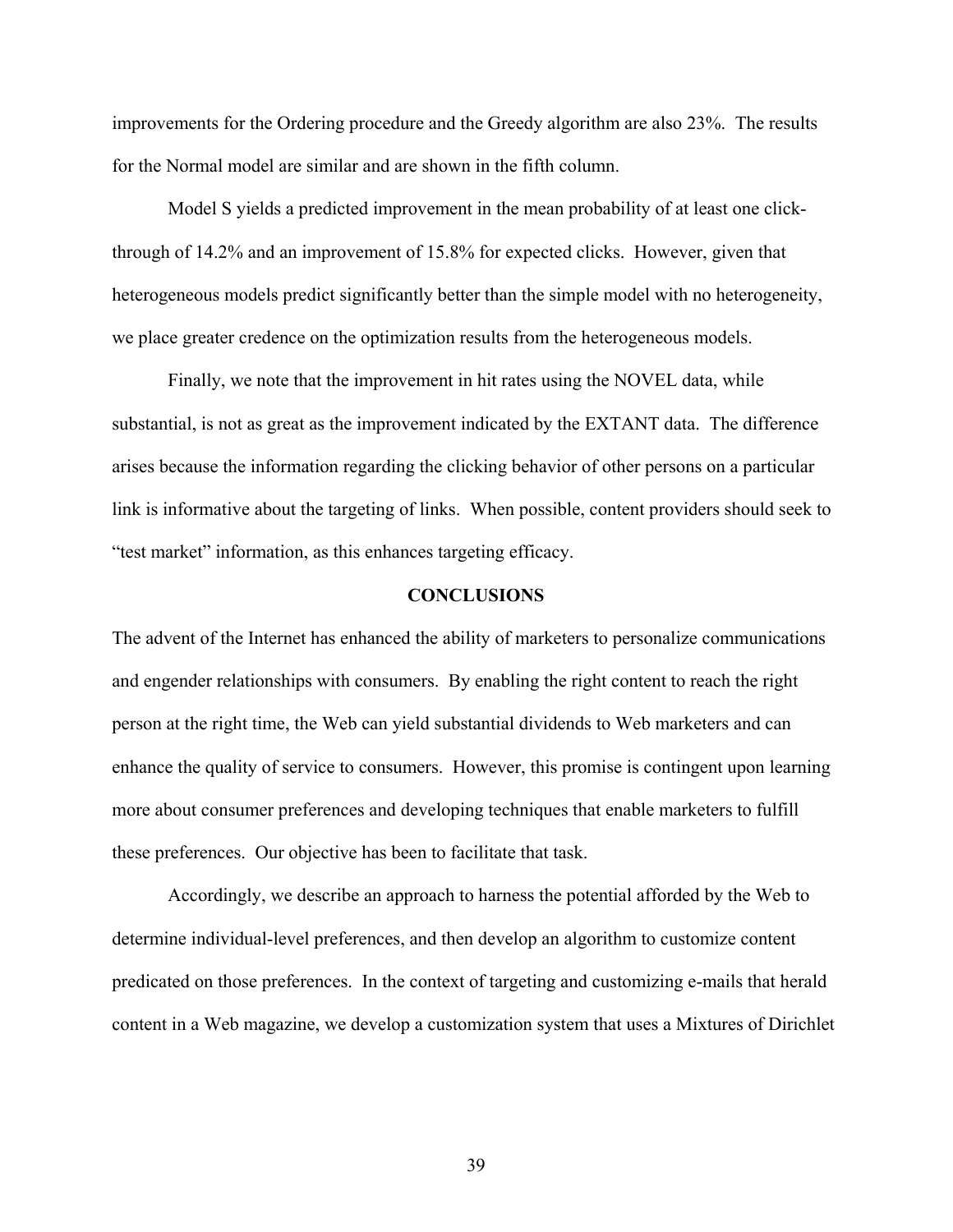Processes probit model coupled with an optimization model to personalize communications on the Internet.

 Our adaptation of the Dirichlet Processes model is unique from previous implementations as it incorporates multiple sources of heterogeneity, uses the probit framework, and is applied to a large-scale data application. In contrast to the normal model, the MDP model predicates an individual's choice behavior on that of the individual's "nearest neighbors". As such, a comparison of the MDP and normal models provides some insight into the additional predictive power of model based collaborative filtering. Our model comparison results indicate that the MDP model is preferable to the normal model based on the pseudo-Bayes factor. The predictive performance of the MDP model is slightly better than that of the normal model. We leave a thorough comparison of these alternative approaches for future research, but do note that our approach is tailored to the problem, as opposed to the data. By its virtue of flexibility, there may be instances in which the Dirichlet Processes model substantially outperforms the normal model (i.e., non-normal heterogeneity). The converse is unlikely to be true, as normal models do not adjust well to non-normal heterogeneity.

Given that the additional programming demands inherent in the Dirichlet Processes model (over that of the normal model) are negligible, the trade-off between the approaches is an issue of flexibility and scalability. The computational demands of the normal model are simpler, and therefore we recommend the normal model when scalability of the model is a major concern. Moreover, the scalability of either model to the demands of sending emails for many users requires a careful decomposition of the overall requirements into offline and online (i.e., real time) components. For example, aggregate features of the models, such as the population distribution, can be estimated offline based on a sample of users. Moreover, the population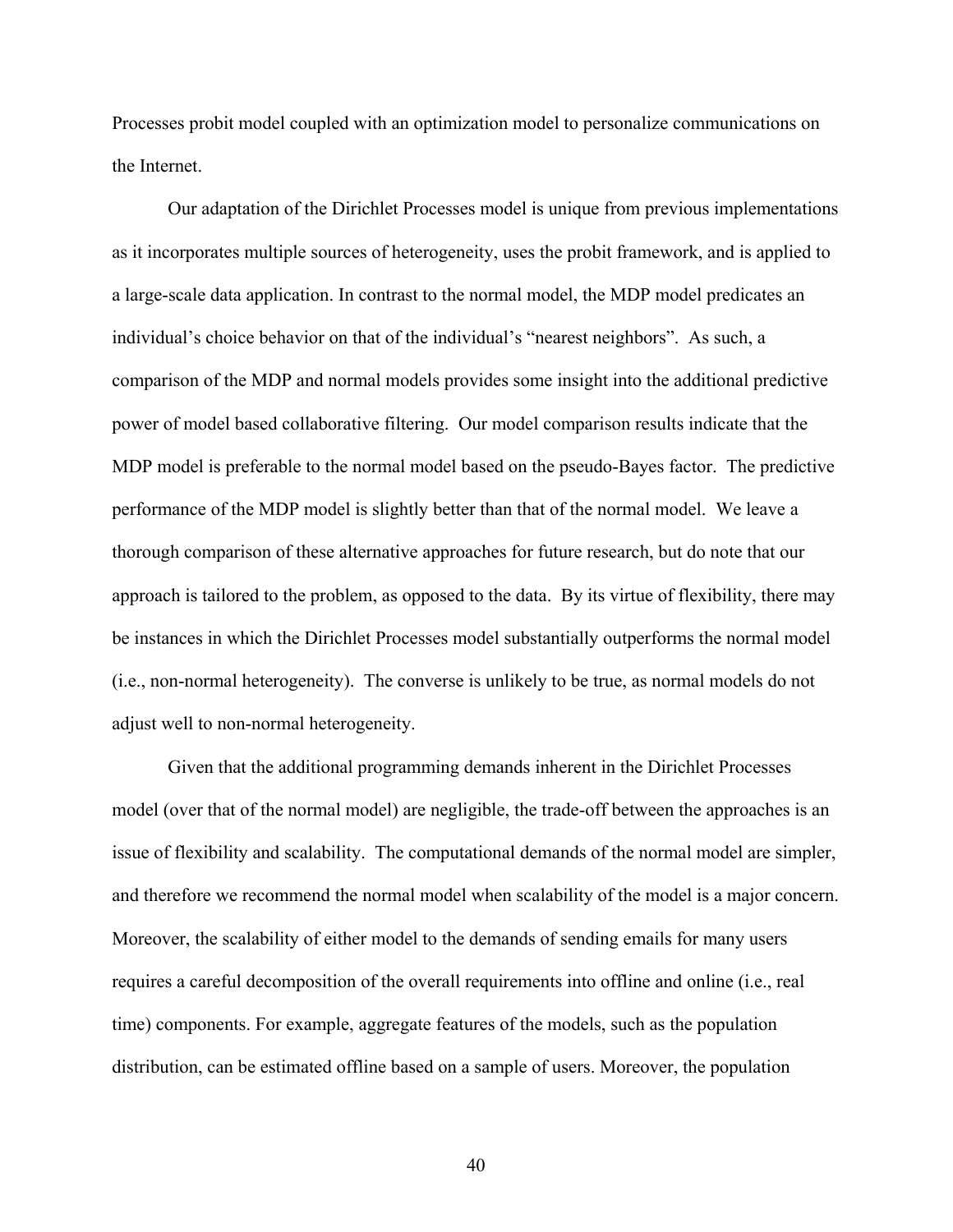distribution can be updated periodically (say weekly) as new data arrives. Once the population distribution is known, obtaining the estimates for a particular individual is not very computationally intensive and can be done relatively quickly. The optimization component is very quick as it is based on the linear assignment problem that has quick and exact solutions.

 Our approach adds to the targeting and customization literature in marketing by integrating heterogeneous choice models with optimization techniques to personalize content. Specifically, describe an optimization algorithm based on the assignment algorithm to optimize the design and content of electronic communications. We believe that such a general approach (combining choice models with optimization models (Tellis and Zufryden 1995; Rossi, McCulloch and Allenby 1996)) has utility beyond e-mail customization and can be potentially used in the design of tailored services, custom-designed catalogs, and bundling of goods.

 The results of our model indicate that the design of the e-mail is crucial in affecting clickthrough probabilities. For example, we find that the order of content matters and that there exists a great deal of heterogeneity across persons in their preferences, and a great deal of heterogeneity across links and e-mails in terms of their effectiveness in design and content. Capitalizing on these results, we demonstrate that design and content can indeed be optimized. We find that response rates (expected click-throughs) could be increased by 62% by customizing the e-mail's design.

 Finally, we propose that our analysis be extended along two dimensions – modeling other behaviors in the Internet environment and using our methodological approach in other contexts. With regard to other Internet applications, it would be desirable to customize Web content in an effort to increase the frequency of site visits and clicks per visit. Similarly, our general approach could be adapted to the design of e-commerce sites and personal agents. It is also possible to use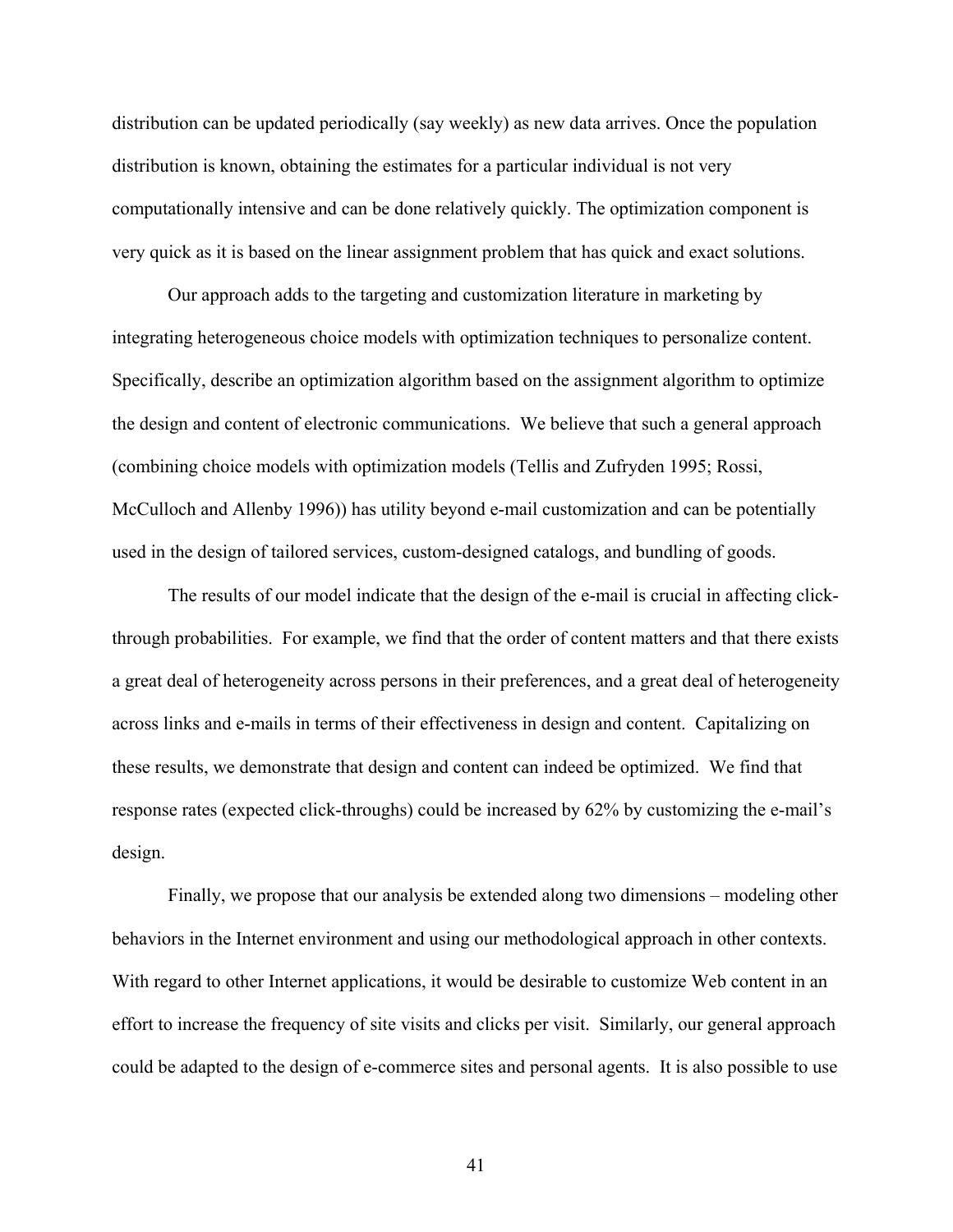our underlying methodology to target advertising content. Another pressing problem centers about optimal contact strategies for e-mail communications. Excessive contact, or "overtouching", can lead to unsubscribe decisions. Infrequent contact could lead to few responses. Moreover, these effects could vary by user. With respect to other contexts, the proposed model could be extended beyond e-commerce models to more traditional models of targeting purchase opportunities, such as direct mail marketing or product customization. Our design approach could be adapted to conjoint tasks. The conjoint domain may prove especially promising as affective measures can be integrated with behavioral ones to enhance the predictive capability of the model, and the researcher may have more latitude in the design of the stimulus set. It is our hope that this analysis will encourage further research along these dimensions.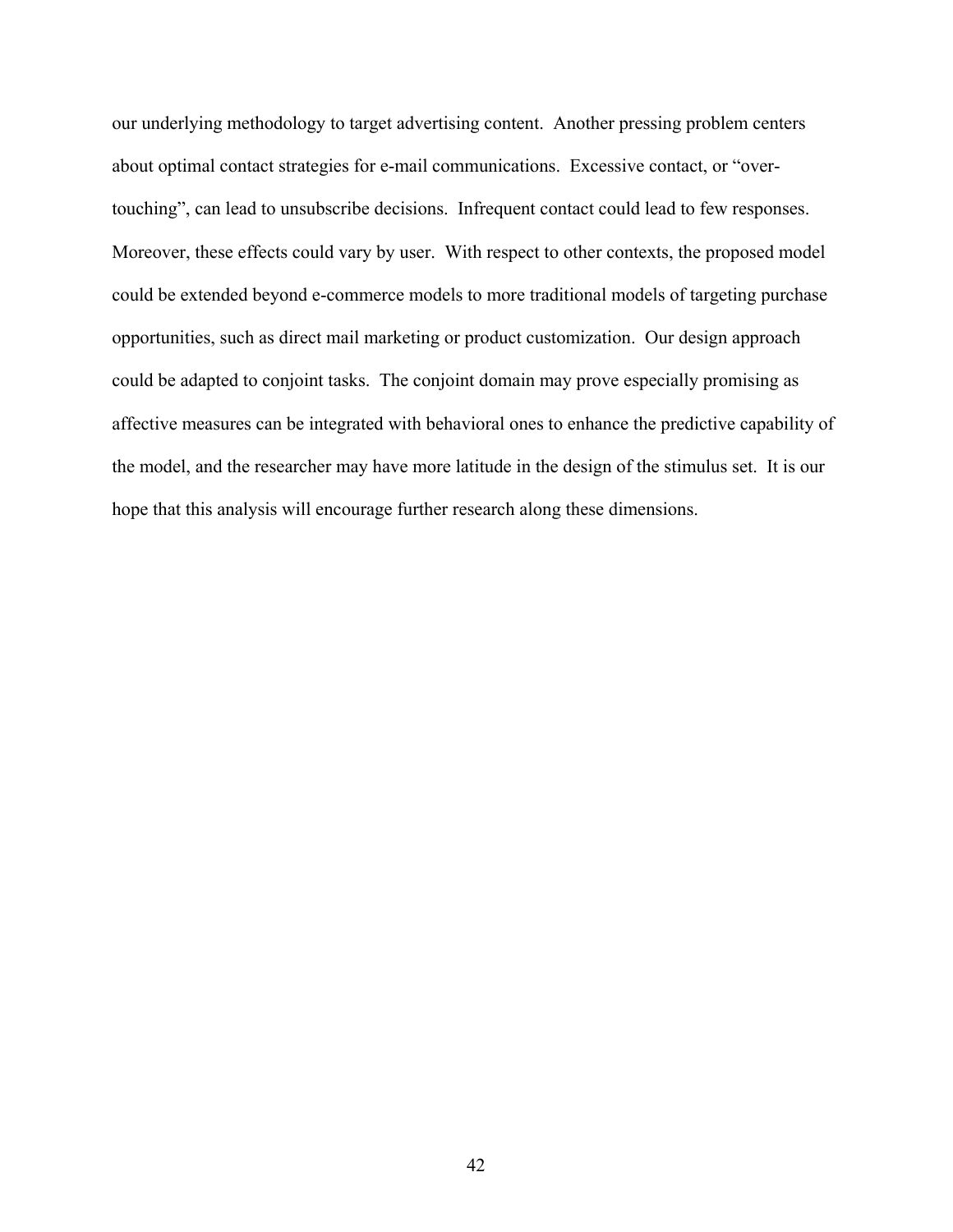# **APPENDIX: PRIOR DISTRIBUTIONS AND FULL CONDITIONAL DISTRIBUTIONS**  *Priors*

The model as implemented in our application can be written succinctly as  $u_{ijk} = \mathbf{x}'_{ijk} \mathbf{\mu} + z'_{jk} \mathbf{\lambda}_i$  $+\mathbf{w}'_{ik}\mathbf{\theta}_j + \gamma_k + e_{ijk}$ , where  $e_{ijk} \sim N(0,1)$ ,  $\lambda_i \sim DP(N(0,\Lambda),\alpha_1), \mathbf{\theta}_{jl} \sim DP(N(0,\Theta_{il}),\alpha_2)$  for  $l=1$ to *p*, and  $\gamma_k \sim DP(N(0, \tau), \alpha_3)$ . We set var  $e_{ijk} = 1$  to identify the probit. Notice that the random effects in the vector  $\theta$  *j* are assumed to be independent in order to obtain a parsimonious specification. Thus  $\Theta_{ll}$  is a univariate quantity. Similarly, the link-level random effect  $\gamma_{k}$  is a scalar and  $\tau$  represents the across links heterogeneity.

We specify independent, diffuse but proper priors on  $\{\mu, \Lambda, \tau, \{\Theta_{\mu}\}, \alpha_1, \alpha_2, \alpha_3\}$ . The prior for  $\mu$  is multivariate normal  $N(\eta, \mathbf{C})$ . The covariance matrix *C* is diagonal with large values for the variances to reflect uncertainty. We use  $\eta = 0$  and  $C = 1000$ *I*, where *I* is the identity matrix. The precision matrix  $\Lambda^{-1}$  associated with the population distribution,  $\lambda_i \sim DP$  $(N(0, \Lambda), \alpha_1)$ , is a  $(m+1) \times (m+1)$  positive definite matrix (where *m* is the number of coefficients that vary across people). We assume Wishart priors:  $W(t, (tL)^{-1})$  for the precision matrix  $\Lambda^{-1}$ . The matrix *L* can be considered as the expected prior variances of the  $\lambda_i$ 's. Smaller values for *t* correspond to more diffuse prior distributions. We set  $i = m + 1$ , and **L** = *diag*(1). As Θ is a diagonal matrix, the coefficients in  $θ$ <sub>*j*</sub> are assumed to be independent. Independent inverse gamma priors *IG*(3,1) are specified over the diagonal elements  $\Theta_{ll}$ ,  $l = 1$  to *p*, where *p* represents the number of coefficients that vary across e-mails. We use a single random effect in  $\gamma_k$ . The prior for the variance  $\tau$  is chosen to be inverse gamma *IG(a,b)* with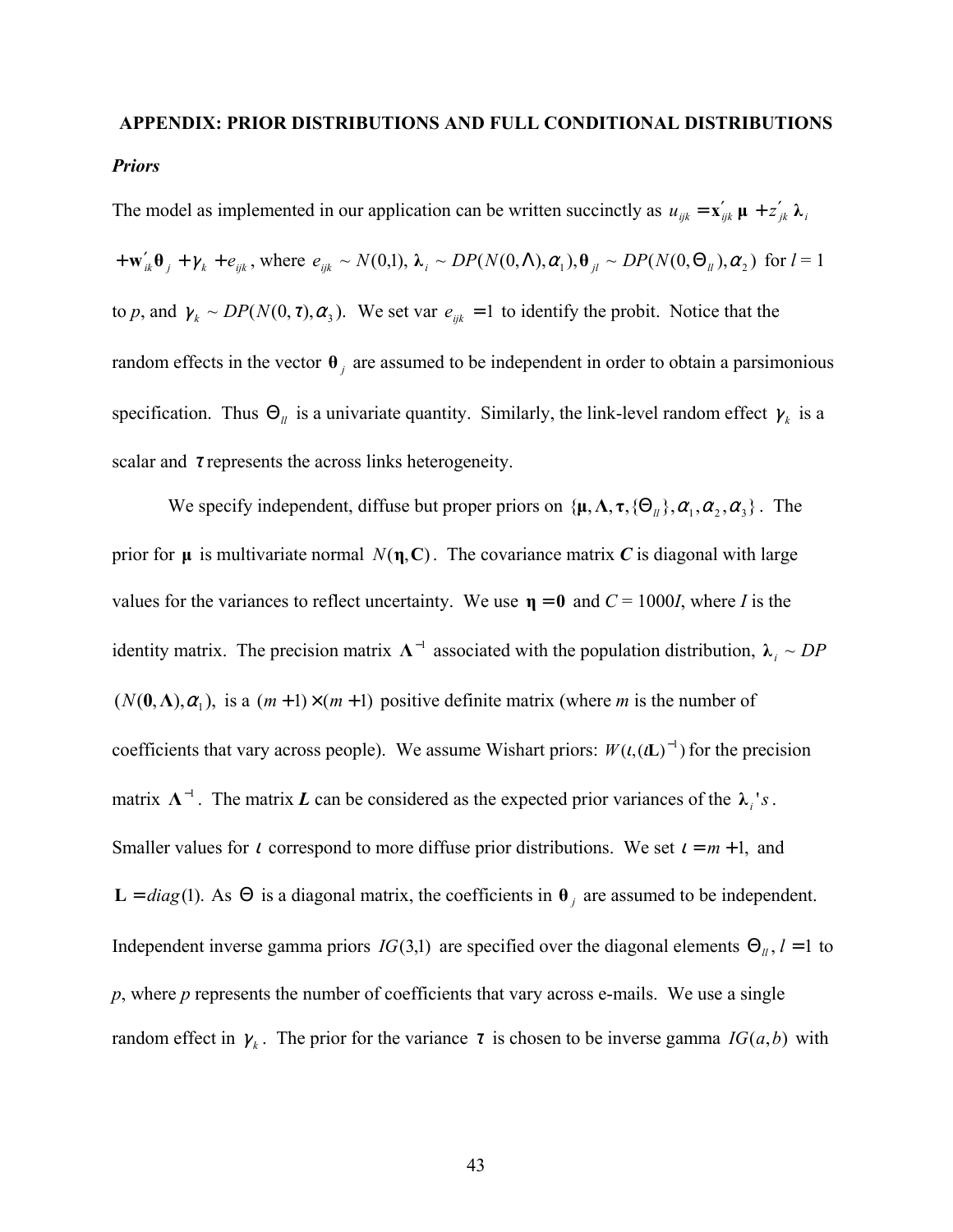$a = 3$  and  $b = 1$ . Finally, following Escobar and West, (1997), we assume independent gamma priors *Ga(a,b)*, where  $a = 1$  and  $b = 1$  for the precision parameters  $\alpha_1, \alpha_2$  and  $\alpha_3$ .

### *Gibbs Sampler*

An Gibbs sample involves iteratively sampling from the full conditional distributions of the unknowns. Draws after a burn-in period are used for inference. The full conditional can be written as follows:

(a) As the utilities are distributed normal and as the prior for  $\mu$  is  $N(\eta, \mathbf{C})$ , the full conditional distribution for  $\mu$  is multivariate normal and can be written as

(i) 
$$
p(\boldsymbol{\mu}|\boldsymbol{u}_i,\{\boldsymbol{\lambda}_i\},\{\boldsymbol{\theta}_j\},\boldsymbol{\gamma}_k) \sim N(\hat{\boldsymbol{\mu}},\mathbf{V}_{\mu})
$$

where  $V_{\mu}^{-1} = C^{-1} + X'X$ , and  $\hat{\mu} = V_{\mu}(X'\tilde{u} + C^{-1}\eta)$ . The matrix X is obtained by stacking row by row all the row vectors  $\mathbf{x}'_j$ . The vector  $\widetilde{\mathbf{u}}$  is obtained by stacking all the elements  $\tilde{u}_{ijk} = u_{ijk} - \mathbf{z}'_{jk}\mathbf{\lambda}_i - \mathbf{w}'_{ik}\mathbf{\theta}_j - \gamma_k$ , for all the observations in the sample.

(b) The respondent random effects  $\lambda_i$  are assumed to come from a random distribution  $F_1$ . According to the MDP specification, the uncertainty about  $F_1$  is captured by using a Dirichlet Process prior, i.e.,  $F_1 \sim D(N(0,\Lambda), \alpha_1)$ . Blackwell and MacQueen (1973) show that is one integrates over the random distribution  $F_1$ , A Polya urn representation of the Dirichlet process results. Thus the prior for  $\lambda_i$  can be described in terms of a series of conditional distributions of the form

$$
\lambda_i \mid \lambda_1, \ldots, \lambda_{i-1} \sim \frac{1}{i-1+\alpha_1} \sum_{m=1}^{i-1} \delta_{\lambda_m} + \frac{\alpha_1}{i-1+\alpha_1} F_0
$$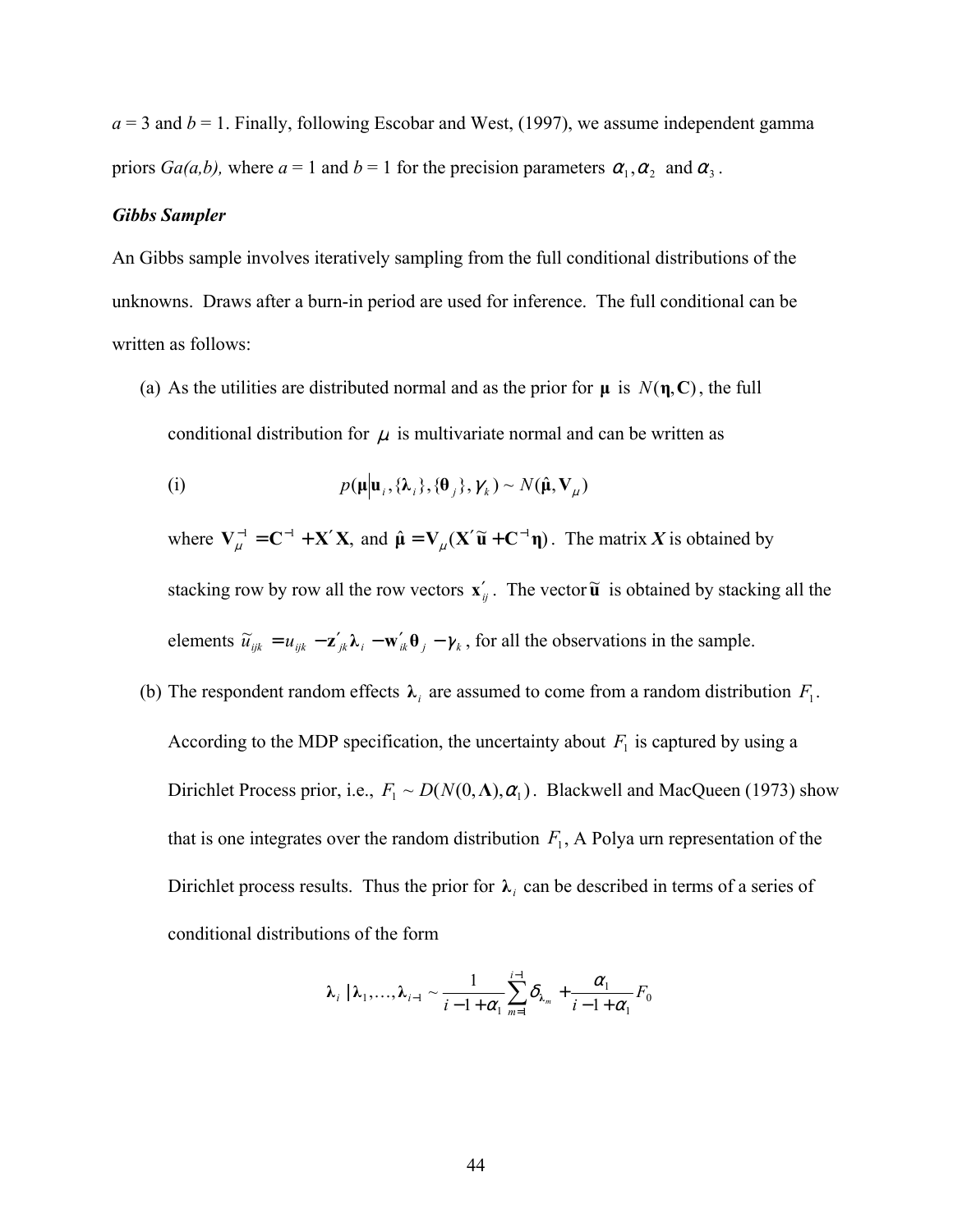where  $F_0$  is the baseline distribution  $N(0, \Lambda)$ . The full conditional distribution for  $\lambda_i$  is obtained by combining the likelihood and the prior conditional on  $\lambda_i$  given above and can be written as

(ii) 
$$
p(\lambda_i | {\lambda_l, l \neq i}, {\mathbf{u}_{ijk}, \mu, {\theta_j}, {\gamma_k}, \Lambda) \sim q_{p0} F_b(\lambda_i | .) + \sum_{l \neq i} q_{pl} \delta_{\lambda_l}
$$

where

- $F_b(\lambda_i | .)$  is the baseline posterior distribution given by  $N(\hat{\lambda}_i, \mathbf{V}_i)$ . The posterior precision for this baseline distribution is given by  $V_i^{-1} = \Lambda^{-1} + \mathbb{Z}_i' \mathbb{Z}_i$ , and the posterior mean is given by  $\hat{\lambda}_i = V_i Z_i' \tilde{u}_i$ . The matrix  $Z_i$  is obtained by stacking row by row all the row vectors  $\mathbf{z}'_{ik}$  for the observations belonging to user *i*. The vector  $\tilde{u}_i$  is obtained by stacking the adjusted utilities  $\tilde{u}_{ijk\lambda} = u_{ijk} - \mathbf{x}'_{ijk} \mathbf{\mu} - \mathbf{w}'_{ik} \mathbf{\theta}_j - \gamma_k$ , for all the observations of the user.
- $q_{p0} \propto \alpha_1 f_i$ , where  $f_i = \int f(\tilde{\mathbf{u}}_i \lambda_i, \mu, {\theta_j}, {\gamma_k}) N(0, \Lambda) d\lambda_i$  is the marginal density of the adjusted utilities for user *i* under the multivariate normal baseline prior density  $N(0, \Lambda)$ . The marginal density is obtained by integrating out the user random effects and is the density at  $\tilde{\mathbf{u}}_i$  of the multivariate normal distribution  $N(\mathbf{0}, \mathbf{Z}_i \Lambda \mathbf{Z}_i' + \mathbf{I})$ , where  $\boldsymbol{I}$  is the identity matrix.
- $\bullet$  *q*<sub>*pl</sub>* ≈ *f*( $\tilde{u}$ <sub>*i*</sub> |  $\lambda$ <sub>*l*</sub> $\mu$ , { $\theta$ <sub>*j*</sub>}, { $\gamma$ <sub>*k*</sub>}), the normal density of the utilities for user *I* evaluated</sub> using user *l*'s parameters, i.e., each  $q_{pl}$  is proportional to the multinormal density of  $\widetilde{\mathbf{u}}_i \sim N(\mathbf{Z}_i \boldsymbol{\lambda}_l, \mathbf{I}).$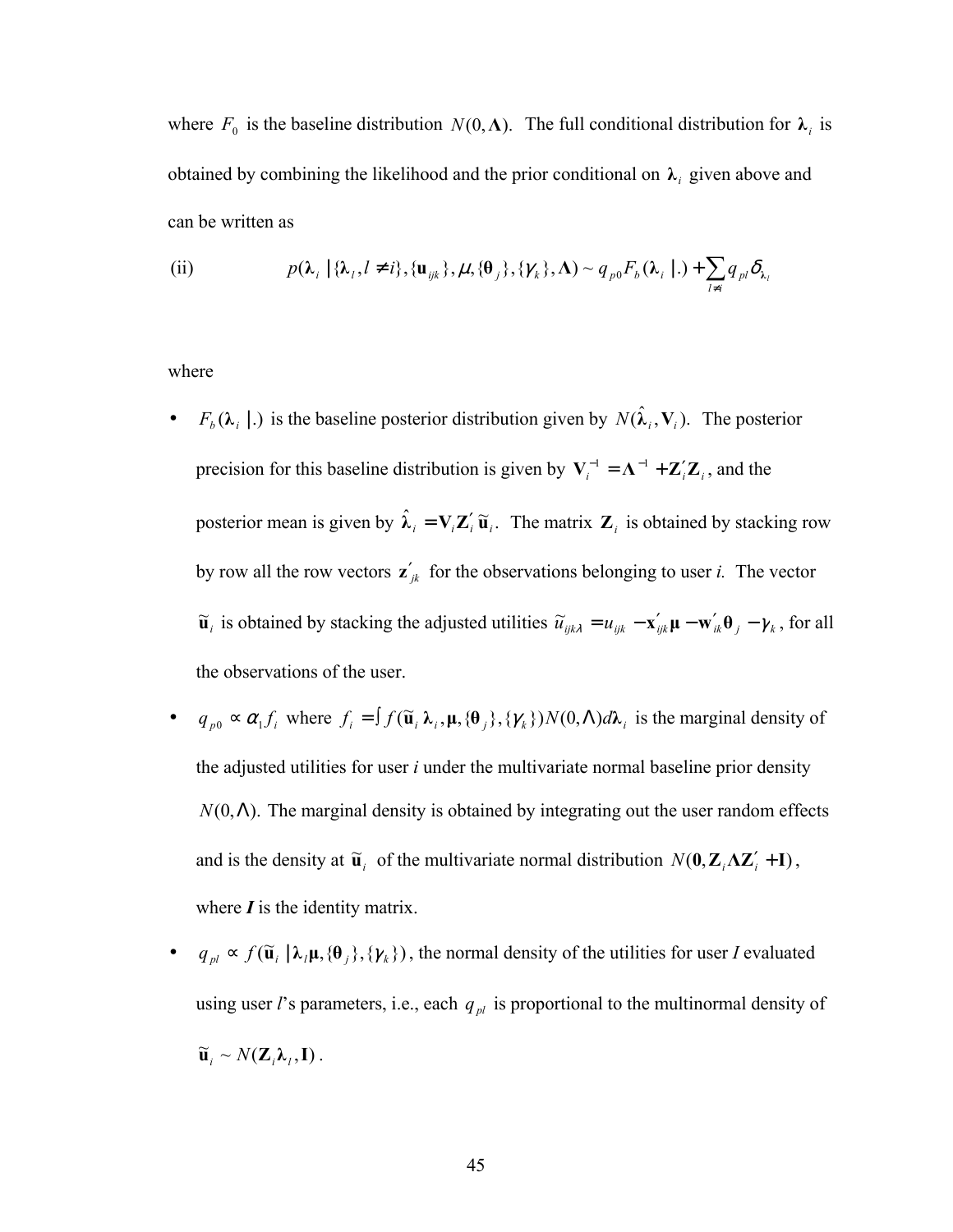The weights  $q_{pl}$ ,  $\forall l$  are standardized to sum to 1.  $\delta_s$  is a degenerate distribution with point mass at *s*. Thus, in the above full conditional distribution, with probability proportional to

$$
\alpha_1 \left| \mathbf{V}_i \right|^{1/2} |\mathbf{\Lambda}|^{-1/2} \exp \left\{ \frac{1}{2} \widetilde{\mathbf{u}}_i^{\prime} \mathbf{G}_i \widetilde{\mathbf{u}}_i \right\}
$$

we sample  $\lambda_i$  from the full conditional under the baseline population distribution. In the above expression,  $G_i = (\mathbf{Z}_i \mathbf{V}_i \mathbf{Z}'_i - I_{n_i})$  using the binomial inverse theorem (see Press, 1971, page 23). With probability proportional to

$$
\exp\left\{-\frac{1}{2}(\widetilde{\mathbf{u}}_i-\mathbf{Z}_i\boldsymbol{\lambda}_i)'(\widetilde{\mathbf{u}}_i-\mathbf{Z}_i\boldsymbol{\lambda}_i)\right\}
$$

we select from the distribution  $\delta_{\lambda_i}$ , which means that we set  $\lambda_i = \lambda_i$ . This results in a mixture with one component being a normal distribution and all other components are point masses.

(c) After choosing the random effects for each user in step (b), because of the discrete nature of the population distribution, the users are naturally grouped into clusters of users with the same  $\lambda_i$  *s*. In any iteration, there are some number  $I^*$ ,  $(0 < I^* \le I)$  of unique values for the user-specific  $\lambda_i s$ . Denote the unique user parameters as  $\lambda_m^*$ ,  $m = 1...$  **Figure**. These can be interpreted as cluster-specific coefficients. In addition, let  $S_m$  represent the set of users with common random effects  $\lambda_m^*$ . Bush and MacEachern (1996) suggest remixing of these cluster-specific parameters to aid the convergence for the Gibbs sampler. After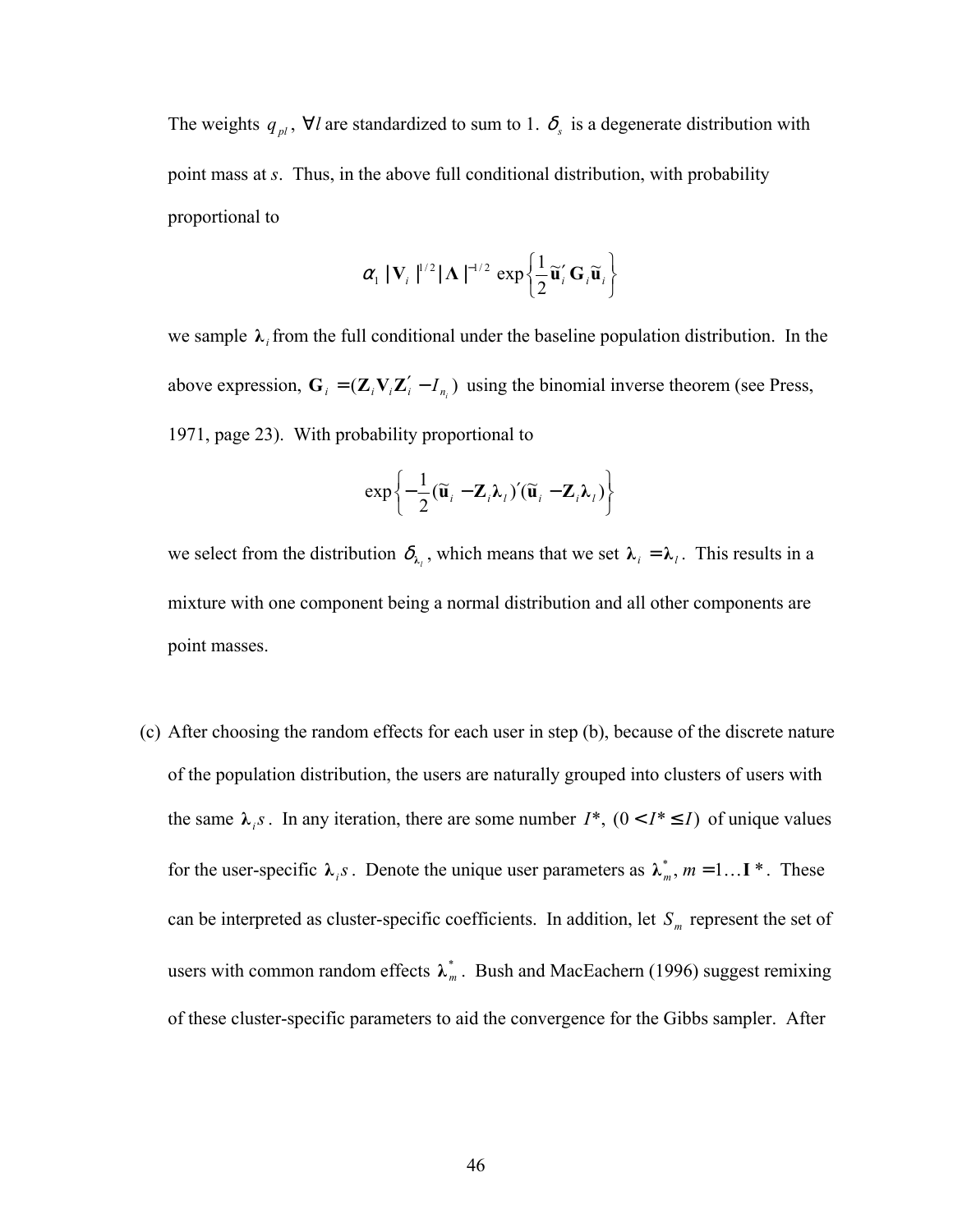determining the cluster structure of the user-specific parameters, the cluster-level parameters  $\lambda_m^*$  are recomputed from the conditional density

(iii) 
$$
p(\lambda_m^* | .) = N(\mathbf{Q}_m \sum_{i \in S_m} \mathbf{Z}_i' \widetilde{\mathbf{u}}_i, \mathbf{Q}_m)
$$

where  $\mathbf{Q}_m^{-1} = \mathbf{\Lambda}^{-1} + \sum_{i \in S_m} \mathbf{Z}_i' \mathbf{Z}_i$ . Notice that this full conditional distribution results because the unique values of the random effects come from the base-line distribution. Because of the conjugacy of the normal distribution with the normal utilities, the full conditional distribution is normal. Selecting a new value for the cluster parameter  $\lambda_i^*$ changes the  $\lambda_i$  for the users within that cluster.

(d) The e-mail random effects  $\theta$  *j* can be generated from the mixture distribution

$$
\text{(iv)} \qquad p(\boldsymbol{\theta}_j \mid \{\boldsymbol{\theta}_l, l \neq j\}, \mathbf{u}_j \mathbf{\mu}, \{\lambda_i\}, \{\gamma_k\}, \boldsymbol{\Theta}) \sim q_{e0} F_b(\boldsymbol{\theta}_j \mid .) + \sum_{l \neq i} q_{el} \delta_{\boldsymbol{\theta}_l}
$$

where

- $F_b(\theta_j | .)$  is the baseline posterior distribution given by  $N(\hat{\theta}_j, V_j)$  where the posterior precision is given by  $V_j^{-1} = \mathbf{\Theta}^{-1} + \mathbf{W}'_j \mathbf{W}_j$ , and the posterior mean is given by  $\hat{\mathbf{\theta}}_j = \mathbf{V}_j \mathbf{W}_j' \tilde{\mathbf{u}}_j$ . The matrix  $\mathbf{W}_j$  is obtained by stacking row by row all the row vectors  $\mathbf{w}'_k$  for the observations belonging to e-mail *j*. The vector  $\tilde{\mathbf{u}}_j$  is obtained by stacking the adjusted utilities  $\tilde{u}_{ijk\theta} = u_{ijk} - \mathbf{x}'_{ijk}\mathbf{\mu} - \mathbf{z}'_{jk}\mathbf{\lambda}_i - \gamma_k$ , for all the observations of the e-mail.
- $q_{e0} \propto \alpha_2 \int f(\mathbf{u}_j \mid \mathbf{\theta}_j, \mathbf{\mu}, \{\lambda_i\}, \{\gamma_k\}) N(0, \Theta) d\mathbf{\theta}_j$ , just  $\alpha_2$  times the marginal density of the utilities for e-mail *j* under the multivariate normal baseline prior density  $N(0,\Theta)$ . This marginal density is obtained by integrating out the e-mail random effects.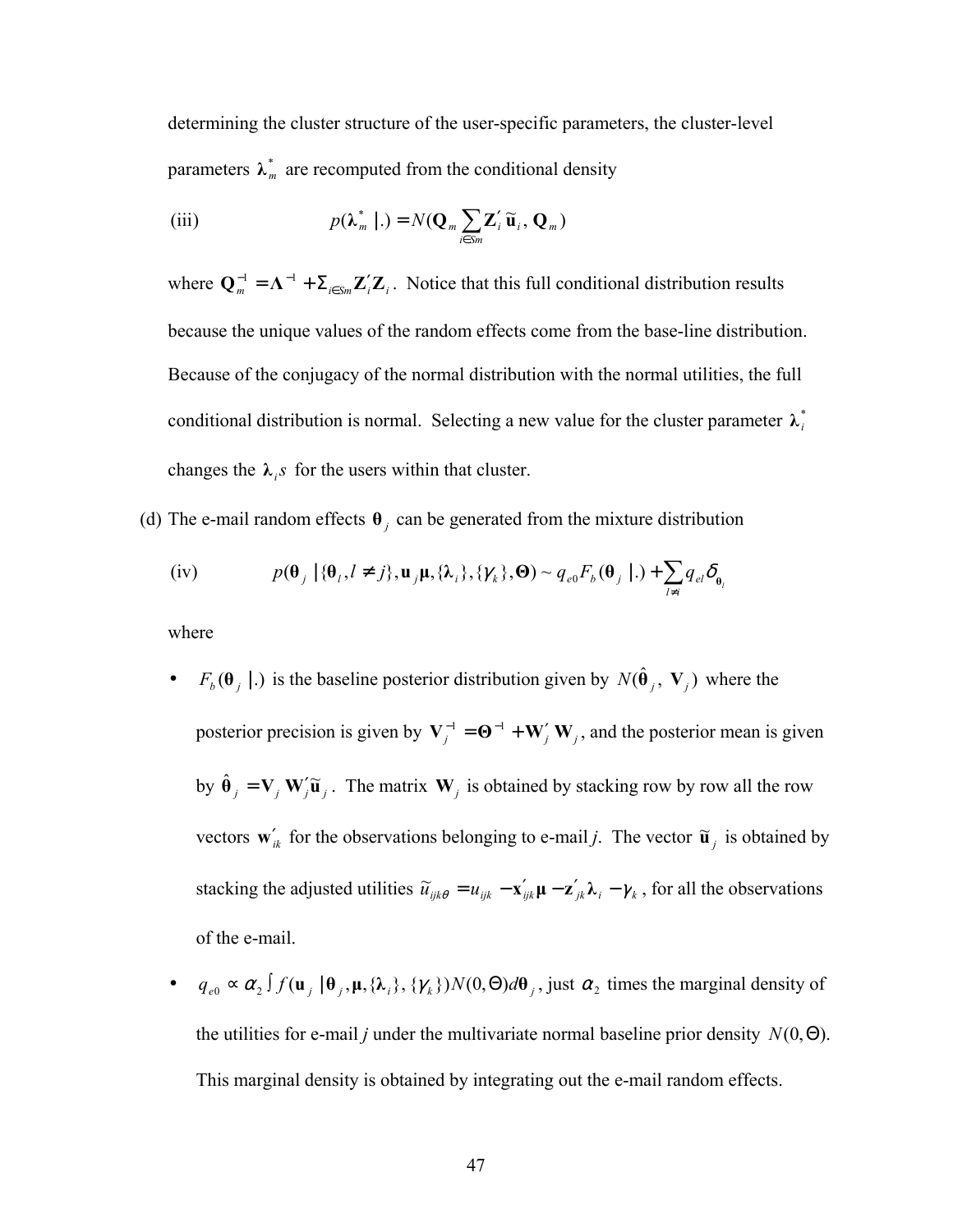$\bullet$  *q*<sub>*el*</sub> ≈  $f(\tilde{\mathbf{u}}_j | \mathbf{0}_l, \mathbf{\mu}, {\lambda}_j, {\gamma_k})$ , the normal density of the utilities for e-mail *j* evaluated using e-mail *l*'s parameters.

The weights  $q_{el}$ ,  $\forall l$  are standardized to sum to 1.

(e) As for the user effects, a remixing step is used for the e-mail-specific parameters. The emails can be grouped into clusters with the same  $\theta_i$  *s*. There are some number

 $J^*$ ,  $(0 < J^* \leq J)$  of unique values for the e-mail-specific  $\theta_j s$ . Denote the unique e-mail parameters as  $\theta_m^*$ ,  $m = 1...J^*$ . In addition, let  $C_m$  represent the set of e-mails with common random effects  $\theta^*$ . After determining the cluster structure, the cluster-level parameters  $\mathbf{\theta}_{m}^{*}$  are recomputed from the conditional density

$$
\text{(v)} \qquad \qquad p(\boldsymbol{\theta}_{m}^{*} \mid .) = N(\mathbf{Q}_{m} \sum_{j \in Cm} \mathbf{W}_{j}^{\prime} \widetilde{\mathbf{u}}_{j}, \mathbf{Q}_{m})
$$

where  $Q_m^{-1} = \mathbf{\Theta}^{-1} + \sum_{j \in C_m} \mathbf{W}'_j \mathbf{W}_j$ . Selecting a new value for the cluster parameter  $\mathbf{\theta}^*_j$ changes the  $\theta$  *<sub>i</sub>s* for the e-mails within that cluster.

(f) The random effect  $\gamma_k$  for link k can be generated from a univariate mixture distribution.

$$
\text{(vi)} \qquad \qquad p(\gamma_k \mid \{ \gamma_t, t \neq k \}, \, \{ u_{ijk} \}, \, \mu, \{ \lambda_i \}, \, \{ \theta_j \}, \tau) \sim q_{10} F_b(\gamma_k \mid .) + \sum_{t \neq k} q_{lt} \delta_{\gamma_t}
$$

where

•  $F_b(\gamma_k | .)$  is the baseline posterior distribution given by the univariate normal distribution  $p(\gamma_k | \{u_{ijk}\}, \mu, \{\lambda_i\}, \{\theta_j\}, \tau) \sim N(\hat{\gamma}_k, \nu_k)$  where  $\nu_k^{-1} = \tau^{-1} + n_k, n_k$  is the total number of observations pertaining to link *k* and  $\hat{\gamma}_k = v_k \Sigma \tilde{u}_{ijk\gamma}$ , where the summation is over all the observations pertaining to link *k* and

$$
\widetilde{u}_{ijk\gamma} = u_{ijk} - \mathbf{x}'_{ijk} \mathbf{\mu} - \mathbf{z}'_{jk} \mathbf{\lambda}_i - \mathbf{w}'_{ik} \mathbf{\theta}_j.
$$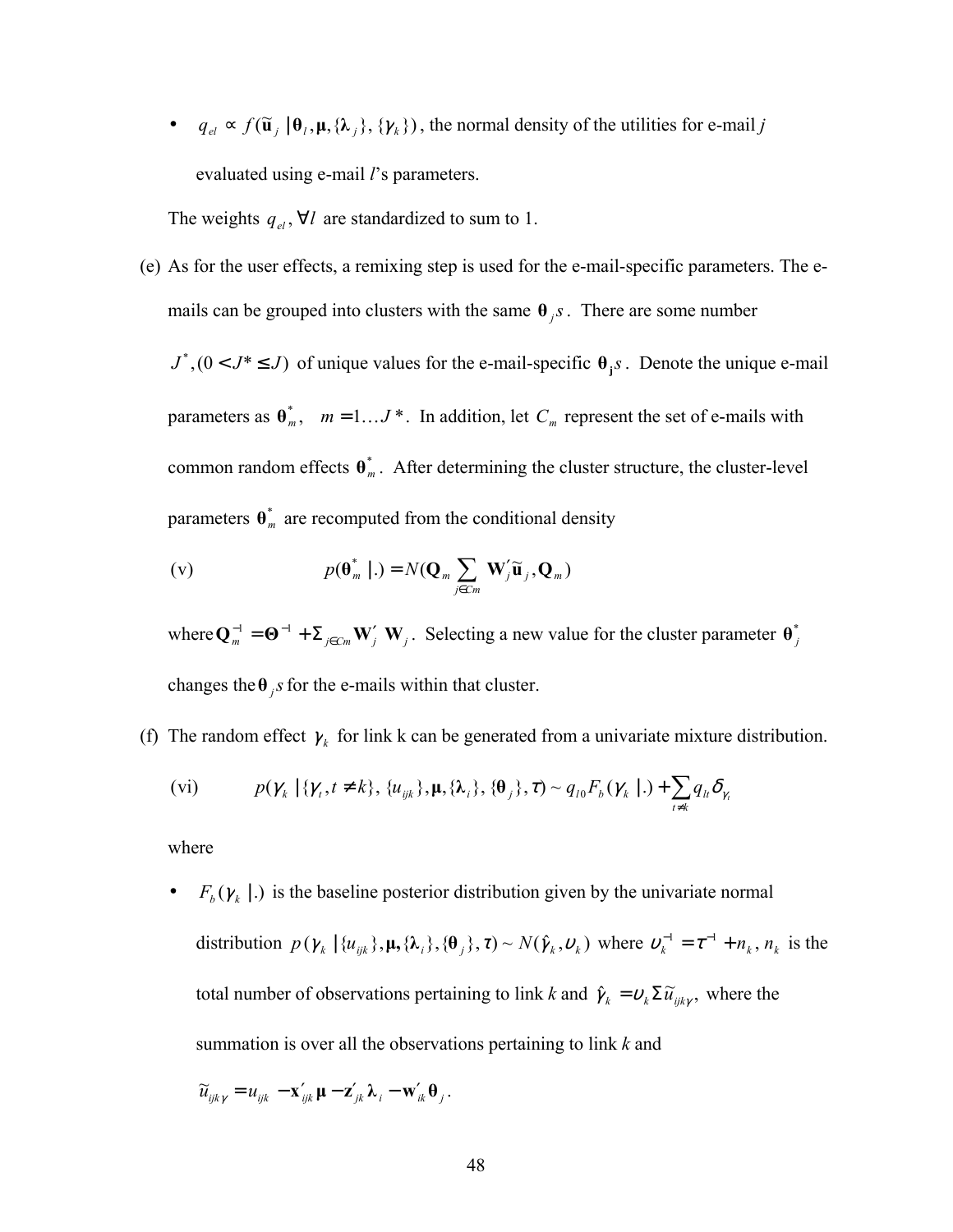- $q_{i0} \propto \alpha_3 \int f(\mathbf{u}_k | \gamma_k, \mathbf{\mu}, \{\lambda_i\}, \{\theta_i\}) N(0, \tau) d\tau_k$ , just  $\alpha_3$  times the marginal density of the utilities for link *k* under the normal baseline prior density  $N(0, \tau)$ . This marginal density is obtained by integrating out the link-level random effects and is the density at  $\tilde{\mathbf{u}}_k$  of the multivariate normal distribution  $N(0, \Sigma)$  where  $\Sigma = 11' + I$ , where 1 is a vector of 1's.
- $\bullet$  *q*<sub>*k*</sub>  $\propto$  *f*(**u**<sub>*k*</sub> | γ<sub>*t*</sub>, **µ**, {λ<sub>*j*</sub>}, {θ<sub>*j*</sub>}), the normal density of the utilities for link k evaluated using link *t*'s parameters.

The weights  $q_k, \forall t$  are standardized to sum to 1.  $\delta_s$  is a degenerate distribution with point mass at *s*. Thus, in the above full conditional distribution, with probability proportional to  $q_{i0}$  we sample  $\gamma_k s$  from the full conditional under the baseline population distribution, and with probability proportional to  $q_k$  we select from the distribution  $\delta_{\gamma}$ , which means that we set  $\gamma_k = \gamma_t$ .

(g) As with the user and e-mail random effects, the use of the Dirichlet process also induces a cluster structure on the link-specific parameters. A remixing step can be used to recomputed the cluster-specific parameters to facilitate better convergence. Specifically, the parameter  $\gamma_m^*$  associated with the cluster  $Cl_m$  can be sampled from the full conditional distribution  $p(\gamma_m^*) \sim N(\nu_m \Sigma \tilde{u}_{ijk\gamma}, v_m)$ . The summation in the full conditional is over all the observations associated with the links belonging to cluster *m*. The precision,  $v_m^{-1} = \tau^{-1} + n_m$  and  $n_m$  is the number of observations associated with the *m*th cluster  $Cl_m$ .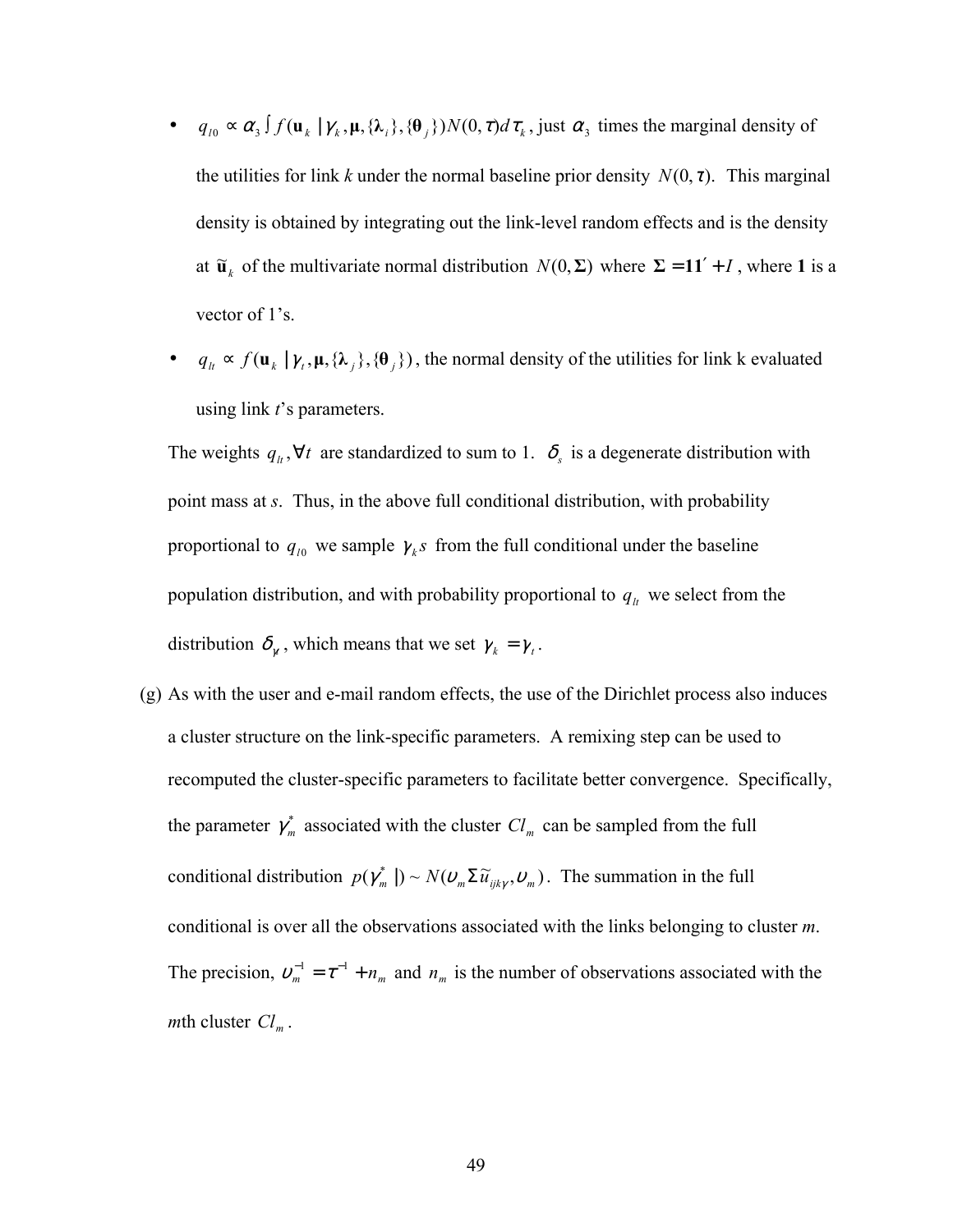(h) The Wishart prior  $W(t, (tL)^{-1})$  for the precision matrix  $\Lambda^{-1}$ , is conjugate to the normal distribution of the random effects. Thus the full conditional distribution of  $\Lambda$ <sup>-1</sup> is also Wishart, and can be computed from the cluster-specific parameters  $\lambda_m^*$  as

(vii) 
$$
p(\mathbf{\Lambda}^{-1} | \{\boldsymbol{\lambda}_m^*\}) \sim W \left( \left[ \sum_{m=1}^I \boldsymbol{\lambda}_m^* \boldsymbol{\lambda}_m^{*'} + \boldsymbol{i} \mathbf{L} \right]^{-1}, \ \boldsymbol{i} + \boldsymbol{I}^* \right)
$$

(i) As the inverse gamma prior  $IG(a, b)$  is conjugate to the normal distribution of the e-mail random effects, the full conditional distribution of each variance of the e-mail-level baseline distribution,  $\Theta_{ll}$ ,  $l = 1$  to  $p$ , (the diagonal elements of  $\Theta$ ) is inverse gamma, and is given by

(viii) 
$$
p(\Theta_{ll} | {\theta}_{ml}^*) \sim IG \left( \frac{J^*}{2} + a, \left[ \frac{1}{2} \sum_{m=1}^{J^*} \theta_{ml}^{*2} + b^{-1} \right]^{-1} \right)
$$

where  $J^*$  represents the total number of distinct e-mail clusters in the dataset.

(i) The full conditional distribution of the across link variance  $\tau$  is inverse gamma, and is given by

(ix) 
$$
p(\tau | {\gamma_m^*}) \sim IG\left(\frac{K^*}{2} + a, \left[\frac{1}{2}\sum_{m=1}^{K^*} \gamma_m^{*2} + b^{-1}\right]^{-1}\right)
$$

where  $K^*$  is the total number of distinct link clusters.

(k) The precision parameters  $\alpha_1, \alpha_2$  and  $\alpha_3$  can be sampled using data-augmentation (West, 1992). Here we show this step for  $\alpha_1$ . At the nth iteration of the Gibbs sampler, we first sample a latent variable  $\zeta$  from the beta distribution  $(\zeta | \alpha_1^{(n-1)}, I) \sim Be(\alpha_1^{(n-1)} + 1, I)$  $\zeta$  |  $\alpha_1^{(n-1)}$ , I) ~ Be  $(\alpha_1^{(n-1)} + 1, I)$ , which has mean  $(\alpha_1^{(n-1)} + 1)/(\alpha_1^{(n-1)} + 1 + I)$  $\alpha_1^{(n-1)}$  + 1)/ $(\alpha_1^{(n-1)}$  + 1 + *I*). Then  $\alpha_1^{(n)}$  is sampled from the mixture of gamma distributions, i.e.,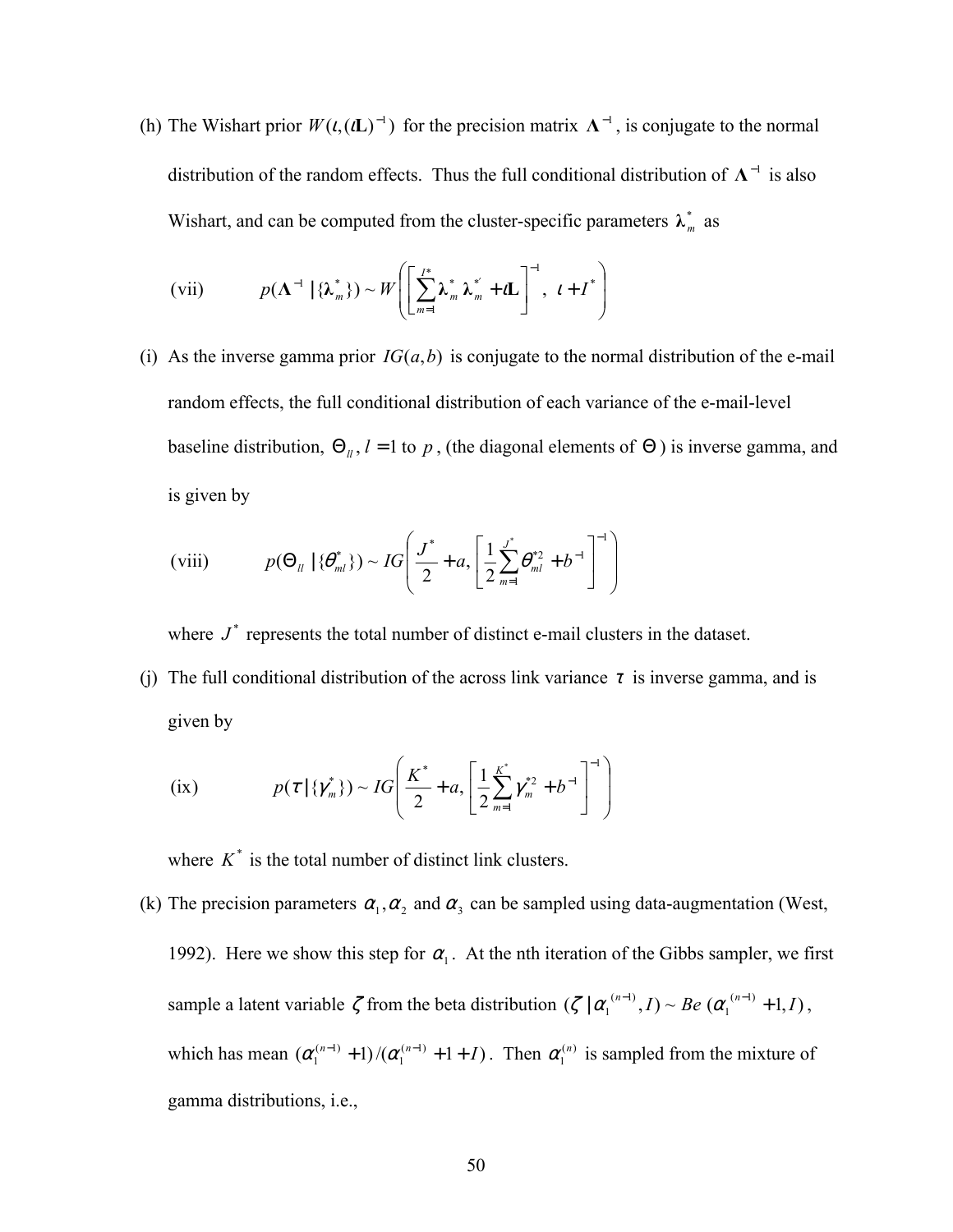$$
(\alpha_1^{(n)} \mid \zeta, I^{*(n-1)}) \sim \pi_{\zeta} Ga(a + I^{*(n-1)}, b - \log(\zeta)) + (1 - \pi_{\zeta})Ga(a + I^{*(n-1)} - 1, b - \log(\zeta))
$$

where the weights  $\pi_{\zeta}$  are defined in odds forms by

$$
\frac{\pi_{\zeta}}{1-\pi_{\zeta}} = \frac{a + I^{*(n-1)} - 1}{I(b - \log(\zeta))}
$$

The parameters  $\alpha_2$  and  $\alpha_3$  can be drawn similarly.

(l) Finally, as part of a data-augmentation step, the utilities can be sampled. As  $u_{ijk} \sim N(m,1)$  a priori, where the mean  $m = \mathbf{x}'_{ijk} \mu + \mathbf{z}'_{jk} \lambda_i + \mathbf{w}'_{ik} \theta_j + \gamma_k$ , the full conditional distribution for the utility  $u_{ijk}$  is a truncated normal distribution  $u_{ijk} \sim tn(m,1)$ . This distribution is truncated from above at 0 if the dependent variable  $y_{ijk} = 0$  and is truncated from below at 0 if  $y_{ijk} = 1$  (Albert and Chib, 1993).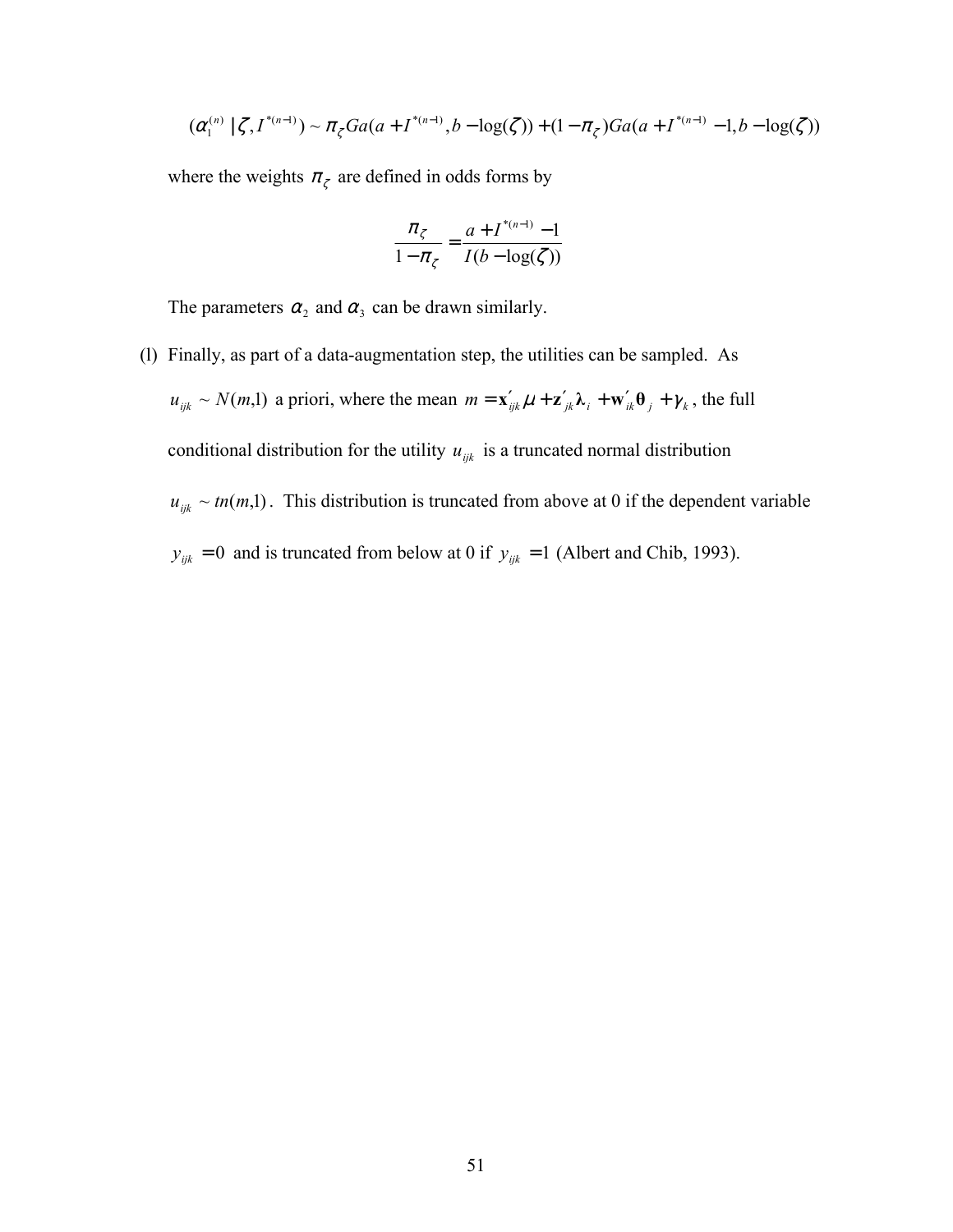|                      | Calibration Data |           | <b>Validation Data</b><br><b>EXTANT</b> |           | <b>Validation Data</b><br><b>NOVEL</b> |           |
|----------------------|------------------|-----------|-----------------------------------------|-----------|----------------------------------------|-----------|
| Variable             | Mean             | Std. Dev. | Mean                                    | Std. Dev. | Mean                                   | Std. Dev. |
| Link Click           | 0.075            | 0.263     | 0.077                                   | 0.250     | 0.087                                  | 0.282     |
| E-mail Click         | 0.307            | 0.461     | 0.278                                   | 0.448     | 0.350                                  | 0.477     |
| Text                 | 0.635            | 0.481     | 0.623                                   | 0.485     | 0.621                                  | 0.485     |
| Num-Items            | 5.609            | 0.784     | 5.620                                   | 0.803     | 5.784                                  | 1.021     |
| Position             | 3.305            | 1.656     | 3.310                                   | 1.663     | 3.392                                  | 1.747     |
| Since                | 7.197            | 9.372     | 8.111                                   | 10.204    | 6.160                                  | 8.011     |
| Content1             | 0.181            | 0.385     | 0.180                                   | 0.384     | 0.179                                  | 0.384     |
| Content <sub>2</sub> | 0.182            | 0.386     | 0.182                                   | 0.386     | 0.179                                  | 0.384     |
| Content3             | 0.182            | 0.386     | 0.182                                   | 0.386     | 0.179                                  | 0.384     |
| Content <sub>4</sub> | 0.069            | 0.255     | 0.065                                   | 0.246     | 0.068                                  | 0.252     |
| Content <sub>5</sub> | 0.062            | 0.242     | 0.064                                   | 0.244     | 0.065                                  | 0.246     |
| Content <sub>6</sub> | 0.061            | 0.239     | 0.064                                   | 0.245     | 0.052                                  | 0.221     |
| Content7             | 0.036            | 0.187     | 0.038                                   | 0.191     | 0.035                                  | 0.184     |
| Content8             | 0.036            | 0.187     | 0.037                                   | 0.189     | 0.033                                  | 0.179     |
| Content9             | 0.022            | 0.148     | 0.023                                   | 0.150     | 0.033                                  | 0.178     |
| Content10            | 0.037            | 0.188     | 0.036                                   | 0.187     | 0.036                                  | 0.185     |
| Content11            | 0.032            | 0.177     | 0.035                                   | 0.184     | 0.031                                  | 0.173     |

## Table 1 VARIABLE DESCRIPTORS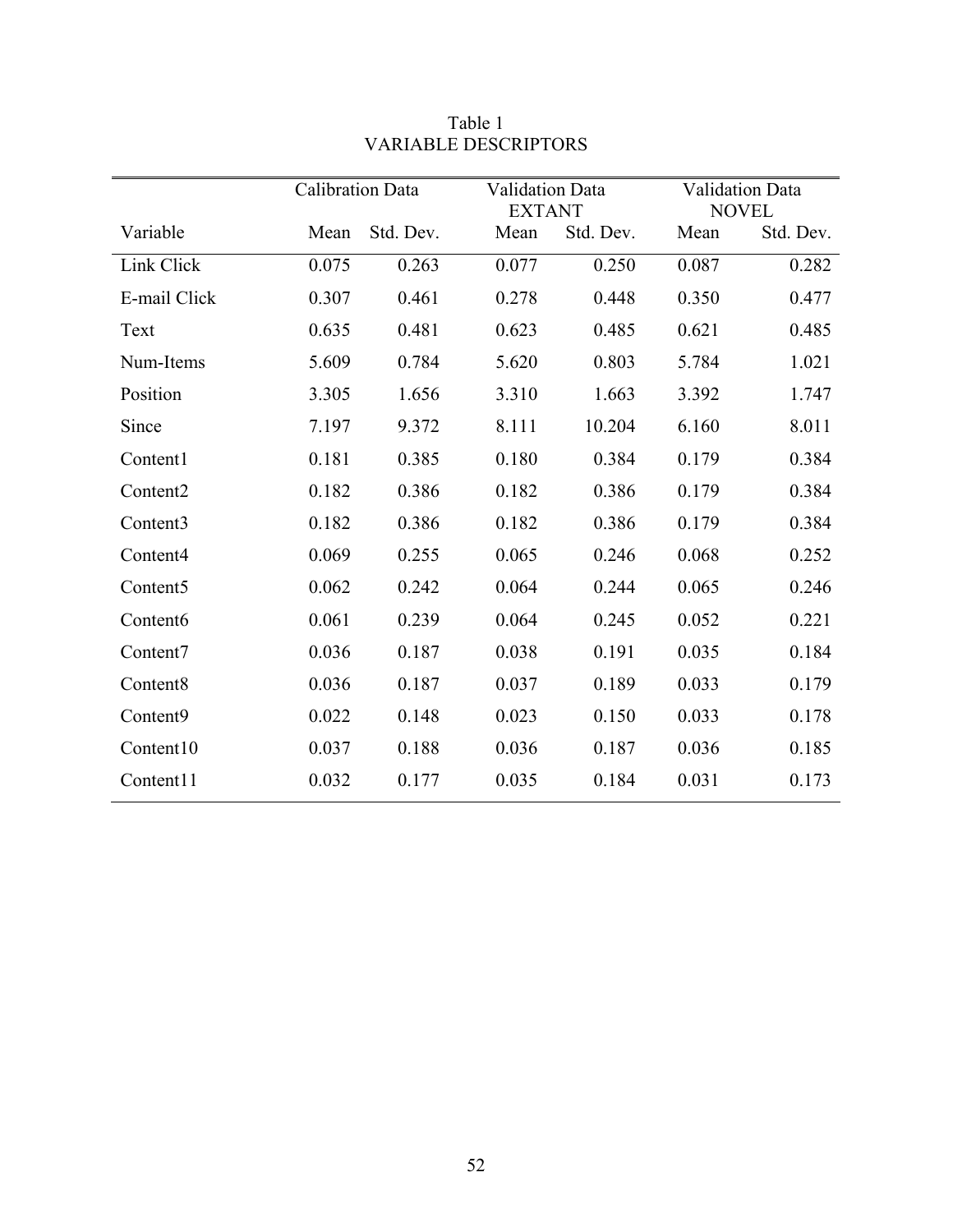| Variables    | <b>Fixed Effects</b><br>$\mu$ | 95% Probability Interval | Std. of Base distribution<br>Across users | Std. of Base distribution<br>across e-mails |
|--------------|-------------------------------|--------------------------|-------------------------------------------|---------------------------------------------|
| Intercept    | $-1.47$                       | $(-2.97-0.59)$           | 0.51                                      | 0.45                                        |
| Content1     | 0.25                          | $(-0.48, 0.79)$          | 0.97                                      | 0.44                                        |
| Content2     | 1.07                          | (0.57, 1.47)             | 0.34                                      | 0.52                                        |
| Content3     | 0.21                          | $(-0.54, 0.71)$          | 0.65                                      | 0.47                                        |
| Content4     | 0.29                          | $(-0.56, 0.72)$          | 0.35                                      | 0.71                                        |
| Content5     | 1.21                          | (0.21, 1.62)             | 0.93                                      | 0.52                                        |
| Content6     | 0.79                          | (0.13, 1.25)             | 0.38                                      | 0.57                                        |
| Content7     | $-0.67$                       | $(-2.45, 0.19)$          | 0.49                                      | 0.72                                        |
| Content8     | $0.80\,$                      | $(-0.11, 1.43)$          | 0.38                                      | 0.52                                        |
| Content9     | $0.28\,$                      | $(-0.95, 0.93)$          | 0.45                                      | 0.56                                        |
| Content10    | 0.32                          | $(-0.59, 0.89)$          | 0.49                                      | 0.62                                        |
| Content11    | $-1.20$                       | $(-3.38, 0.27)$          | 0.54                                      | 1.45                                        |
| Position     | $-0.37$                       | $(-0.59, -0.19)$         | 0.23                                      | 0.27                                        |
| Since        | $-0.24$                       | $(-0.59, -0.19)$         | 0.17                                      | 0.28                                        |
| Num-Items    | $0.01\,$                      | $(-0.17, 0.13)$          | 0.18                                      |                                             |
| Text         | 0.29                          | $(-0.33, 0.65)$          |                                           |                                             |
| $\alpha_{1}$ | 103.32                        | (69.37, 130.87)          |                                           |                                             |
| $\alpha_2$   | 114.25                        | (77.26, 144.88)          |                                           |                                             |
| $\alpha_3$   | 383.07                        | (319.93, 431.89)         |                                           |                                             |

Table 2 PARAMETER ESTIMATES FOR MODEL DP

1. The parentheses contain the  $2.5<sup>th</sup>$  and the 97.5<sup>th</sup> percentiles.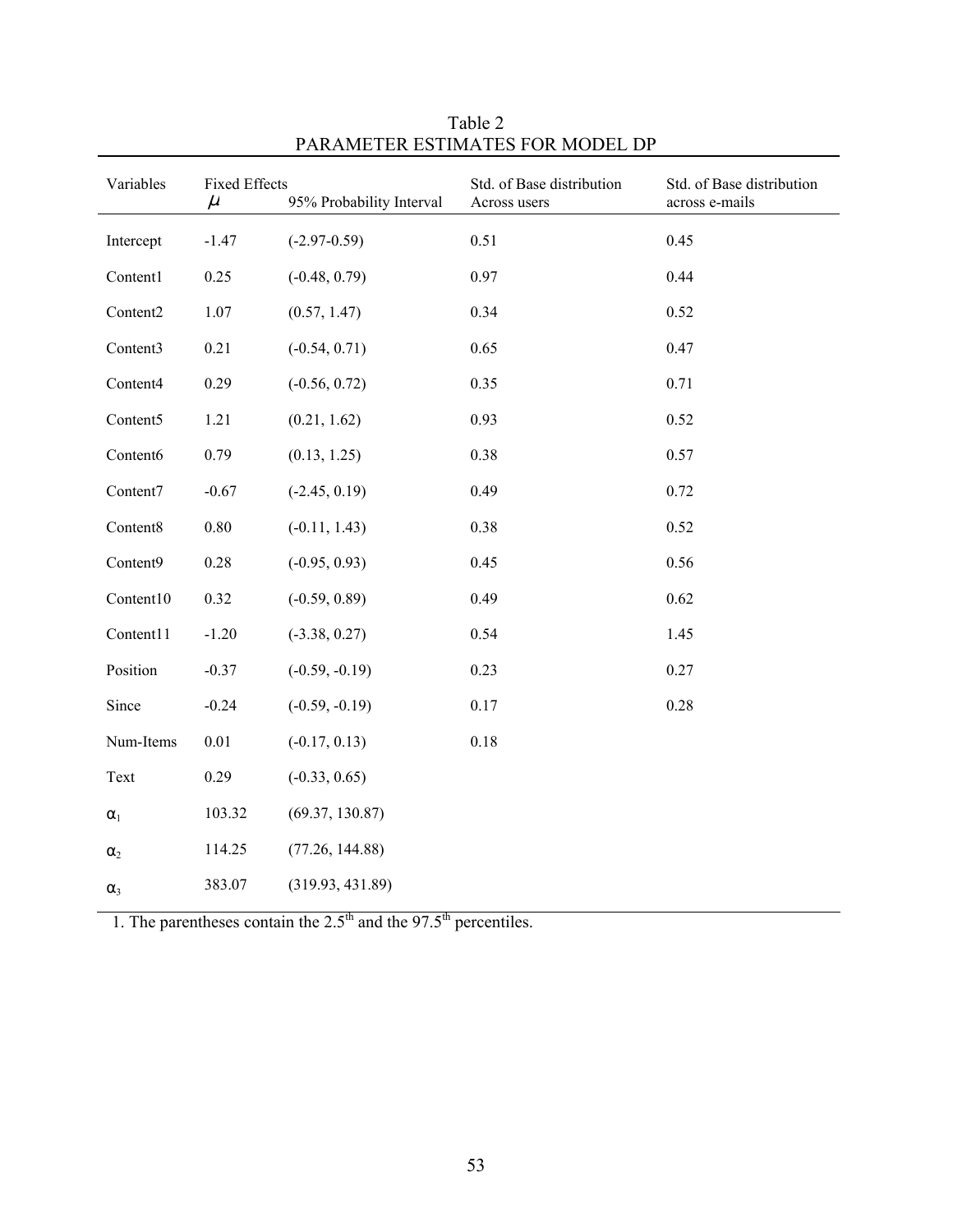

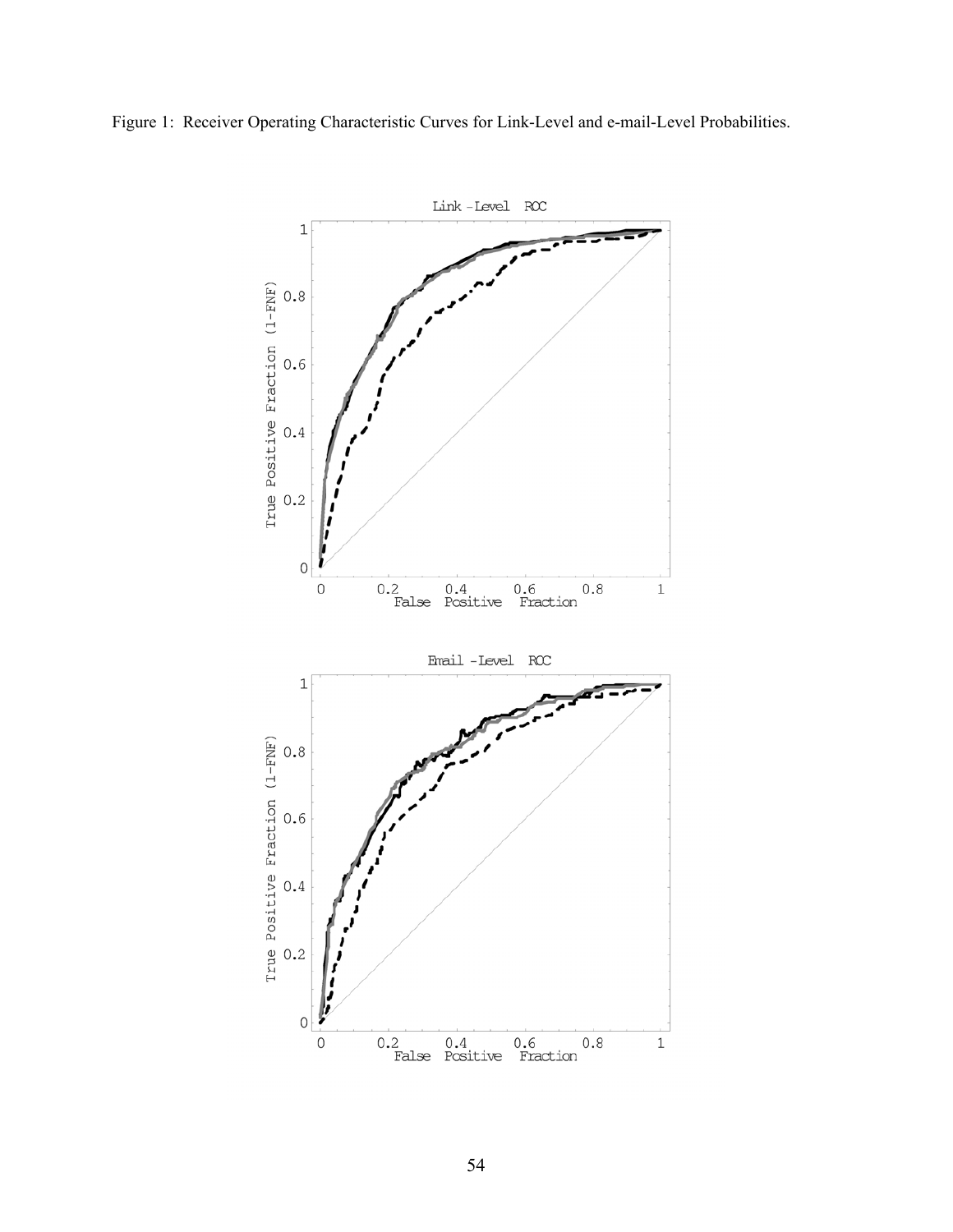## **References**

- Aberdeen Group (2001, "e-Mail Marketing: Relevancy, Retention, and ROI," Working Paper, http:www.aberdeen.com/abcompany/hottopics/emailmarketing/default.htm
- Alba, Joseph, John Lynch, Barton Weitz, Chris Janiszewski, Richard Lutz, Alan Sawyer, and Stacy Wood, (1997) "Interactive Home Shopping: Consumer, Retailer, and Manufacturer Incentives to Participate in Electronic Marketplaces," *Journal of Marketing*, 61, 3 (July), 38-53.
- Allenby, G. M., N. Arora and J. L. Ginter (1998), "On the Heterogeneity of Demand," *Journal of Marketing Research*, 35, 3, 384-389.
- ----, and P. Rossi, (1999), "Marketing Models of Consumer Heterogeneity," *Annals of Econometrics, Marketing and Econometrics*. Eds. Wansbeek, T. and M. Wedel, 57-79.
- Ansari, Asim, Skander Essegaier and Rajeev Kohli (2000), "Internet Recommender Systems," *Journal of Marketing Research,* 37, 3, 363-375.
- ----, K. Jedidi, and S. Jagpal (2000) "A Hierarchical Approach for Modeling Heterogeneity in Structural Equation Models," *Marketing Science,* 328-347.
- Blackwell, D. and J. B. MacQueen (1973), "Ferguson Distribution Via Polya Urn Schemes," *The Annals of Statistics*, 1, 353-355.
- Bush, C. A. and S. N. MacEachern (1996) "A Semi-Parametric Bayesian Model for Randomized Block Designs," *Biometrika*, 83, 275-285.
- Doss, H. (1994) "Bayesian Nonparametric Estimation for Incomplete Data Via Successive Substitution Sampling," *The Annals of Statistics*, 22, 1763-1786.
- Egan, J. P. (1975), *Signal Detection Theory and ROC Analysis*, Academic Press, New York.
- Escobar, M. D. (1994), "Estimating Normal Means with a Dirichlet Process Prior," *Journal of the American Statistical Association*, 89, 268-277.
- ----, M. D., and M. West (1997), "Computing Bayesian Nonparametric Hierarchical Models," in *Practical Nonparametric and Semiparametric Bayesian Statistics*, (eds: P. Mueller et al.), New York: Springer Verlag.
- Ferguson, T. S. (1973), "A Bayesian Analysis of Some Nonparametric Problems," *The Annals of Statistics*, 1, 209-230.
- ----, T. S. (1974), "Prior Distributions on Spaces of Probability Measures," *The Annals of Statistics*, 2, 615-629.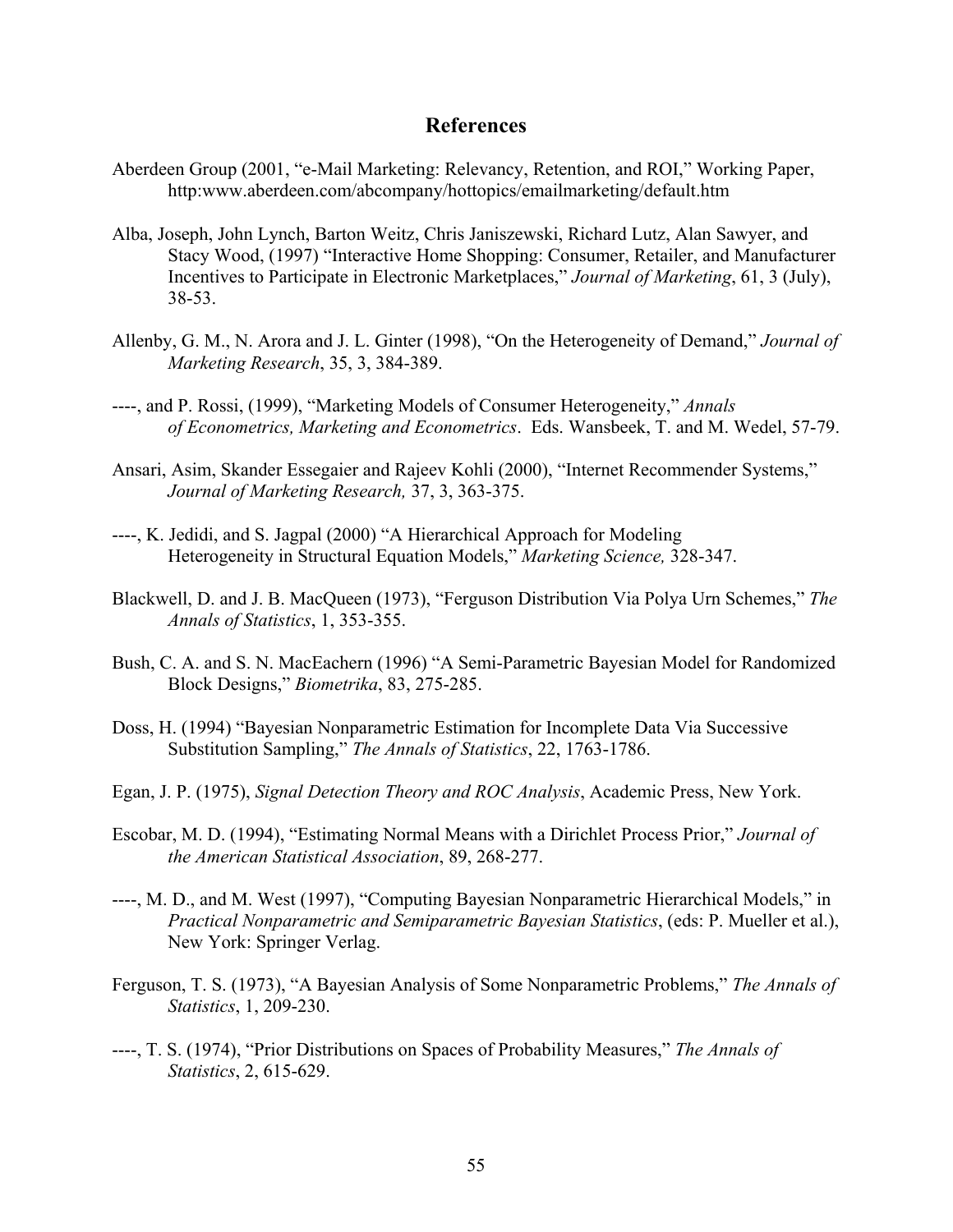- Foulds, L. R. (1984) *Combinational Optimization for Undergraduates*, Springer-Verlag, New York.
- Gershoff, Andrew and Patricia M. West (1998), "Using a Community of Knowledge to Build Intelligent Agents," *Marketing Letters*, 9, 79-91.
- Geisser, S., and Eddy, W. (1979), "A Predictive Approach to Model Selection," *Journal of the American Statistical Association*, 74, 153-160.
- Gelfand, A. E. (1996), "Model Determination Using Sampling-based Models," in *Monte Carlo Markov Chain in Practice*, W. R. Gilks, S. Richardson, and D. J. Spiegelhalter, ed. Chapman and Hall: London.
- Hanssens, Dominique M., and Barton A. Weitz (1980), "The Effectiveness of Industrial Print Advertisements Across Product Categories," *Journal of Marketing Research*, 17, 3 (August), 294-306.
- Hoque, Abeer Y., and Gerald L. Lohse (1999), "An Information Search Cost Perspective for Designing Interfaces for Electronic Commerce," *Journal of Marketing Research*, 36, 3 (August), 387-394.
- Houston, F. S. and Carol Scott (1984), "The Determinants of Advertising Page Exposure," *Journal of Advertising*, 13, 2 , 27-33.
- MacEachern, S. N. (1994) "Estimating Normal Means with a Conjugate Style Dirichlet Process Prior," *Communications in Statistics: Simulation and Computation*, 23, 727-741.
- Manchanda, P., A. Ansari, and S. Gupta (1999), "The Shopping Basket: A Model for Multicategory Purchase Incidence Decisions," *Marketing Science*, 18, 2, 95-114.
- Mela, C. F., K. Jedidi and D. Bowman (1998), "The Long-Term Impact of Promotions on Consumer Stockpiling Behavior," *Journal of Marketing Research*, 35, 2, 250-262.
- Metz, C. E. (1986) "ROC Methodology in Radiologic Imaging," *Investigative Radiology*, Vol. 21, 720-733.
- Perkowitz, M. and Oren Etzioni (1997), "Adaptive Web Sites: Automatically Learning from User Access Patterns," in Proceedings of  $6<sup>th</sup>$  International WWW Conference, Santa Clara, CA., 1997.
- Press, J. S. (1971), *Applied Multivariate Analysis*, Holt, Rinehart and Winston, Inc., New York.
- Rossi, Peter E., Robert E. McCulloch and Greg M. Allenby (1996), "The Value of Purchase History Data in Target Marketing," *Marketing Science*, 15, 4, 321-340.